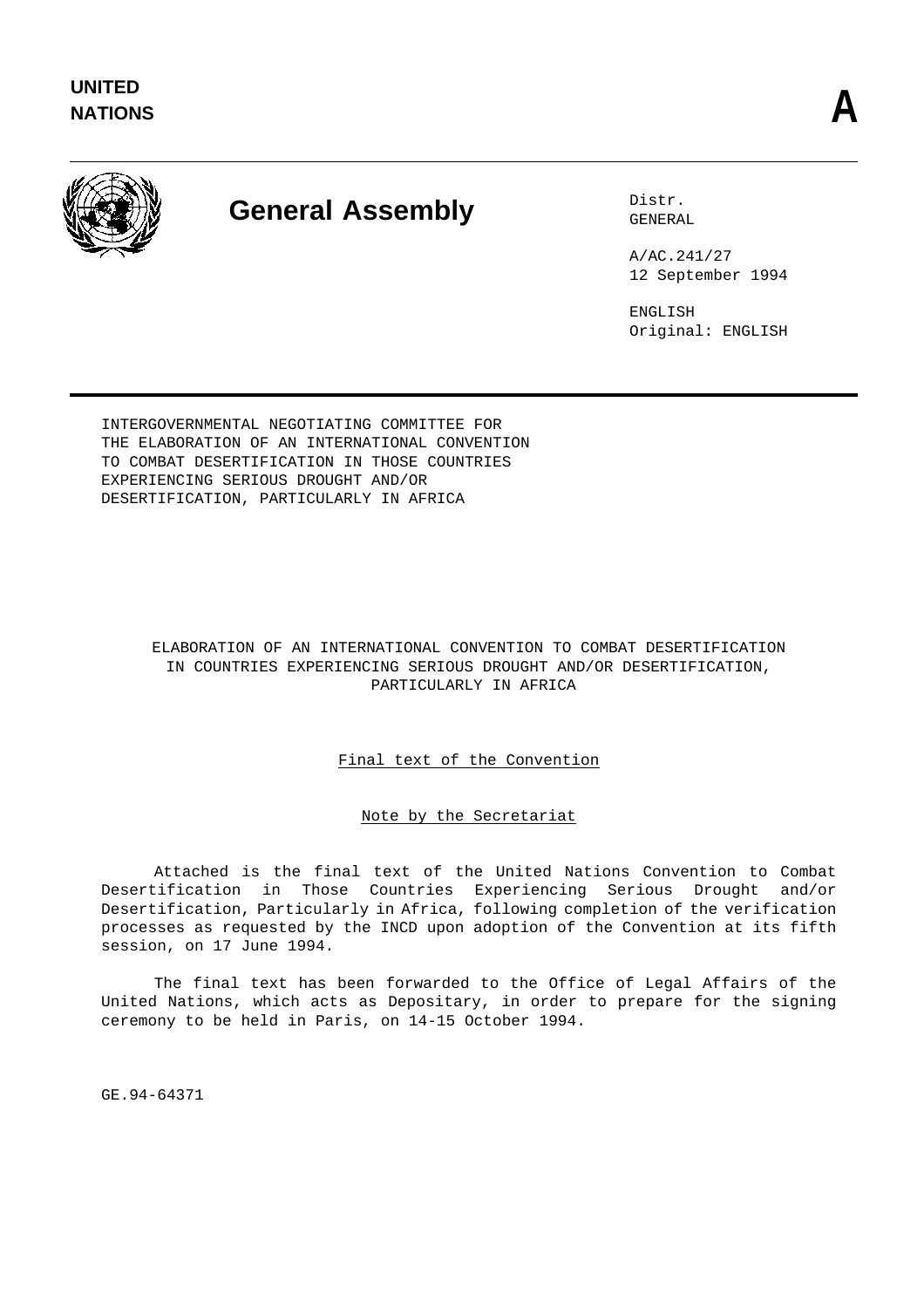# UNITED NATIONS CONVENTION TO COMBAT DESERTIFICATION IN THOSE COUNTRIES EXPERIENCING SERIOUS DROUGHT AND/OR DESERTIFICATION, PARTICULARLY IN AFRICA

The Parties to this Convention,

Affirming that human beings in affected or threatened areas are at the centre of concerns to combat desertification and mitigate the effects of drought,

Reflecting the urgent concern of the international community, including States and international organizations, about the adverse impacts of desertification and drought,

Aware that arid, semi-arid and dry sub-humid areas together account for a significant proportion of the Earth's land area and are the habitat and source of livelihood for a large segment of its population,

Acknowledging that desertification and drought are problems of global dimension in that they affect all regions of the world and that joint action of the international community is needed to combat desertification and/or mitigate the effects of drought,

Noting the high concentration of developing countries, notably the least developed countries, among those experiencing serious drought and/or desertification, and the particularly tragic consequences of these phenomena in Africa,

Noting also that desertification is caused by complex interactions among physical, biological, political, social, cultural and economic factors,

Considering the impact of trade and relevant aspects of international economic relations on the ability of affected countries to combat desertification adequately,

Conscious that sustainable economic growth, social development and poverty eradication are priorities of affected developing countries, particularly in Africa, and are essential to meeting sustainability objectives,

Mindful that desertification and drought affect sustainable development through their interrelationships with important social problems such as poverty, poor health and nutrition, lack of food security, and those arising from migration, displacement of persons and demographic dynamics,

Appreciating the significance of the past efforts and experience of States and international organizations in combating desertification and mitigating the effects of drought, particularly in implementing the Plan of Action to Combat Desertification which was adopted at the United Nations Conference on Desertification in 1977,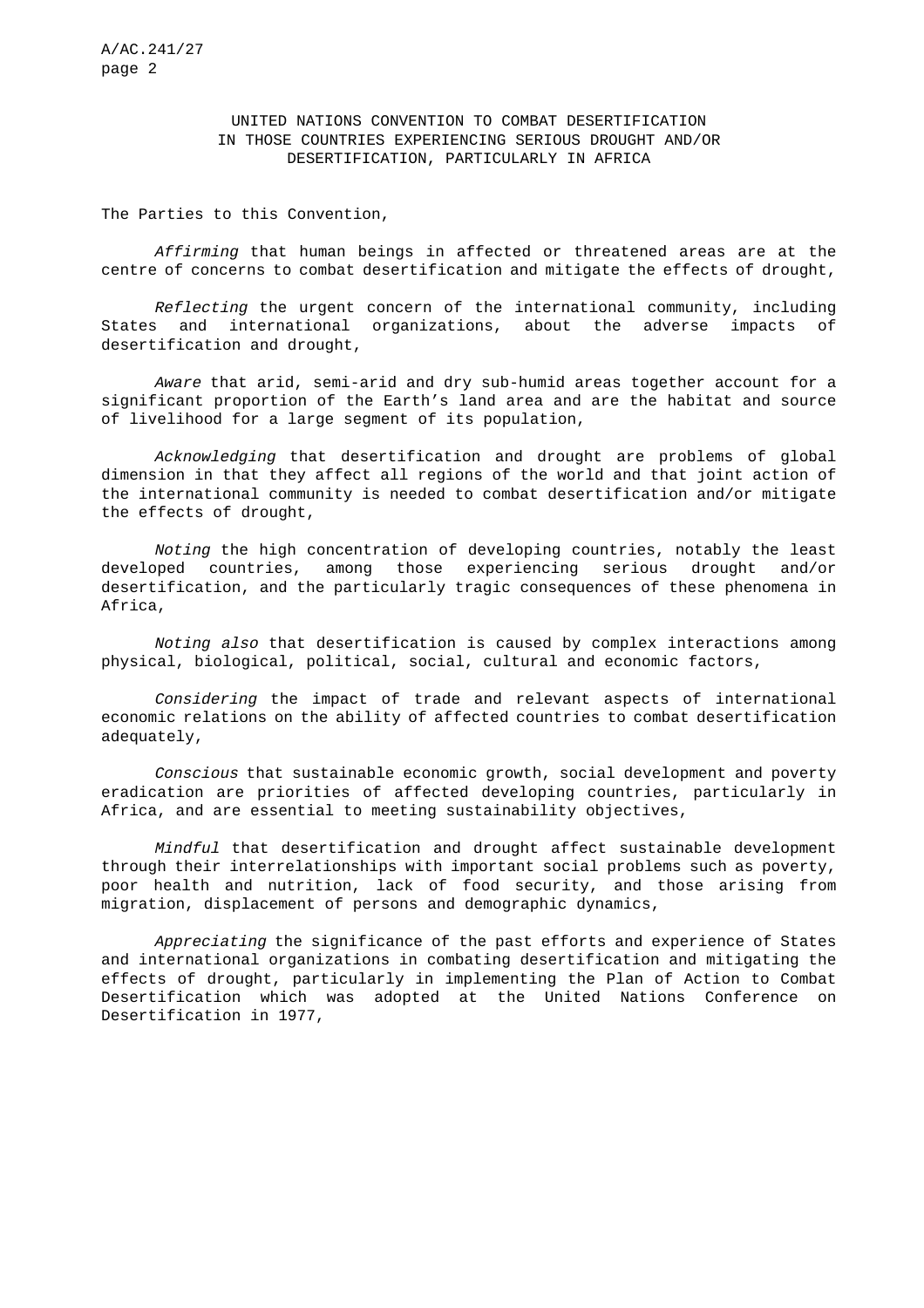Realizing that, despite efforts in the past, progress in combating desertification and mitigating the effects of drought has not met expectations and that a new and more effective approach is needed at all levels within the framework of sustainable development,

Recognizing the validity and relevance of decisions adopted at the United Nations Conference on Environment and Development, particularly of Agenda 21 and its chapter 12, which provide a basis for combating desertification,

Reaffirming in this light the commitments of developed countries as contained in paragraph 13 of chapter 33 of Agenda 21,

Recalling General Assembly resolution 47/188, particularly the priority in it prescribed for Africa, and all other relevant United Nations resolutions, decisions and programmes on desertification and drought, as well as relevant declarations by African countries and those from other regions,

Reaffirming the Rio Declaration on Environment and Development which states, in its Principle 2, that States have, in accordance with the Charter of the United Nations and the principles of international law, the sovereign right to exploit their own resources pursuant to their own environmental and developmental policies, and the responsibility to ensure that activities within their jurisdiction or control do not cause damage to the environment of other States or of areas beyond the limits of national jurisdiction,

Recognizing that national Governments play a critical role in combating desertification and mitigating the effects of drought and that progress in that respect depends on local implementation of action programmes in affected areas,

Recognizing also the importance and necessity of international cooperation and partnership in combating desertification and mitigating the effects of drought,

Recognizing further the importance of the provision to affected developing countries, particularly in Africa, of effective means, inter alia substantial financial resources, including new and additional funding, and access to technology, without which it will be difficult for them to implement fully their commitments under this Convention,

Expressing concern over the impact of desertification and drought on affected countries in Central Asia and the Transcaucasus,

Stressing the important role played by women in regions affected by desertification and/or drought, particularly in rural areas of developing countries, and the importance of ensuring the full participation of both men and women at all levels in programmes to combat desertification and mitigate the effects of drought,

Emphasizing the special role of non-governmental organizations and other major groups in programmes to combat desertification and mitigate the effects of drought,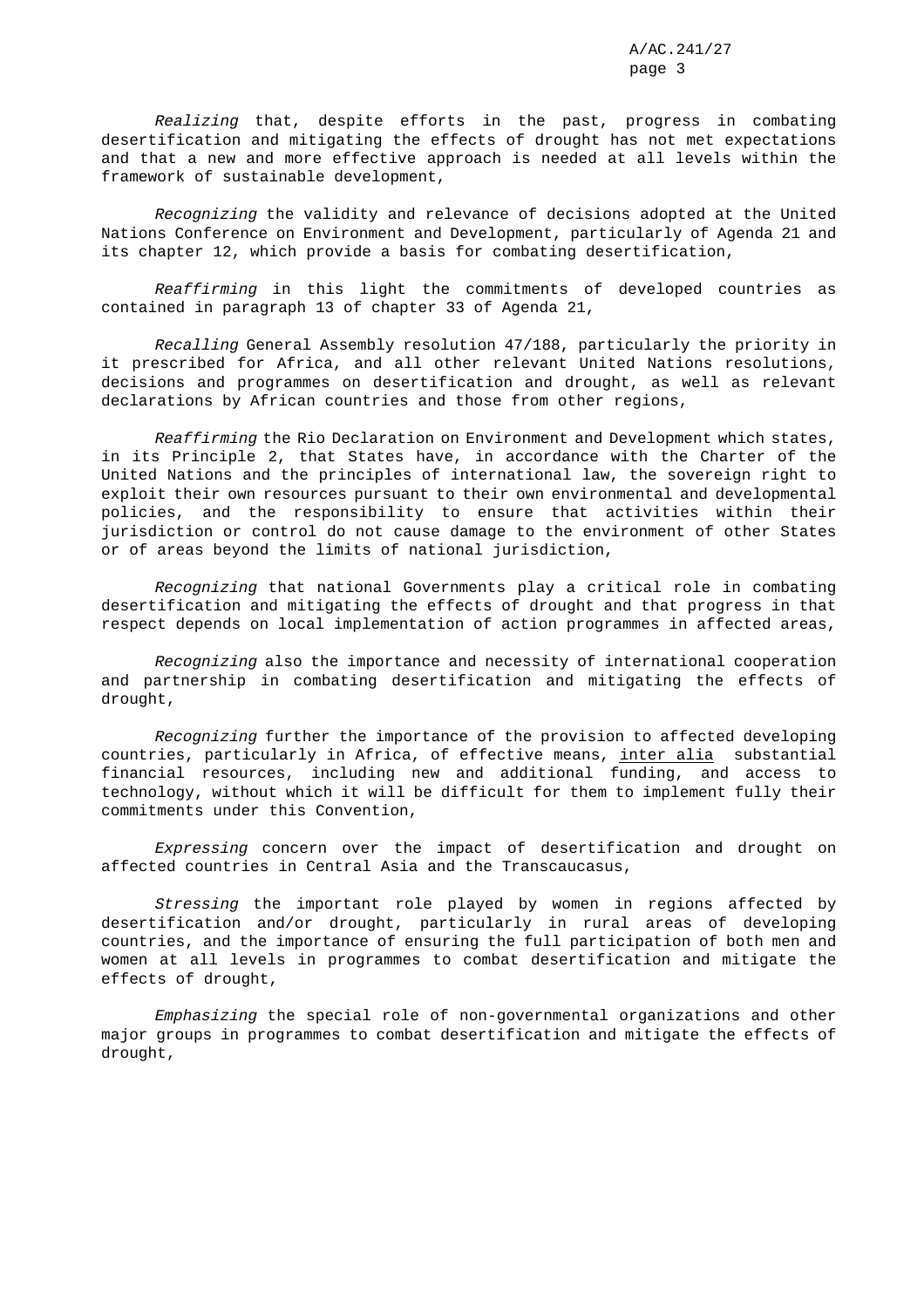Bearing in mind the relationship between desertification and other environmental problems of global dimension facing the international and national communities,

Bearing also in mind the contribution that combating desertification can make to achieving the objectives of the United Nations Framework Convention on Climate Change, the Convention on Biological Diversity and other related environmental conventions,

Believing that strategies to combat desertification and mitigate the effects of drought will be most effective if they are based on sound systematic observation and rigorous scientific knowledge and if they are continuously reevaluated,

Recognizing the urgent need to improve the effectiveness and coordination of international cooperation to facilitate the implementation of national plans and priorities,

Determined to take appropriate action in combating desertification and mitigating the effects of drought for the benefit of present and future generations,

Have agreed as follows:

#### PART I

# INTRODUCTION

# Article 1

# Use of terms

For the purposes of this Convention:

- (a) "desertification" means land degradation in arid, semi-arid and dry sub-humid areas resulting from various factors, including climatic variations and human activities;
- (b) "combating desertification" includes activities which are part of the integrated development of land in arid, semi-arid and dry sub-humid areas for sustainable development which are aimed at:
	- (i) prevention and/or reduction of land degradation;
	- (ii) rehabilitation of partly degraded land; and
	- (iii) reclamation of desertified land;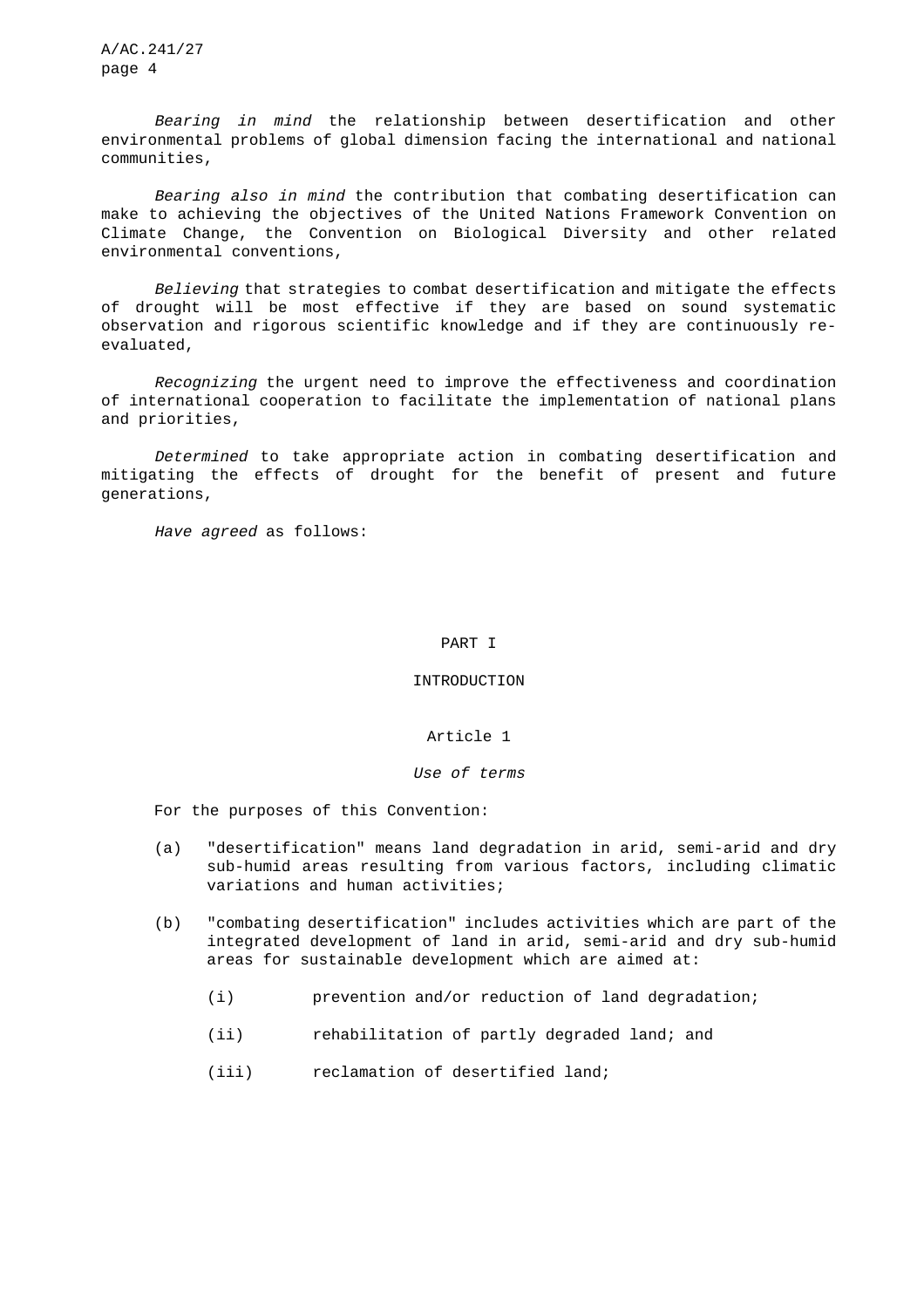- (c) "drought" means the naturally occurring phenomenon that exists when precipitation has been significantly below normal recorded levels, causing serious hydrological imbalances that adversely affect land resource production systems;
- (d) "mitigating the effects of drought" means activities related to the prediction of drought and intended to reduce the vulnerability of society and natural systems to drought as it relates to combating desertification;
- (e) "land" means the terrestrial bio-productive system that comprises soil, vegetation, other biota, and the ecological and hydrological processes that operate within the system;
- (f) "land degradation" means reduction or loss, in arid, semi-arid and dry sub-humid areas, of the biological or economic productivity and complexity of rainfed cropland, irrigated cropland, or range, pasture, forest and woodlands resulting from land uses or from a process or combination of processes, including processes arising from human activities and habitation patterns, such as:
	- (i) soil erosion caused by wind and/or water;
	- (ii) deterioration of the physical, chemical and biological or economic properties of soil; and
	- (iii) long-term loss of natural vegetation;
- (g) "arid, semi-arid and dry sub-humid areas" means areas, other than polar and sub-polar regions, in which the ratio of annual precipitation to potential evapotranspiration falls within the range from 0.05 to 0.65;
- (h) "affected areas" means arid, semi-arid and/or dry sub-humid areas affected or threatened by desertification;
- (i) "affected countries" means countries whose lands include, in whole or in part, affected areas;
- (j) "regional economic integration organization" means an organization constituted by sovereign States of a given region which has competence in respect of matters governed by this Convention and has been duly authorized, in accordance with its internal procedures, to sign, ratify, accept, approve or accede to this Convention;
- (k) "developed country Parties" means developed country Parties and regional economic integration organizations constituted by developed countries.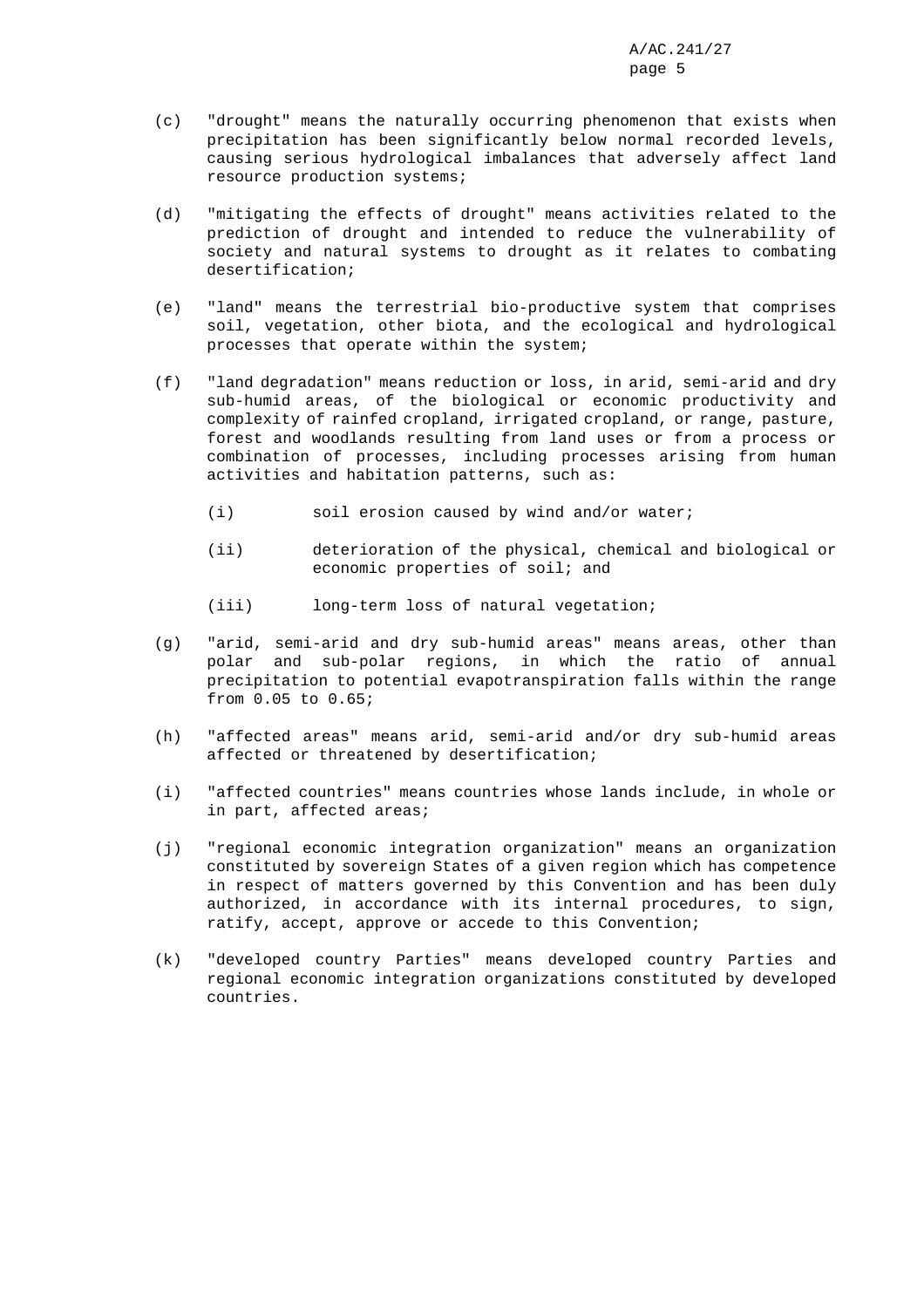# Objective

1. The objective of this Convention is to combat desertification and mitigate the effects of drought in countries experiencing serious drought and/or desertification, particularly in Africa, through effective action at all levels, supported by international cooperation and partnership arrangements, in the framework of an integrated approach which is consistent with Agenda 21, with a view to contributing to the achievement of sustainable development in affected areas.

2. Achieving this objective will involve long-term integrated strategies that focus simultaneously, in affected areas, on improved productivity of land, and the rehabilitation, conservation and sustainable management of land and water resources, leading to improved living conditions, in particular at the community level.

# Article 3

# Principles

In order to achieve the objective of this Convention and to implement its provisions, the Parties shall be guided, inter alia, by the following:

- (a) the Parties should ensure that decisions on the design and implementation of programmes to combat desertification and/or mitigate the effects of drought are taken with the participation of populations and local communities and that an enabling environment is created at higher levels to facilitate action at national and local levels;
- (b) the Parties should, in a spirit of international solidarity and partnership, improve cooperation and coordination at subregional, regional and international levels, and better focus financial, human, organizational and technical resources where they are needed;
- (c) the Parties should develop, in a spirit of partnership, cooperation among all levels of government, communities, non-governmental organizations and landholders to establish a better understanding of the nature and value of land and scarce water resources in affected areas and to work towards their sustainable use; and
- (d) the Parties should take into full consideration the special needs and circumstances of affected developing country Parties, particularly the least developed among them.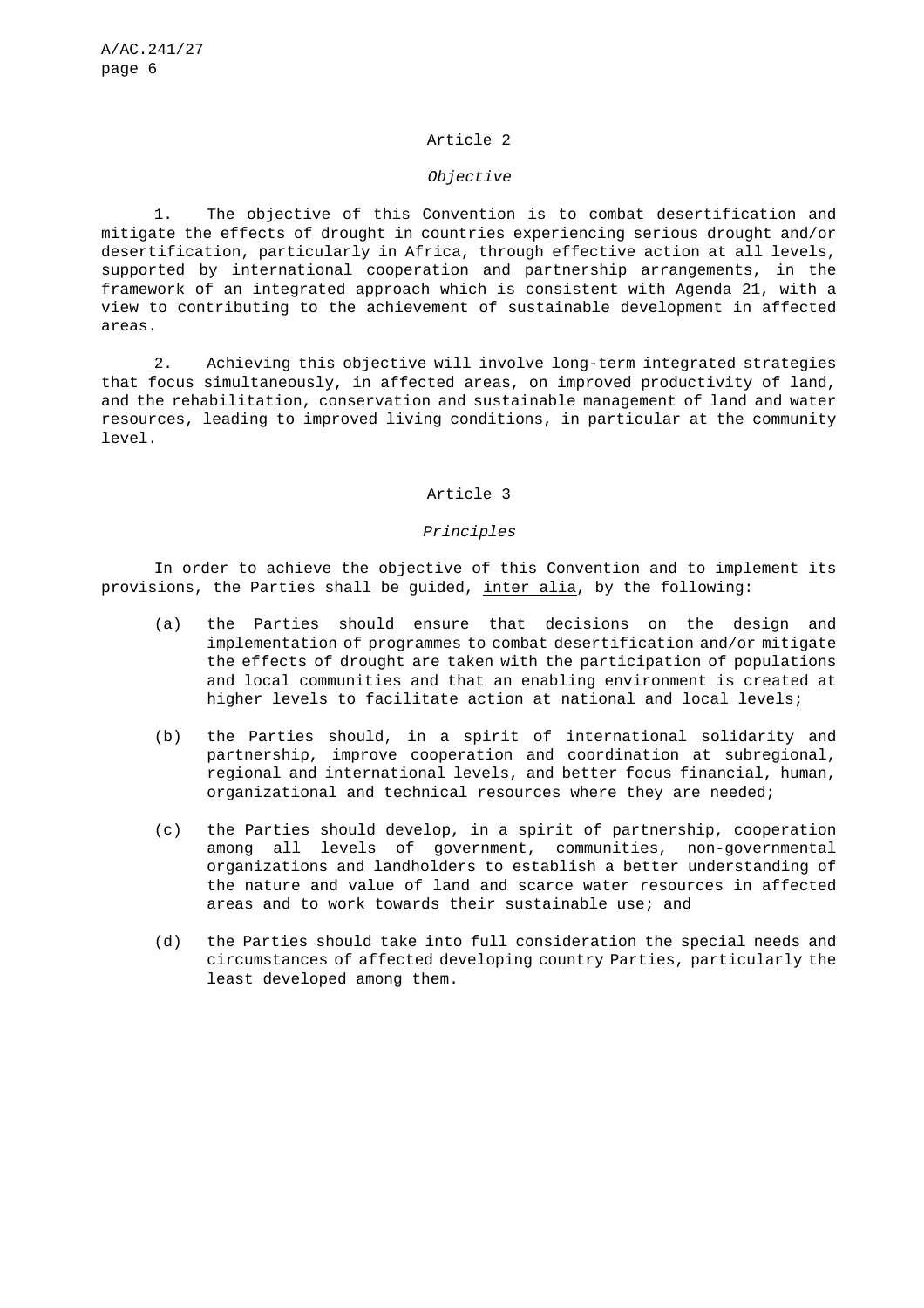### PART II

### GENERAL PROVISIONS

# Article 4

# General obligations

1. The Parties shall implement their obligations under this Convention, individually or jointly, either through existing or prospective bilateral and multilateral arrangements or a combination thereof, as appropriate, emphasizing the need to coordinate efforts and develop a coherent long-term strategy at all levels.

- 2. In pursuing the objective of this Convention, the Parties shall:
- (a) adopt an integrated approach addressing the physical, biological and socio-economic aspects of the processes of desertification and drought;
- (b) give due attention, within the relevant international and regional bodies, to the situation of affected developing country Parties with regard to international trade, marketing arrangements and debt with a view to establishing an enabling international economic environment conducive to the promotion of sustainable development;
- (c) integrate strategies for poverty eradication into efforts to combat desertification and mitigate the effects of drought;
- (d) promote cooperation among affected country Parties in the fields of environmental protection and the conservation of land and water resources, as they relate to desertification and drought;
- (e) strengthen subregional, regional and international cooperation;
- (f) cooperate within relevant intergovernmental organizations;
- (g) determine institutional mechanisms, if appropriate, keeping in mind the need to avoid duplication; and
- (h) promote the use of existing bilateral and multilateral financial mechanisms and arrangements that mobilize and channel substantial financial resources to affected developing country Parties in combating desertification and mitigating the effects of drought.

3. Affected developing country Parties are eligible for assistance in the implementation of the Convention.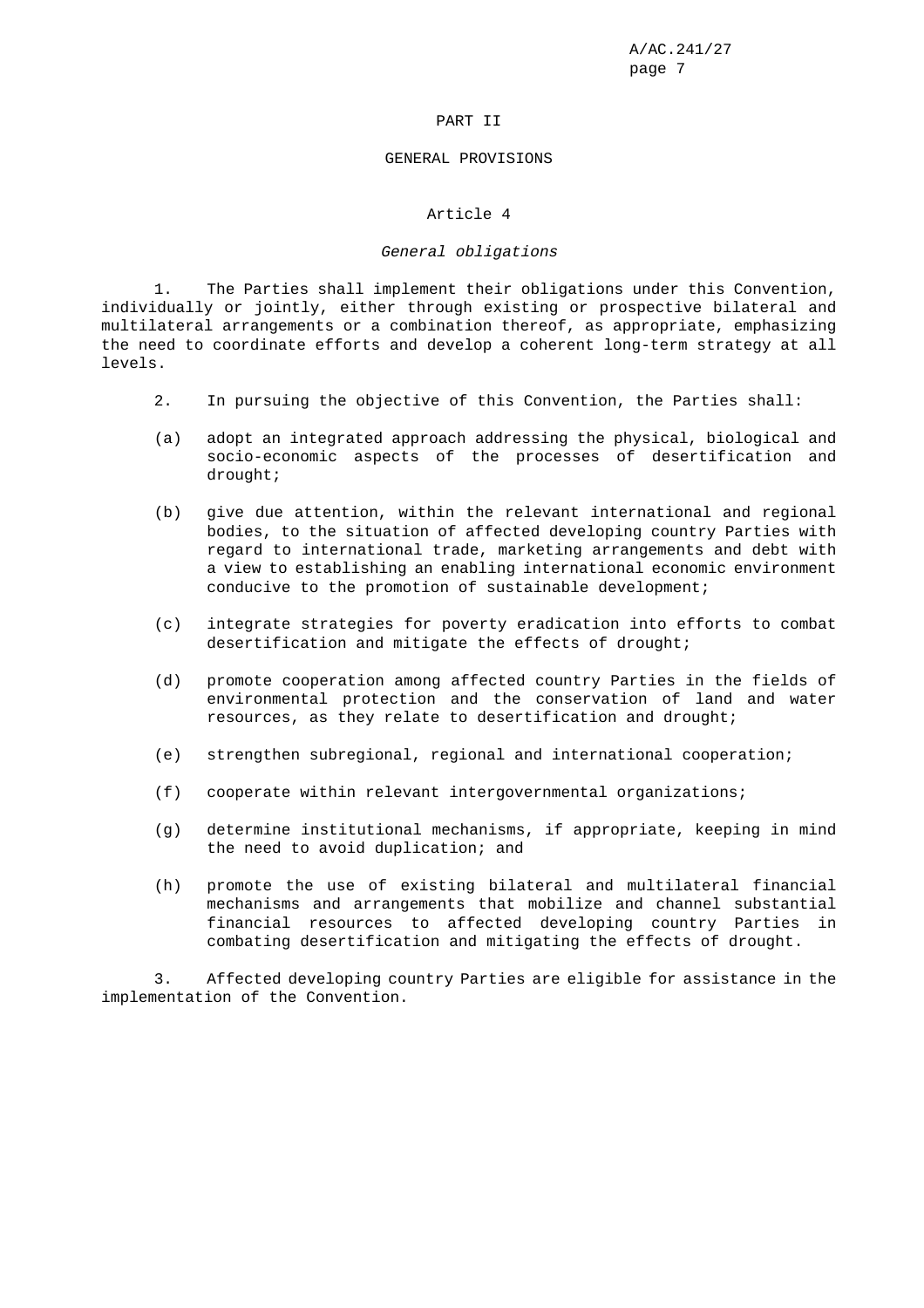### Obligations of affected country Parties

In addition to their obligations pursuant to article 4, affected country Parties undertake to:

- (a) give due priority to combating desertification and mitigating the effects of drought, and allocate adequate resources in accordance with their circumstances and capabilities;
- (b) establish strategies and priorities, within the framework of sustainable development plans and/or policies, to combat desertification and mitigate the effects of drought;
- (c) address the underlying causes of desertification and pay special attention to the socio-economic factors contributing to desertification processes;
- (d) promote awareness and facilitate the participation of local populations, particularly women and youth, with the support of nongovernmental organizations, in efforts to combat desertification and mitigate the effects of drought; and
- (e) provide an enabling environment by strengthening, as appropriate, relevant existing legislation and, where they do not exist, enacting new laws and establishing long-term policies and action programmes.

#### Article 6

#### Obligations of developed country Parties

In addition to their general obligations pursuant to article 4, developed country Parties undertake to:

- (a) actively support, as agreed, individually or jointly, the efforts of affected developing country Parties, particularly those in Africa, and the least developed countries, to combat desertification and mitigate the effects of drought;
- (b) provide substantial financial resources and other forms of support to assist affected developing country Parties, particularly those in Africa, effectively to develop and implement their own long-term plans and strategies to combat desertification and mitigate the effects of drought;
- (c) promote the mobilization of new and additional funding pursuant to article 20, paragraph 2 (b);
- (d) encourage the mobilization of funding from the private sector and other non-governmental sources; and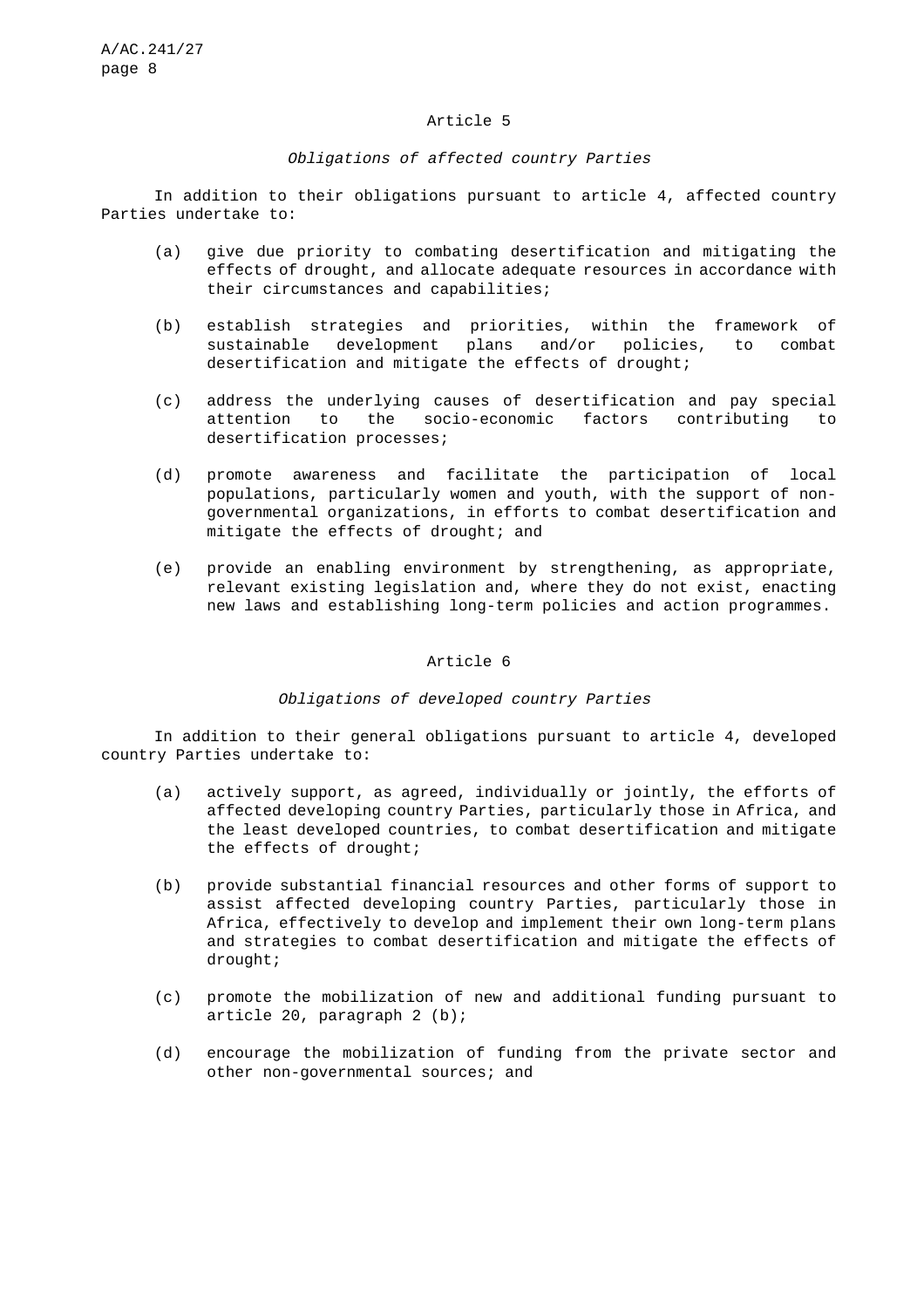(e) promote and facilitate access by affected country Parties, particularly affected developing country Parties, to appropriate technology, knowledge and know-how.

# Article 7

### Priority for Africa

In implementing this Convention, the Parties shall give priority to affected African country Parties, in the light of the particular situation prevailing in that region, while not neglecting affected developing country Parties in other regions.

#### Article 8

# Relationship with other conventions

1. The Parties shall encourage the coordination of activities carried out under this Convention and, if they are Parties to them, under other relevant international agreements, particularly the United Nations Framework Convention on Climate Change and the Convention on Biological Diversity, in order to derive maximum benefit from activities under each agreement while avoiding duplication of effort. The Parties shall encourage the conduct of joint programmes, particularly in the fields of research, training, systematic observation and information collection and exchange, to the extent that such activities may contribute to achieving the objectives of the agreements concerned.

2. The provisions of this Convention shall not affect the rights and obligations of any Party deriving from a bilateral, regional or international agreement into which it has entered prior to the entry into force of this Convention for it.

# PART III

# ACTION PROGRAMMES, SCIENTIFIC AND TECHNICAL COOPERATION AND SUPPORTING MEASURES

### Section 1: Action programmes

### Article 9

#### Basic approach

1. In carrying out their obligations pursuant to article 5, affected developing country Parties and any other affected country Party in the framework of its regional implementation annex or, otherwise, that has notified the Permanent Secretariat in writing of its intention to prepare a national action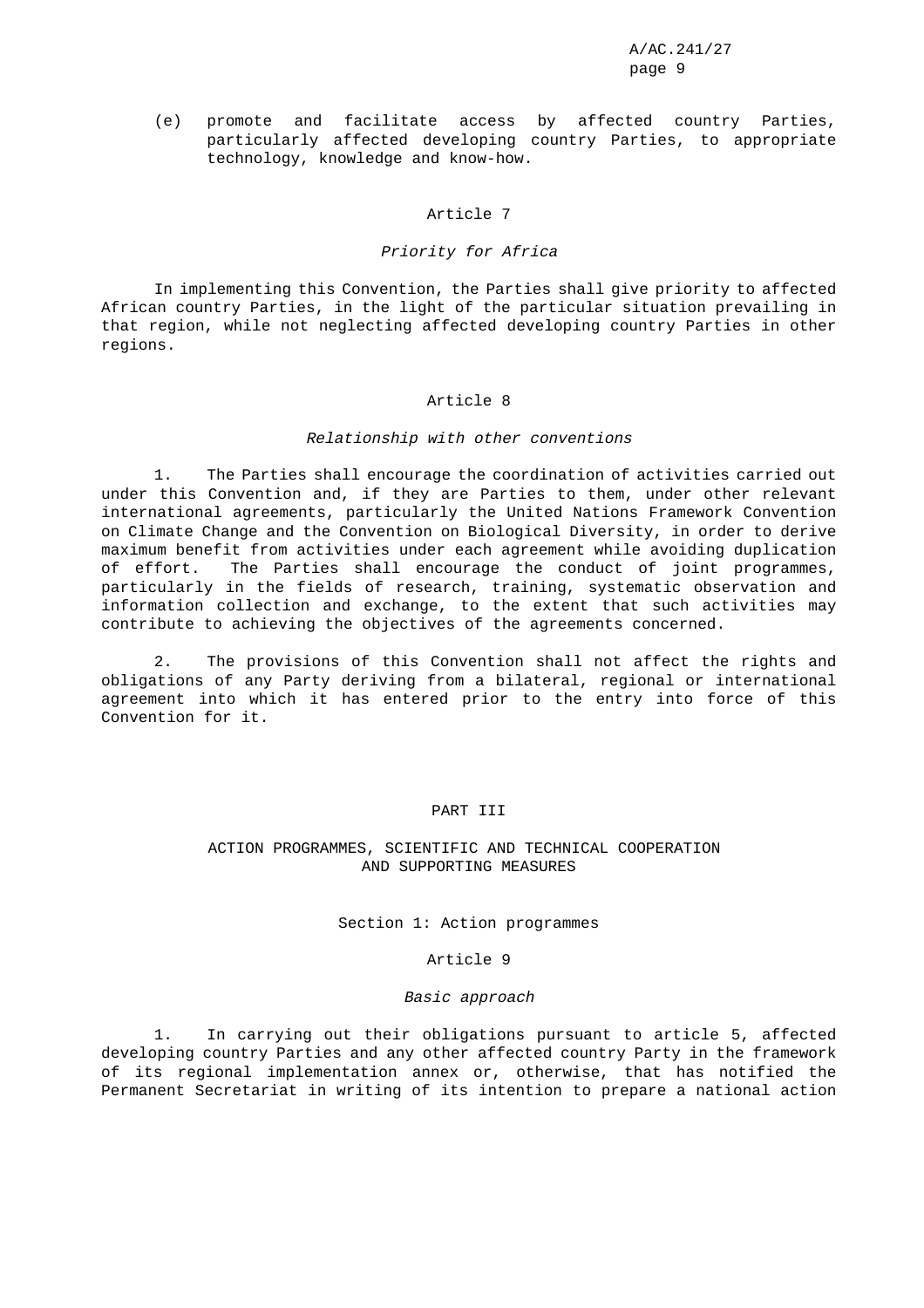programme, shall, as appropriate, prepare, make public and implement national action programmes, utilizing and building, to the extent possible, on existing relevant successful plans and programmes, and subregional and regional action programmes, as the central element of the strategy to combat desertification and mitigate the effects of drought. Such programmes shall be updated through a continuing participatory process on the basis of lessons from field action, as well as the results of research. The preparation of national action programmes shall be closely interlinked with other efforts to formulate national policies for sustainable development.

2. In the provision by developed country Parties of different forms of assistance under the terms of article 6, priority shall be given to supporting, as agreed, national, subregional and regional action programmes of affected developing country Parties, particularly those in Africa, either directly or through relevant multilateral organizations or both.

3. The Parties shall encourage organs, funds and programmes of the United Nations system and other relevant intergovernmental organizations, academic institutions, the scientific community and non-governmental organizations in a position to cooperate, in accordance with their mandates and capabilities, to support the elaboration, implementation and follow-up of action programmes.

#### Article 10

#### National action programmes

1. The purpose of national action programmes is to identify the factors contributing to desertification and practical measures necessary to combat desertification and mitigate the effects of drought.

2. National action programmes shall specify the respective roles of government, local communities and land users and the resources available and needed. They shall, inter alia:

- (a) incorporate long-term strategies to combat desertification and mitigate the effects of drought, emphasize implementation and be integrated with national policies for sustainable development;
- (b) allow for modifications to be made in response to changing circumstances and be sufficiently flexible at the local level to cope with different socio-economic, biological and geo-physical conditions;
- (c) give particular attention to the implementation of preventive measures for lands that are not yet degraded or which are only slightly degraded;
- (d) enhance national climatological, meteorological and hydrological capabilities and the means to provide for drought early warning;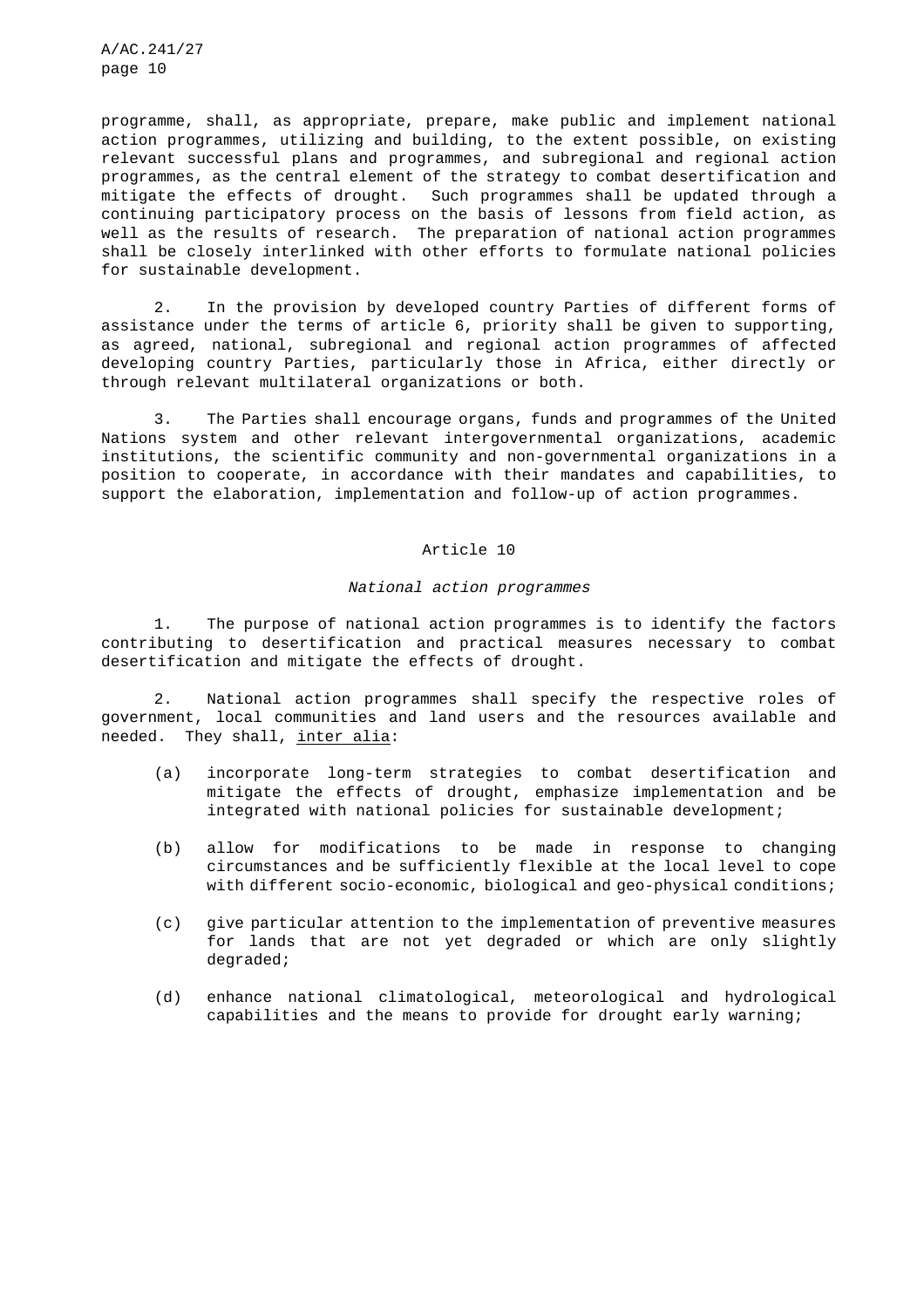- (e) promote policies and strengthen institutional frameworks which develop cooperation and coordination, in a spirit of partnership, between the donor community, governments at all levels, local populations and community groups, and facilitate access by local populations to appropriate information and technology;
- (f) provide for effective participation at the local, national and regional levels of non-governmental organizations and local populations, both women and men, particularly resource users, including farmers and pastoralists and their representative organizations, in policy planning, decision-making, and implementation and review of national action programmes; and
- (g) require regular review of, and progress reports on, their implementation.

3. National action programmes may include, inter alia, some or all of the following measures to prepare for and mitigate the effects of drought:

- (a) establishment and/or strengthening, as appropriate, of early warning systems, including local and national facilities and joint systems at the subregional and regional levels, and mechanisms for assisting environmentally displaced persons;
- (b) strengthening of drought preparedness and management, including drought contingency plans at the local, national, subregional and regional levels, which take into consideration seasonal to interannual climate predictions;
- (c) establishment and/or strengthening, as appropriate, of food security systems, including storage and marketing facilities, particularly in rural areas;
- (d) establishment of alternative livelihood projects that could provide incomes in drought prone areas; and
- (e) development of sustainable irrigation programmes for both crops and livestock.

4. Taking into account the circumstances and requirements specific to each affected country Party, national action programmes include, as appropriate, inter alia, measures in some or all of the following priority fields as they relate to combating desertification and mitigating the effects of drought in affected areas and to their populations: promotion of alternative livelihoods and improvement of national economic environments with a view to strengthening programmes aimed at the eradication of poverty and at ensuring food security; demographic dynamics; sustainable management of natural resources; sustainable agricultural practices; development and efficient use of various energy sources; institutional and legal frameworks; strengthening of capabilities for assessment and systematic observation, including hydrological and meteorological services, and capacity building, education and public awareness.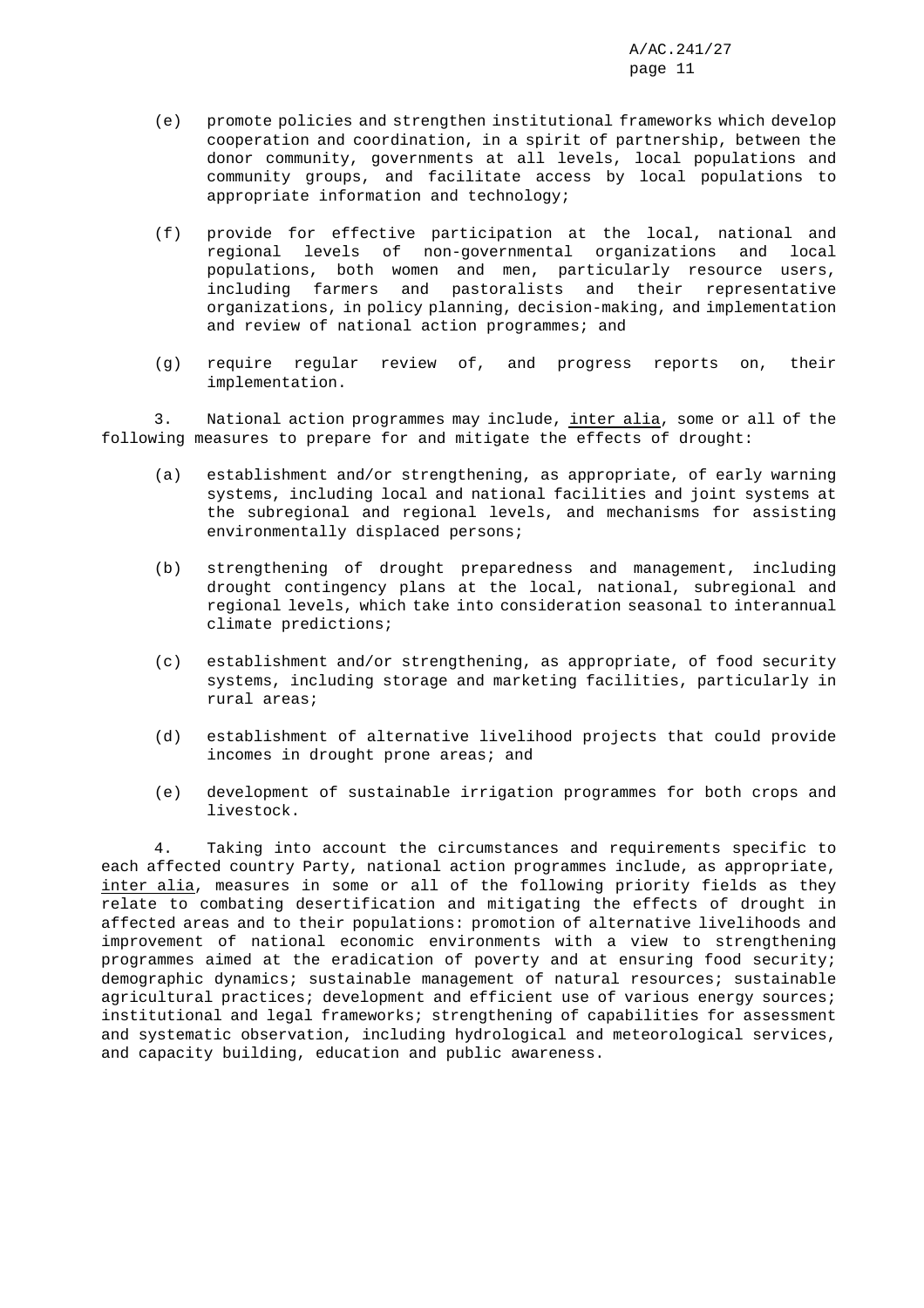### Subregional and regional action programmes

Affected country Parties shall consult and cooperate to prepare, as appropriate, in accordance with relevant regional implementation annexes, subregional and/or regional action programmes to harmonize, complement and increase the efficiency of national programmes. The provisions of article 10 shall apply mutatis mutandis to subregional and regional programmes. Such cooperation may include agreed joint programmes for the sustainable management of transboundary natural resources, scientific and technical cooperation, and strengthening of relevant institutions.

# Article 12

# International cooperation

Affected country Parties, in collaboration with other Parties and the international community, should cooperate to ensure the promotion of an enabling international environment in the implementation of the Convention. Such cooperation should also cover fields of technology transfer as well as scientific research and development, information collection and dissemination and financial resources.

# Article 13

# Support for the elaboration and implementation of action programmes

1. Measures to support action programmes pursuant to article 9 include, inter alia:

- (a) financial cooperation to provide predictability for action programmes, allowing for necessary long-term planning;
- (b) elaboration and use of cooperation mechanisms which better enable support at the local level, including action through non-governmental organizations, in order to promote the replicability of successful pilot programme activities where relevant;
- (c) increased flexibility in project design, funding and implementation in keeping with the experimental, iterative approach indicated for participatory action at the local community level; and
- (d) as appropriate, administrative and budgetary procedures that increase the efficiency of cooperation and of support programmes.

2. In providing such support to affected developing country Parties, priority shall be given to African country Parties and to least developed country Parties.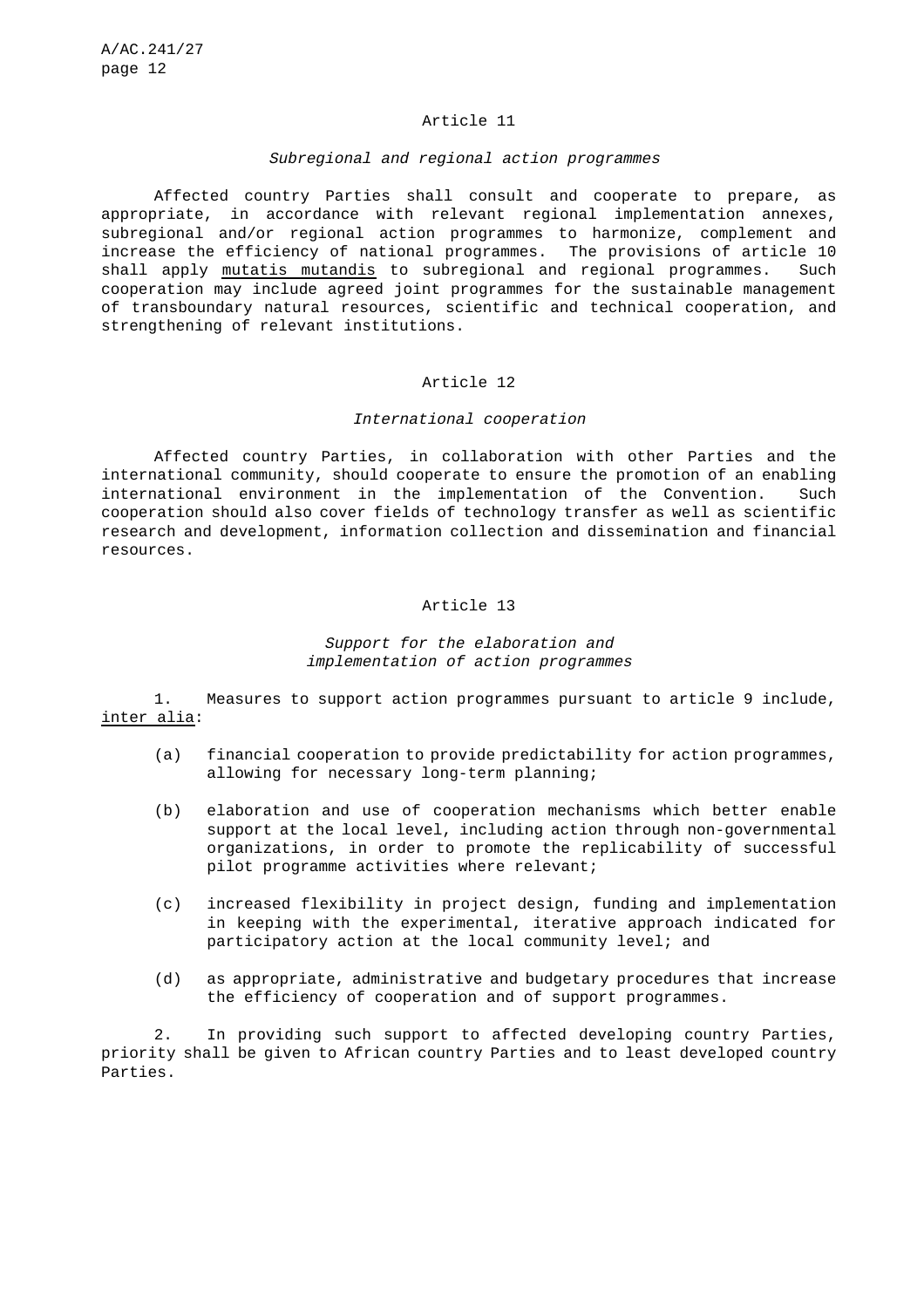# Coordination in the elaboration and implementation of action programmes

1. The Parties shall work closely together, directly and through relevant intergovernmental organizations, in the elaboration and implementation of action programmes.

2. The Parties shall develop operational mechanisms, particularly at the national and field levels, to ensure the fullest possible coordination among developed country Parties, developing country Parties and relevant intergovernmental and non-governmental organizations, in order to avoid duplication, harmonize interventions and approaches, and maximize the impact of assistance. In affected developing country Parties, priority will be given to coordinating activities related to international cooperation in order to maximize the efficient use of resources, to ensure responsive assistance, and to facilitate the implementation of national action programmes and priorities under this Convention.

# Article 15

# Regional implementation annexes

Elements for incorporation in action programmes shall be selected and adapted to the socio-economic, geographical and climatic factors applicable to affected country Parties or regions, as well as to their level of development. Guidelines for the preparation of action programmes and their exact focus and content for particular subregions and regions are set out in the regional implementation annexes.

# Section 2: Scientific and technical cooperation

### Article 16

### Information collection, analysis and exchange

The Parties agree, according to their respective capabilities, to integrate and coordinate the collection, analysis and exchange of relevant short term and long term data and information to ensure systematic observation of land degradation in affected areas and to understand better and assess the processes and effects of drought and desertification. This would help accomplish, inter alia, early warning and advance planning for periods of adverse climatic variation in a form suited for practical application by users at all levels, including especially local populations. To this end, they shall, as appropriate:

(a) facilitate and strengthen the functioning of the global network of institutions and facilities for the collection, analysis and exchange of information, as well as for systematic observation at all levels, which shall, inter alia: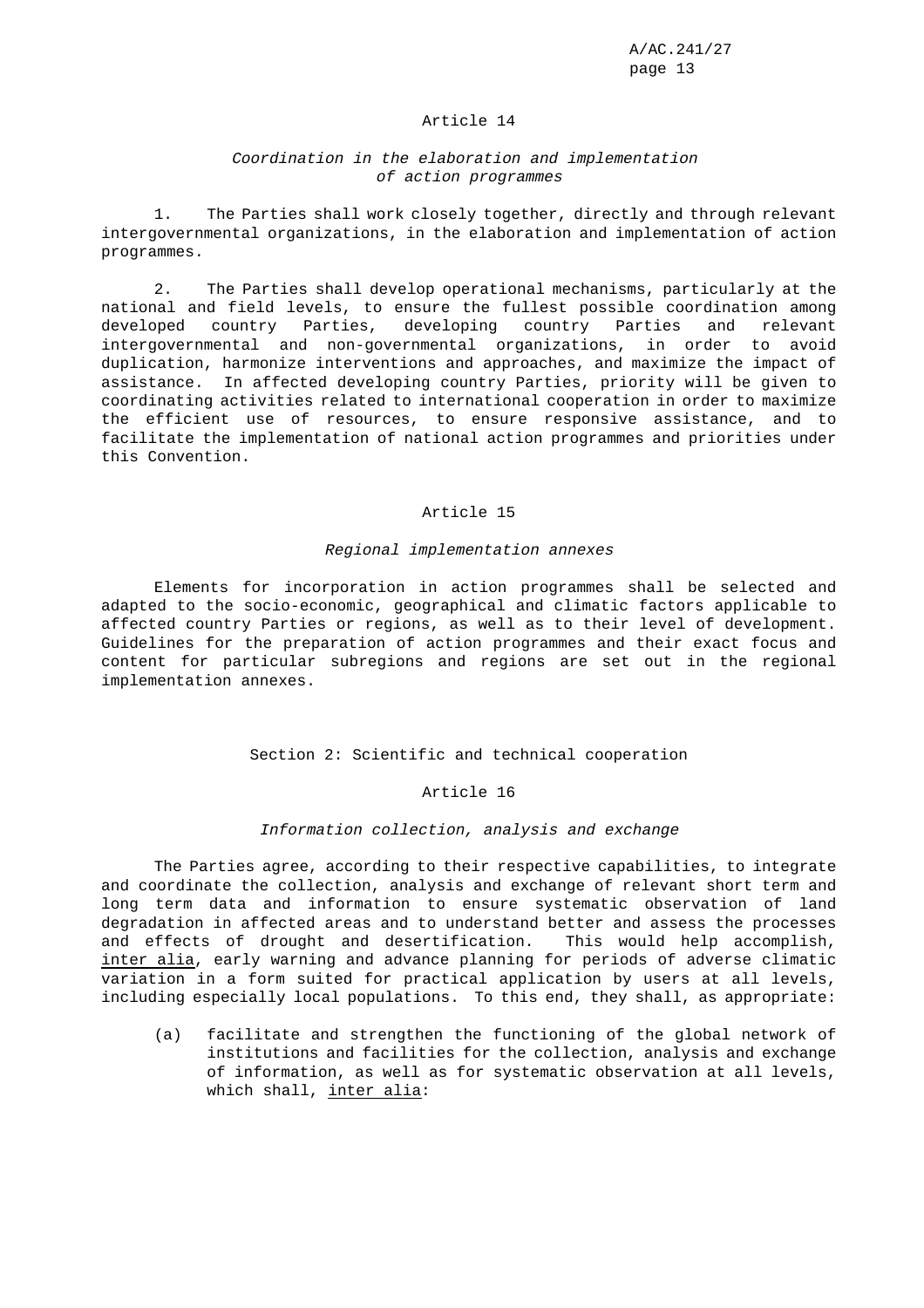- (i) aim to use compatible standards and systems;
- (ii) encompass relevant data and stations, including in remote areas;
- (iii) use and disseminate modern technology for data collection, transmission and assessment on land degradation; and
- (iv) link national, subregional and regional data and information centres more closely with global information sources;
- (b) ensure that the collection, analysis and exchange of information address the needs of local communities and those of decision makers, with a view to resolving specific problems, and that local communities are involved in these activities;
- (c) support and further develop bilateral and multilateral programmes and projects aimed at defining, conducting, assessing and financing the collection, analysis and exchange of data and information, including, inter alia, integrated sets of physical, biological, social and economic indicators;
- (d) make full use of the expertise of competent intergovernmental and nongovernmental organizations, particularly to disseminate relevant information and experiences among target groups in different regions;
- (e) give full weight to the collection, analysis and exchange of socioeconomic data, and their integration with physical and biological data;
- (f) exchange and make fully, openly and promptly available information from all publicly available sources relevant to combating desertification and mitigating the effects of drought; and
- (g) subject to their respective national legislation and/or policies, exchange information on local and traditional knowledge, ensuring adequate protection for it and providing appropriate return from the benefits derived from it, on an equitable basis and on mutually agreed terms, to the local populations concerned.

# Research and development

1. The Parties undertake, according to their respective capabilities, to promote technical and scientific cooperation in the fields of combating desertification and mitigating the effects of drought through appropriate national, subregional, regional and international institutions. To this end, they shall support research activities that: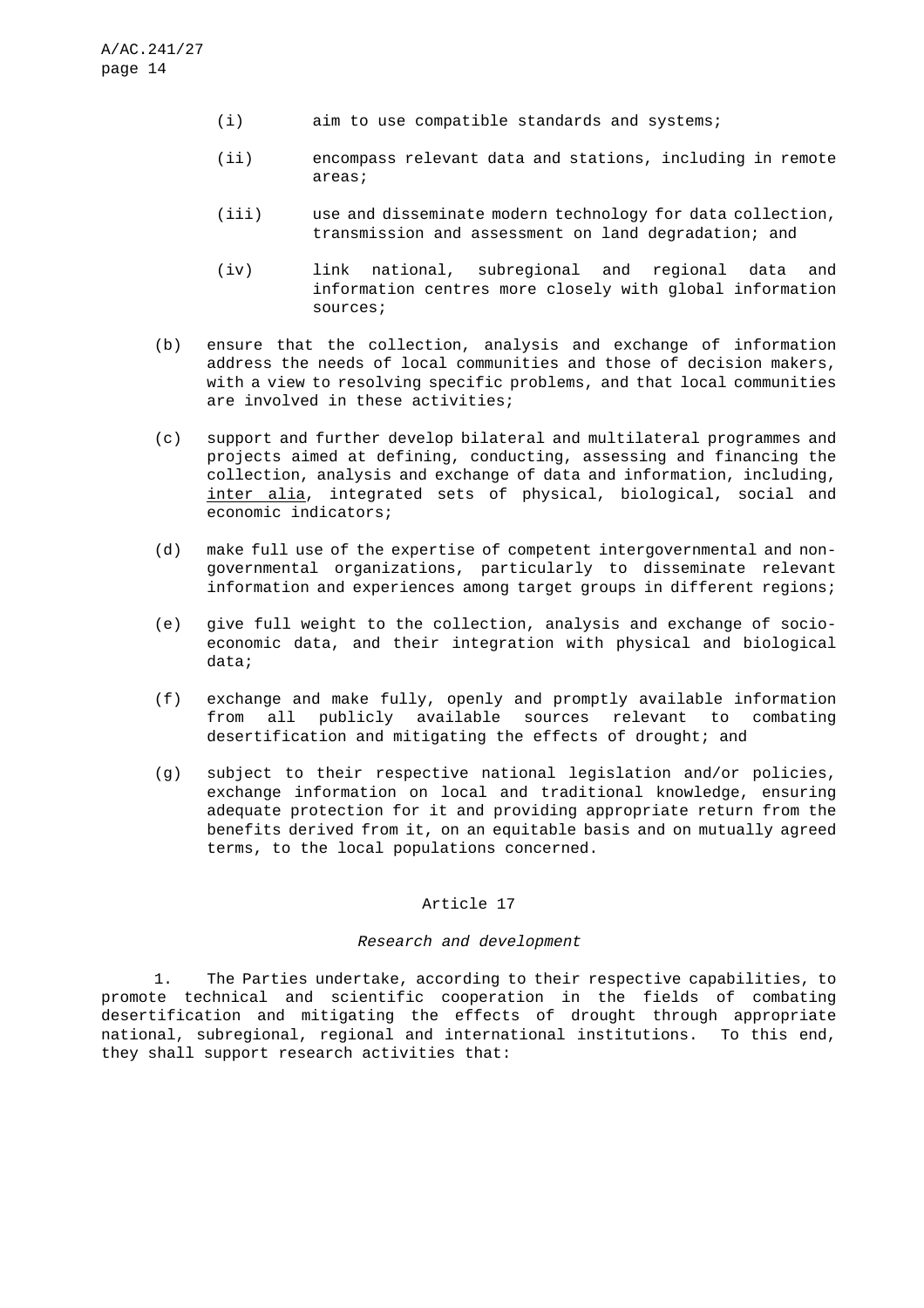- (a) contribute to increased knowledge of the processes leading to desertification and drought and the impact of, and distinction between, causal factors, both natural and human, with a view to combating desertification and mitigating the effects of drought, and achieving improved productivity as well as sustainable use and management of resources;
- (b) respond to well defined objectives, address the specific needs of local populations and lead to the identification and implementation of solutions that improve the living standards of people in affected areas;
- (c) protect, integrate, enhance and validate traditional and local knowledge, know-how and practices, ensuring, subject to their respective national legislation and/or policies, that the owners of that knowledge will directly benefit on an equitable basis and on mutually agreed terms from any commercial utilization of it or from any technological development derived from that knowledge;
- (d) develop and strengthen national, subregional and regional research capabilities in affected developing country Parties, particularly in Africa, including the development of local skills and the strengthening of appropriate capacities, especially in countries with a weak research base, giving particular attention to multidisciplinary and participative socio-economic research;
- (e) take into account, where relevant, the relationship between poverty, migration caused by environmental factors, and desertification;
- (f) promote the conduct of joint research programmes between national, subregional, regional and international research organizations, in both the public and private sectors, for the development of improved, affordable and accessible technologies for sustainable development through effective participation of local populations and communities; and
- (g) enhance the availability of water resources in affected areas, by means of, inter alia, cloud-seeding.

2. Research priorities for particular regions and subregions, reflecting different local conditions, should be included in action programmes. The Conference of the Parties shall review research priorities periodically on the advice of the Committee on Science and Technology.

# Article 18

# Transfer, acquisition, adaptation and development of technology

1. The Parties undertake, as mutually agreed and in accordance with their respective national legislation and/or policies, to promote, finance and/or facilitate the financing of the transfer, acquisition, adaptation and development of environmentally sound, economically viable and socially acceptable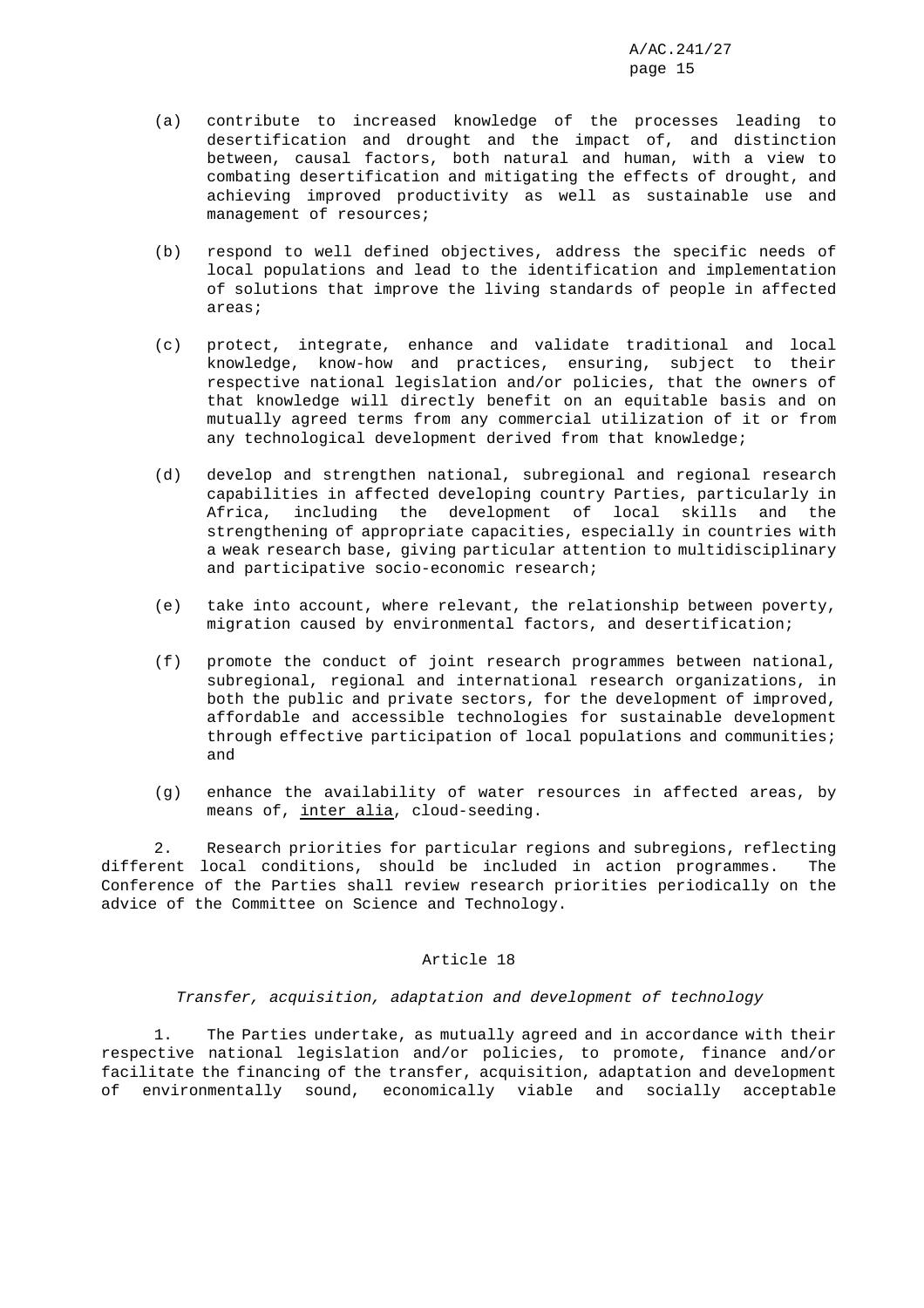technologies relevant to combating desertification and/or mitigating the effects of drought, with a view to contributing to the achievement of sustainable development in affected areas. Such cooperation shall be conducted bilaterally or multilaterally, as appropriate, making full use of the expertise of intergovernmental and non-governmental organizations. The Parties shall, in particular:

- (a) fully utilize relevant existing national, subregional, regional and international information systems and clearing-houses for the dissemination of information on available technologies, their sources, their environmental risks and the broad terms under which they may be acquired;
- (b) facilitate access, in particular by affected developing country Parties, on favourable terms, including on concessional and preferential terms, as mutually agreed, taking into account the need to protect intellectual property rights, to technologies most suitable to practical application for specific needs of local populations, paying special attention to the social, cultural, economic and environmental impact of such technology;
- (c) facilitate technology cooperation among affected country Parties through financial assistance or other appropriate means;
- (d) extend technology cooperation with affected developing country Parties, including, where relevant, joint ventures, especially to sectors which foster alternative livelihoods; and
- (e) take appropriate measures to create domestic market conditions and incentives, fiscal or otherwise, conducive to the development, transfer, acquisition and adaptation of suitable technology, knowledge, know-how and practices, including measures to ensure adequate and effective protection of intellectual property rights.

2. The Parties shall, according to their respective capabilities, and subject to their respective national legislation and/or policies, protect, promote and use in particular relevant traditional and local technology, knowledge, know-how and practices and, to that end, they undertake to:

- (a) make inventories of such technology, knowledge, know-how and practices and their potential uses with the participation of local populations, and disseminate such information, where appropriate, in cooperation with relevant intergovernmental and non-governmental organizations;
- (b) ensure that such technology, knowledge, know-how and practices are adequately protected and that local populations benefit directly, on an equitable basis and as mutually agreed, from any commercial utilization of them or from any technological development derived therefrom;
- (c) encourage and actively support the improvement and dissemination of such technology, knowledge, know-how and practices or of the development of new technology based on them; and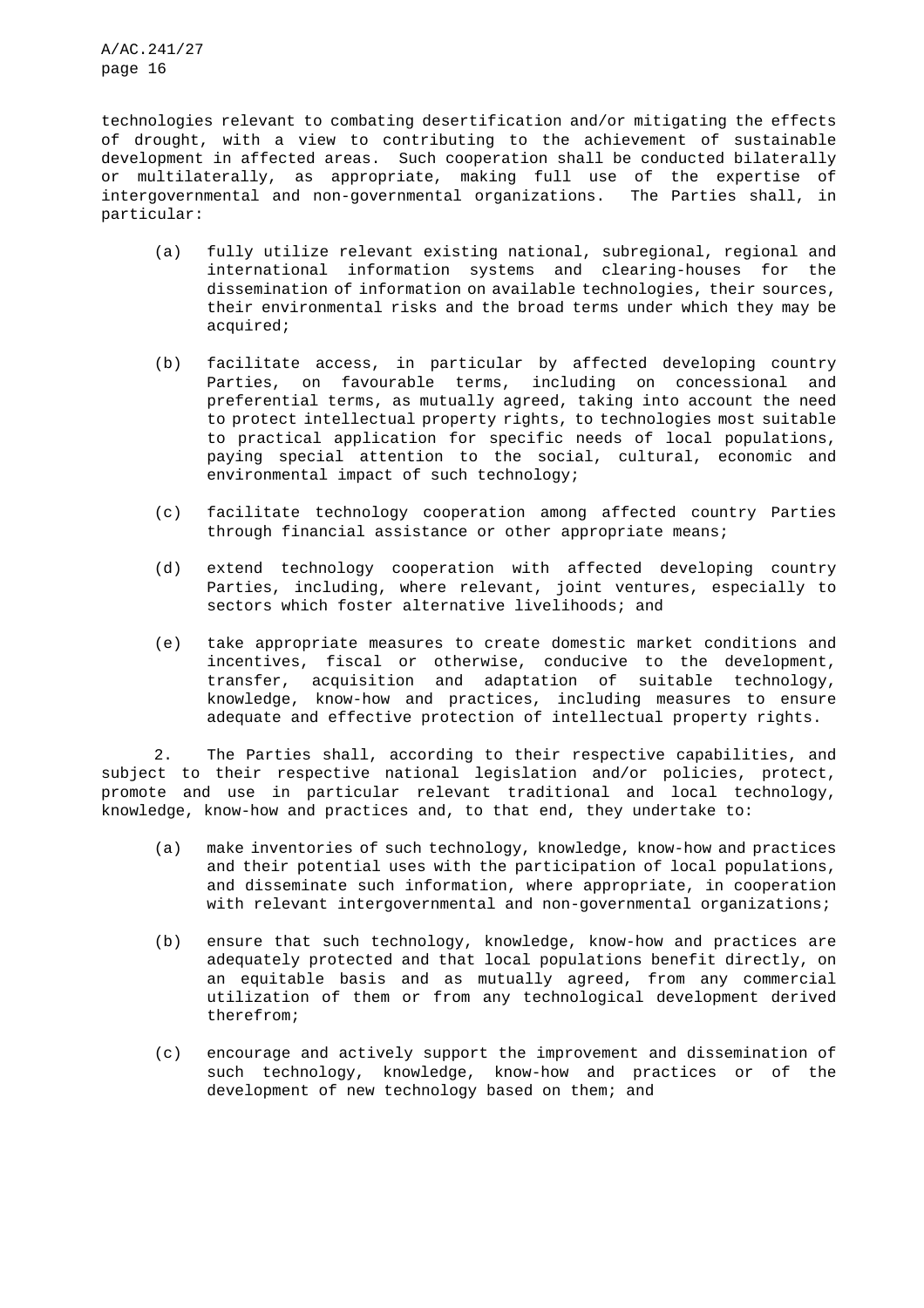(d) facilitate, as appropriate, the adaptation of such technology, knowledge, know-how and practices to wide use and integrate them with modern technology, as appropriate.

Section 3: Supporting measures

### Article 19

# Capacity building, education and public awareness

1. The Parties recognize the significance of capacity building -- that is to say, institution building, training and development of relevant local and national capacities -- in efforts to combat desertification and mitigate the effects of drought. They shall promote, as appropriate, capacity-building:

- (a) through the full participation at all levels of local people, particularly at the local level, especially women and youth, with the cooperation of non-governmental and local organizations;
- (b) by strengthening training and research capacity at the national level in the field of desertification and drought;
- (c) by establishing and/or strengthening support and extension services to disseminate relevant technology methods and techniques more effectively, and by training field agents and members of rural organizations in participatory approaches for the conservation and sustainable use of natural resources;
- (d) by fostering the use and dissemination of the knowledge, know-how and practices of local people in technical cooperation programmes, wherever possible;
- (e) by adapting, where necessary, relevant environmentally sound technology and traditional methods of agriculture and pastoralism to modern socio-economic conditions;
- (f) by providing appropriate training and technology in the use of alternative energy sources, particularly renewable energy resources, aimed particularly at reducing dependence on wood for fuel;
- (g) through cooperation, as mutually agreed, to strengthen the capacity of affected developing country Parties to develop and implement programmes in the field of collection, analysis and exchange of information pursuant to article 16;
- (h) through innovative ways of promoting alternative livelihoods, including training in new skills;
- (i) by training of decision makers, managers, and personnel who are responsible for the collection and analysis of data for the dissemination and use of early warning information on drought conditions and for food production;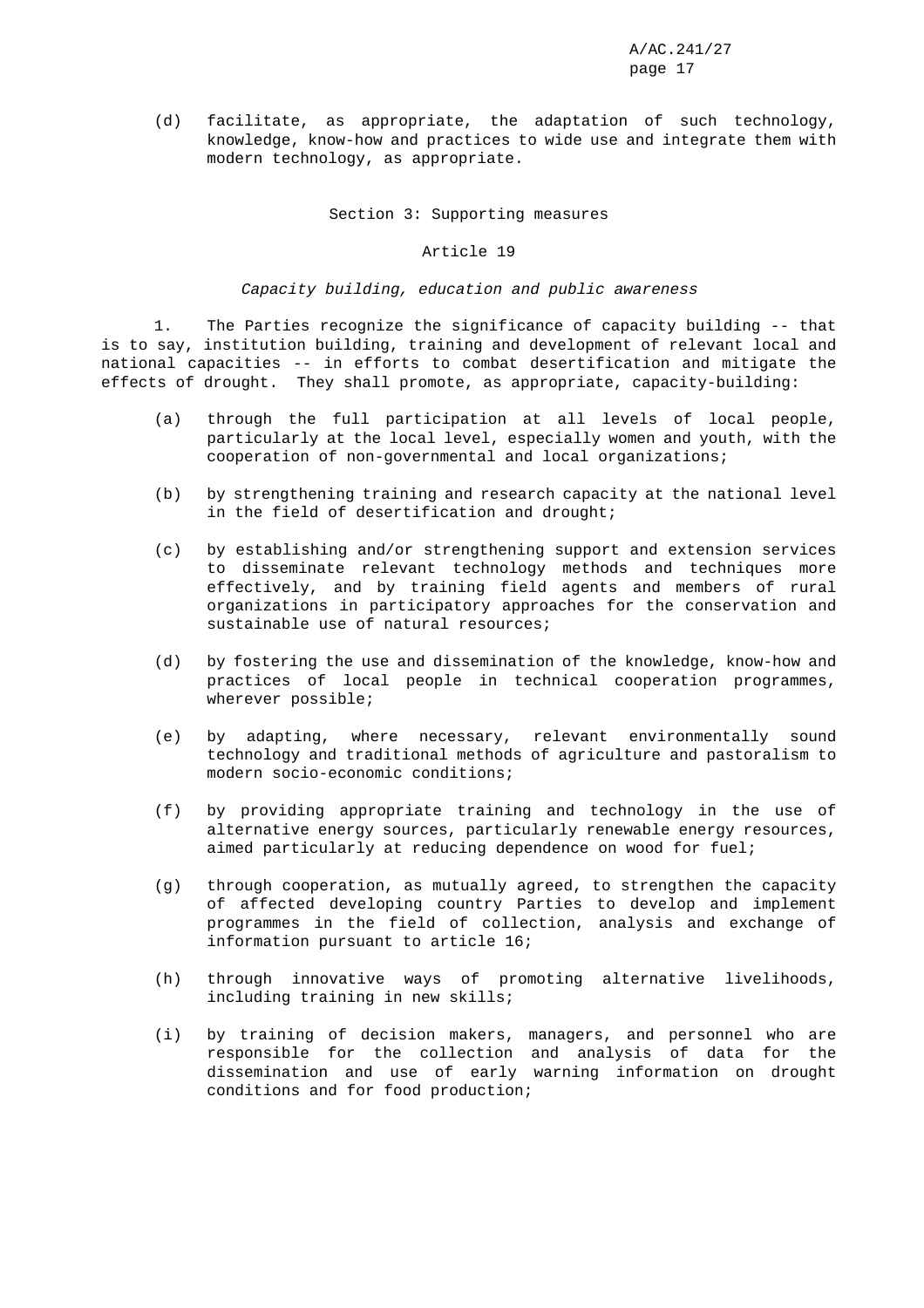- (j) through more effective operation of existing national institutions and legal frameworks and, where necessary, creation of new ones, along with strengthening of strategic planning and management; and
- (k) by means of exchange visitor programmes to enhance capacity building in affected country Parties through a long-term, interactive process of learning and study.

2. Affected developing country Parties shall conduct, in cooperation with other Parties and competent intergovernmental and non-governmental organizations, as appropriate, an interdisciplinary review of available capacity and facilities at the local and national levels, and the potential for strengthening them.

3. The Parties shall cooperate with each other and through competent intergovernmental organizations, as well as with non-governmental organizations, in undertaking and supporting public awareness and educational programmes in both affected and, where relevant, unaffected country Parties to promote understanding of the causes and effects of desertification and drought and of the importance of meeting the objective of this Convention. To that end, they shall:

- (a) organize awareness campaigns for the general public;
- (b) promote, on a permanent basis, access by the public to relevant information, and wide public participation in education and awareness activities;
- (c) encourage the establishment of associations that contribute to public awareness;
- (d) develop and exchange educational and public awareness material, where possible in local languages, exchange and second experts to train personnel of affected developing country Parties in carrying out relevant education and awareness programmes, and fully utilize relevant educational material available in competent international bodies;
- (e) assess educational needs in affected areas, elaborate appropriate school curricula and expand, as needed, educational and adult literacy programmes and opportunities for all, in particular for girls and women, on the identification, conservation and sustainable use and management of the natural resources of affected areas; and
- (f) develop interdisciplinary participatory programmes integrating desertification and drought awareness into educational systems and in non-formal, adult, distance and practical educational programmes.

4. The Conference of the Parties shall establish and/or strengthen networks of regional education and training centres to combat desertification and mitigate the effects of drought. These networks shall be coordinated by an institution created or designated for that purpose, in order to train scientific, technical and management personnel and to strengthen existing institutions responsible for education and training in affected country Parties, where appropriate, with a view to harmonizing programmes and to organizing exchanges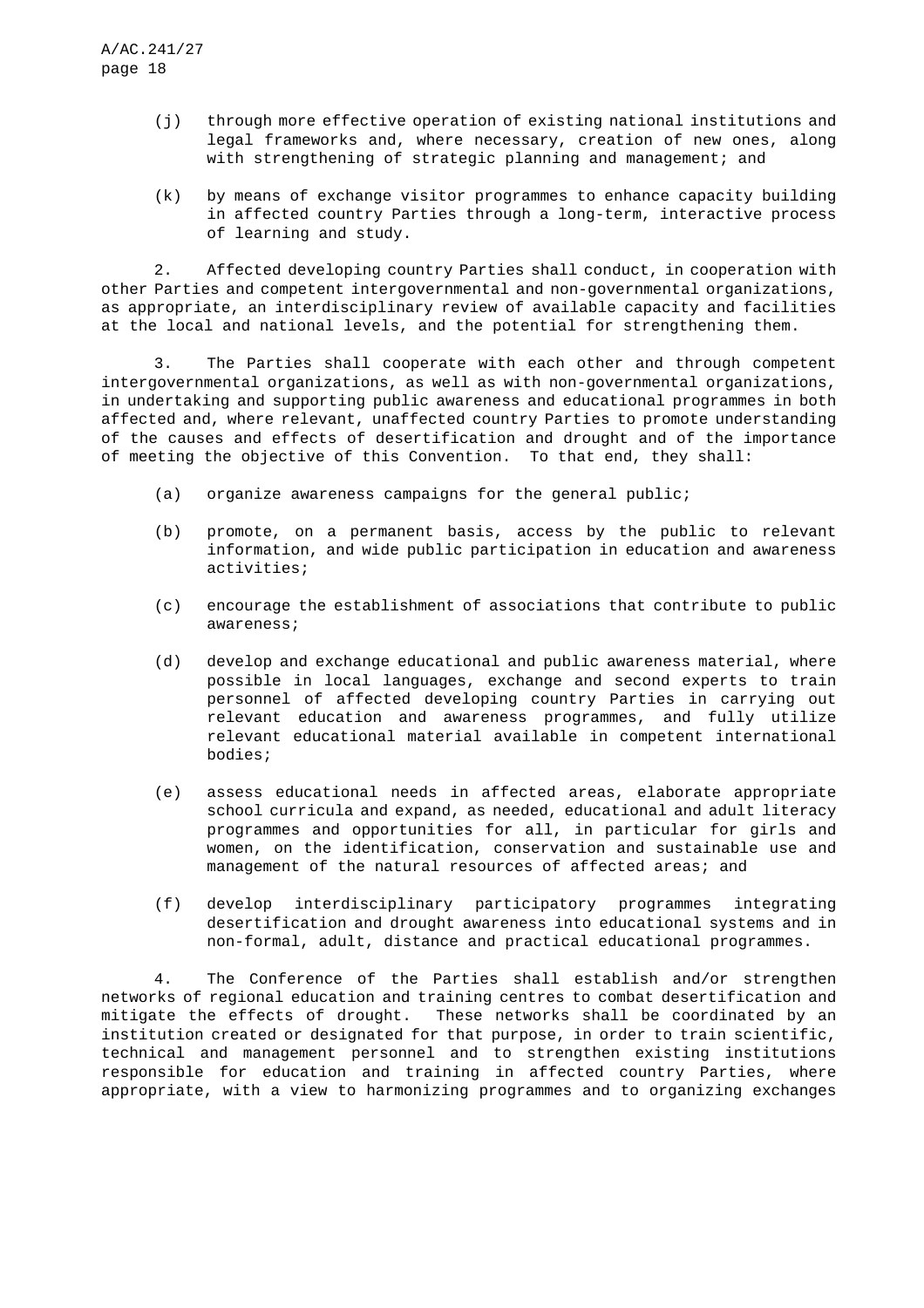of experience among them. These networks shall cooperate closely with relevant intergovernmental and non-governmental organizations to avoid duplication of effort.

# Article 20

# Financial resources

1. Given the central importance of financing to the achievement of the objective of the Convention, the Parties, taking into account their capabilities, shall make every effort to ensure that adequate financial resources are available for programmes to combat desertification and mitigate the effects of drought.

2. In this connection, developed country Parties, while giving priority to affected African country Parties without neglecting affected developing country Parties in other regions, in accordance with article 7, undertake to:

- (a) mobilize substantial financial resources, including grants and concessional loans, in order to support the implementation of programmes to combat desertification and mitigate the effects of drought;
- (b) promote the mobilization of adequate, timely and predictable financial resources, including new and additional funding from the Global Environment Facility of the agreed incremental costs of those activities concerning desertification that relate to its four focal areas, in conformity with the relevant provisions of the Instrument establishing the Global Environment Facility;
- (c) facilitate through international cooperation the transfer of technology, knowledge and know-how; and
- (d) explore, in cooperation with affected developing country Parties, innovative methods and incentives for mobilizing and channelling resources, including those of foundations, non-governmental organizations and other private sector entities, particularly debt swaps and other innovative means which increase financing by reducing the external debt burden of affected developing country Parties, particularly those in Africa.

3. Affected developing country Parties, taking into account their capabilities, undertake to mobilize adequate financial resources for the implementation of their national action programmes.

4. In mobilizing financial resources, the Parties shall seek full use and continued qualitative improvement of all national, bilateral and multilateral funding sources and mechanisms, using consortia, joint programmes and parallel financing, and shall seek to involve private sector funding sources and mechanisms, including those of non-governmental organizations. To this end, the Parties shall fully utilize the operational mechanisms developed pursuant to article 14.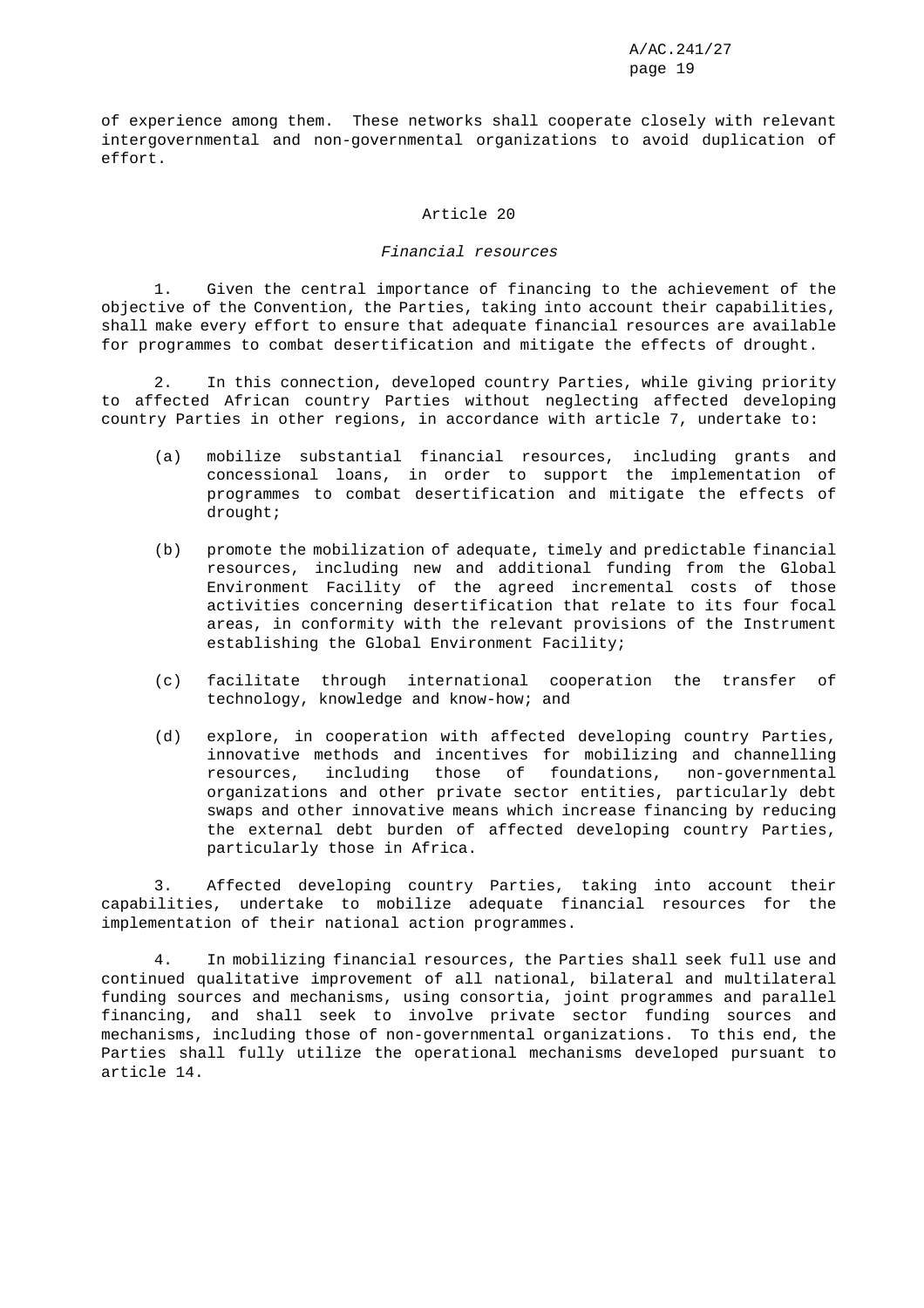5. In order to mobilize the financial resources necessary for affected developing country Parties to combat desertification and mitigate the effects of drought, the Parties shall:

- (a) rationalize and strengthen the management of resources already allocated for combating desertification and mitigating the effects of drought by using them more effectively and efficiently, assessing their successes and shortcomings, removing hindrances to their effective use and, where necessary, reorienting programmes in light of the integrated long-term approach adopted pursuant to this Convention;
- (b) give due priority and attention within the governing bodies of multilateral financial institutions, facilities and funds, including regional development banks and funds, to supporting affected developing country Parties, particularly those in Africa, in activities which advance implementation of the Convention, notably action programmes they undertake in the framework of regional implementation annexes; and
- (c) examine ways in which regional and subregional cooperation can be strengthened to support efforts undertaken at the national level.

6. Other Parties are encouraged to provide, on a voluntary basis, knowledge, know-how and techniques related to desertification and/or financial resources to affected developing country Parties.

7. The full implementation by affected developing country Parties, particularly those in Africa, of their obligations under the Convention will be greatly assisted by the fulfilment by developed country Parties of their obligations under the Convention, including in particular those regarding financial resources and transfer of technology. In fulfilling their obligations, developed country Parties should take fully into account that economic and social development and poverty eradication are the first priorities of affected developing country Parties, particularly those in Africa.

# Article 21

#### Financial mechanisms

1. The Conference of the Parties shall promote the availability of financial mechanisms and shall encourage such mechanisms to seek to maximize the availability of funding for affected developing country Parties, particularly those in Africa, to implement the Convention. To this end, the Conference of the Parties shall consider for adoption inter alia approaches and policies that:

- (a) facilitate the provision of necessary funding at the national, subregional, regional and global levels for activities pursuant to relevant provisions of the Convention;
- (b) promote multiple-source funding approaches, mechanisms and arrangements and their assessment, consistent with article 20;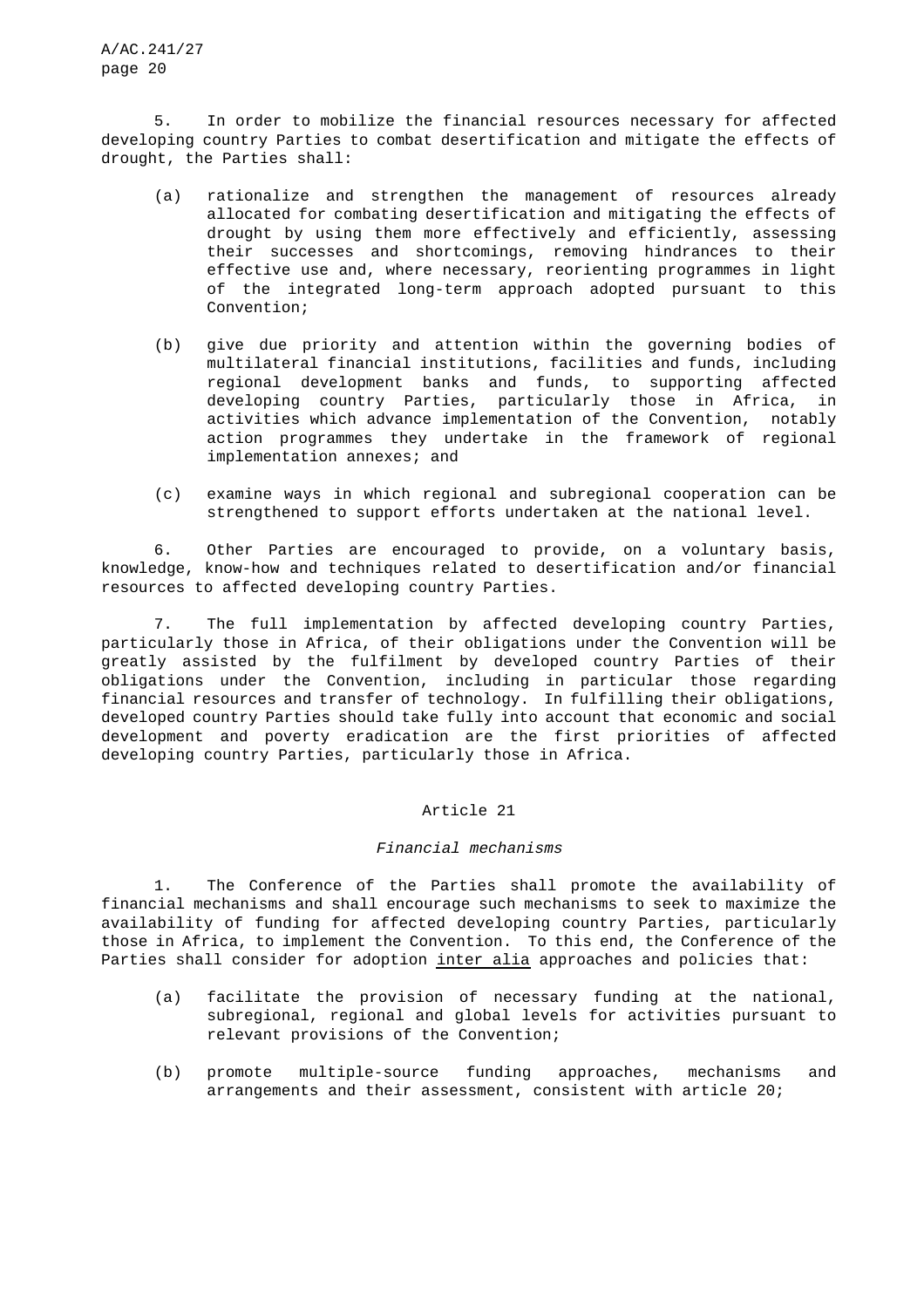- (c) provide on a regular basis, to interested Parties and relevant intergovernmental and non-governmental organizations, information on available sources of funds and on funding patterns in order to facilitate coordination among them;
- (d) facilitate the establishment, as appropriate, of mechanisms, such as national desertification funds, including those involving the participation of non-governmental organizations, to channel financial resources rapidly and efficiently to the local level in affected developing country Parties; and
- (e) strengthen existing funds and financial mechanisms at the subregional and regional levels, particularly in Africa, to support more effectively the implementation of the Convention.

2. The Conference of the Parties shall also encourage the provision, through various mechanisms within the United Nations system and through multilateral financial institutions, of support at the national, subregional and regional levels to activities that enable developing country Parties to meet their obligations under the Convention.

3. Affected developing country Parties shall utilize, and where necessary, establish and/or strengthen, national coordinating mechanisms, integrated in national development programmes, that would ensure the efficient use of all available financial resources. They shall also utilize participatory processes involving non-governmental organizations, local groups and the private sector, in raising funds, in elaborating as well as implementing programmes and in assuring access to funding by groups at the local level. These actions can be enhanced by improved coordination and flexible programming on the part of those providing assistance.

4. In order to increase the effectiveness and efficiency of existing financial mechanisms, a Global Mechanism to promote actions leading to the mobilization and channelling of substantial financial resources, including for the transfer of technology, on a grant basis, and/or on concessional or other terms, to affected developing country Parties, is hereby established. This Global Mechanism shall function under the authority and guidance of the Conference of the Parties and be accountable to it.

5. The Conference of the Parties shall identify, at its first ordinary session, an organization to house the Global Mechanism. The Conference of the Parties and the organization it has identified shall agree upon modalities for this Global Mechanism to ensure inter alia that such Mechanism:

- (a) identifies and draws up an inventory of relevant bilateral and multilateral cooperation programmes that are available to implement the Convention;
- (b) provides advice, on request, to Parties on innovative methods of financing and sources of financial assistance and on improving the coordination of cooperation activities at the national level;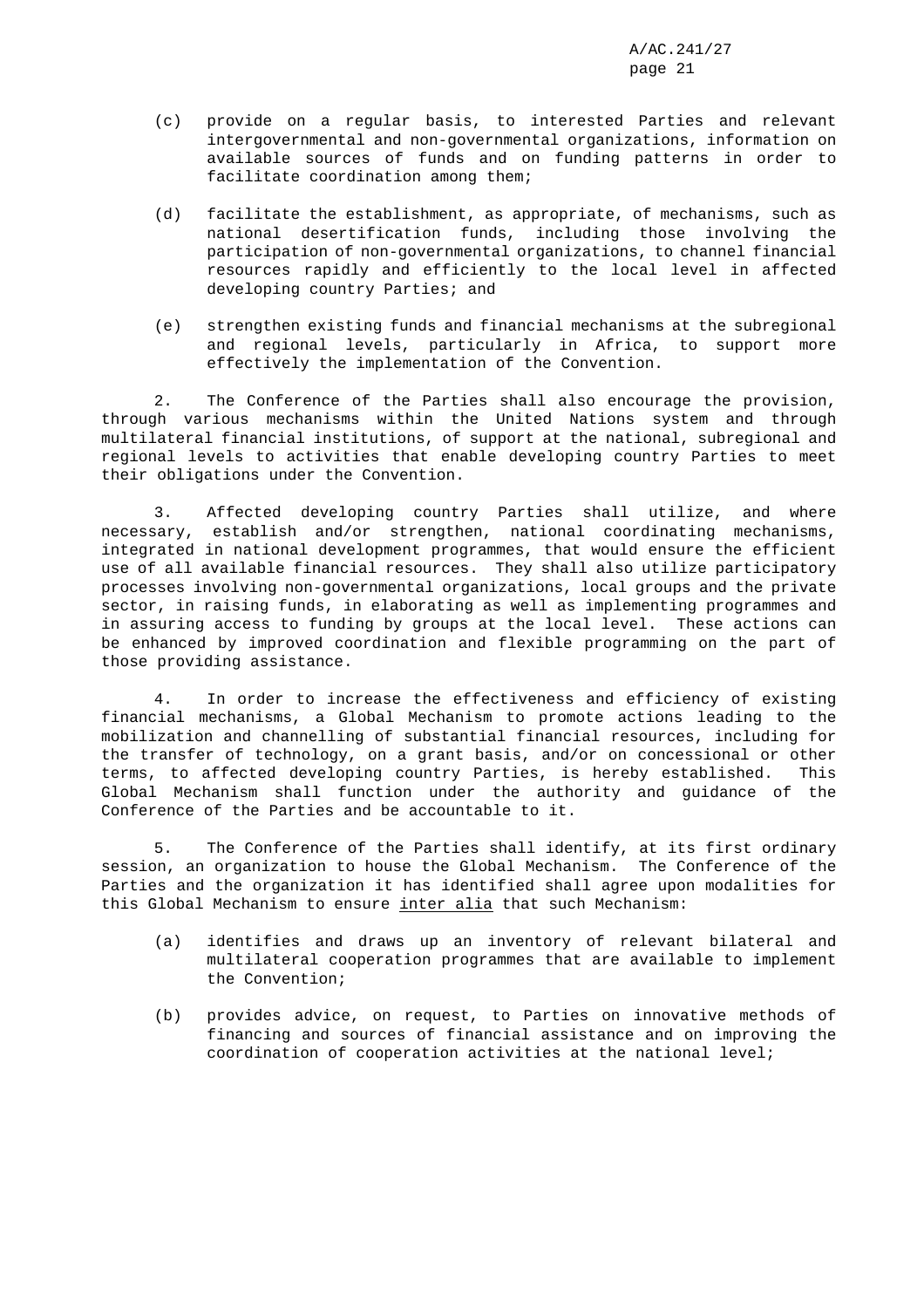- (c) provides interested Parties and relevant intergovernmental and nongovernmental organizations with information on available sources of funds and on funding patterns in order to facilitate coordination among them; and
- (d) reports to the Conference of the Parties, beginning at its second ordinary session, on its activities.

6. The Conference of the Parties shall, at its first session, make appropriate arrangements with the organization it has identified to house the Global Mechanism for the administrative operations of such Mechanism, drawing to the extent possible on existing budgetary and human resources.

7. The Conference of the Parties shall, at its third ordinary session, review the policies, operational modalities and activities of the Global Mechanism accountable to it pursuant to paragraph 4, taking into account the provisions of article 7. On the basis of this review, it shall consider and take appropriate action.

# PART IV

# INSTITUTIONS

# Article 22

# Conference of the Parties

1. A Conference of the Parties is hereby established.

2. The Conference of the Parties is the supreme body of the Convention. It shall make, within its mandate, the decisions necessary to promote its effective implementation. In particular, it shall:

- (a) regularly review the implementation of the Convention and the functioning of its institutional arrangements in the light of the experience gained at the national, subregional, regional and international levels and on the basis of the evolution of scientific and technological knowledge;
- (b) promote and facilitate the exchange of information on measures adopted by the Parties, and determine the form and timetable for transmitting the information to be submitted pursuant to article 26, review the reports and make recommendations on them;
- (c) establish such subsidiary bodies as are deemed necessary for the implementation of the Convention;
- (d) review reports submitted by its subsidiary bodies and provide guidance to them;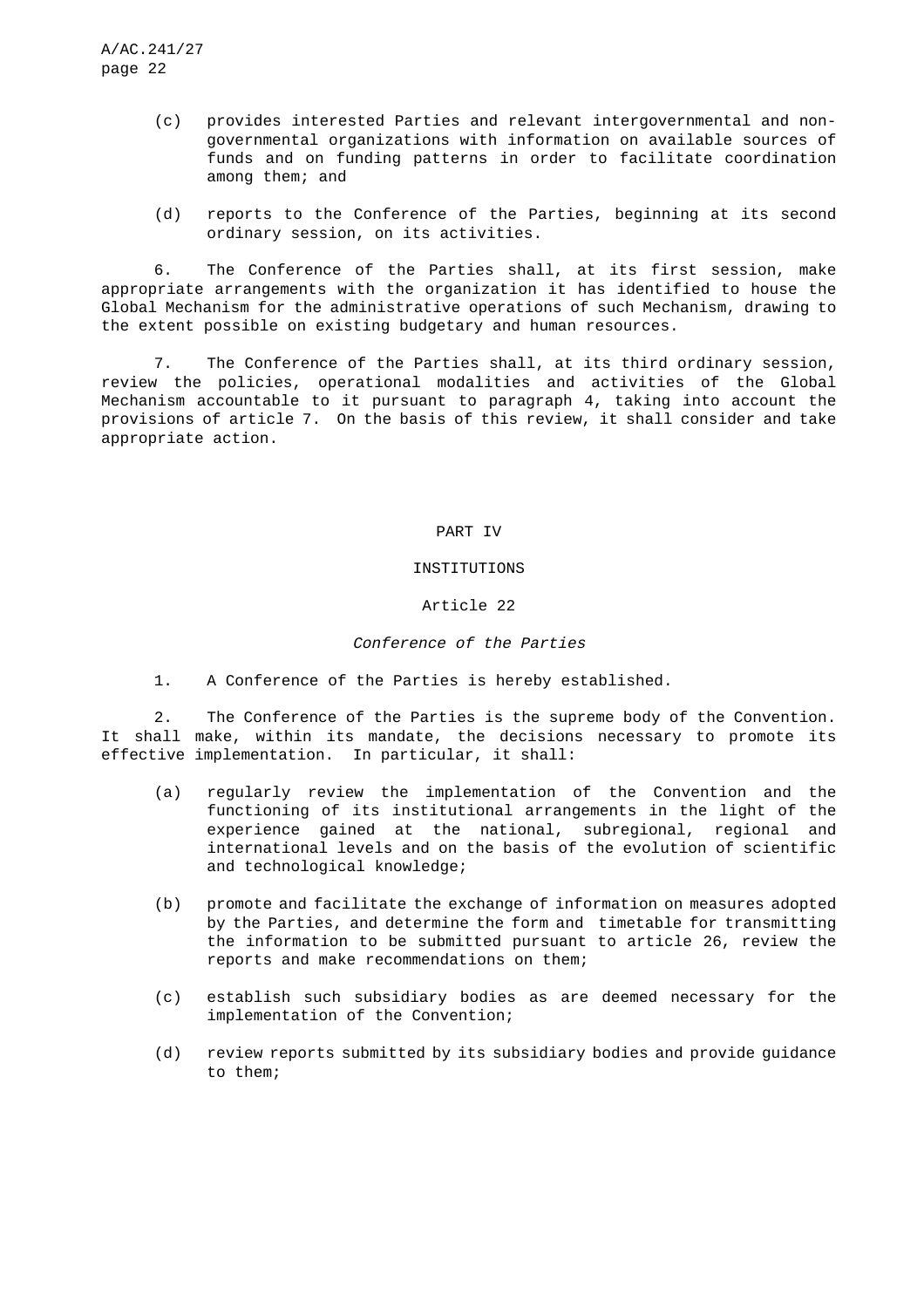- (e) agree upon and adopt, by consensus, rules of procedure and financial rules for itself and any subsidiary bodies;
- (f) adopt amendments to the Convention pursuant to articles 30 and 31;
- (g) approve a programme and budget for its activities, including those of its subsidiary bodies, and undertake necessary arrangements for their financing;
- (h) as appropriate, seek the cooperation of, and utilize the services of and information provided by, competent bodies or agencies, whether national or international, intergovernmental or non-governmental;
- (i) promote and strengthen the relationship with other relevant conventions while avoiding duplication of effort; and
- (j) exercise such other functions as may be necessary for the achievement of the objective of the Convention.

3. The Conference of the Parties shall, at its first session, adopt its own rules of procedure, by consensus, which shall include decision-making procedures for matters not already covered by decision-making procedures stipulated in the Convention. Such procedures may include specified majorities required for the adoption of particular decisions.

4. The first session of the Conference of the Parties shall be convened by the interim secretariat referred to in article 35 and shall take place not later than one year after the date of entry into force of the Convention. Unless otherwise decided by the Conference of the Parties, the second, third and fourth ordinary sessions shall be held yearly, and thereafter, ordinary sessions shall be held every two years.

5. Extraordinary sessions of the Conference of the Parties shall be held at such other times as may be decided either by the Conference of the Parties in ordinary session or at the written request of any Party, provided that, within three months of the request being communicated to the Parties by the Permanent Secretariat, it is supported by at least one third of the Parties.

6. At each ordinary session, the Conference of the Parties shall elect a Bureau. The structure and functions of the Bureau shall be determined in the rules of procedure. In appointing the Bureau, due regard shall be paid to the need to ensure equitable geographical distribution and adequate representation of affected country Parties, particularly those in Africa.

7. The United Nations, its specialized agencies and any State member thereof or observers thereto not Party to the Convention, may be represented at sessions of the Conference of the Parties as observers. Any body or agency, whether national or international, governmental or non-governmental, which is qualified in matters covered by the Convention, and which has informed the Permanent Secretariat of its wish to be represented at a session of the Conference of the Parties as an observer, may be so admitted unless at least one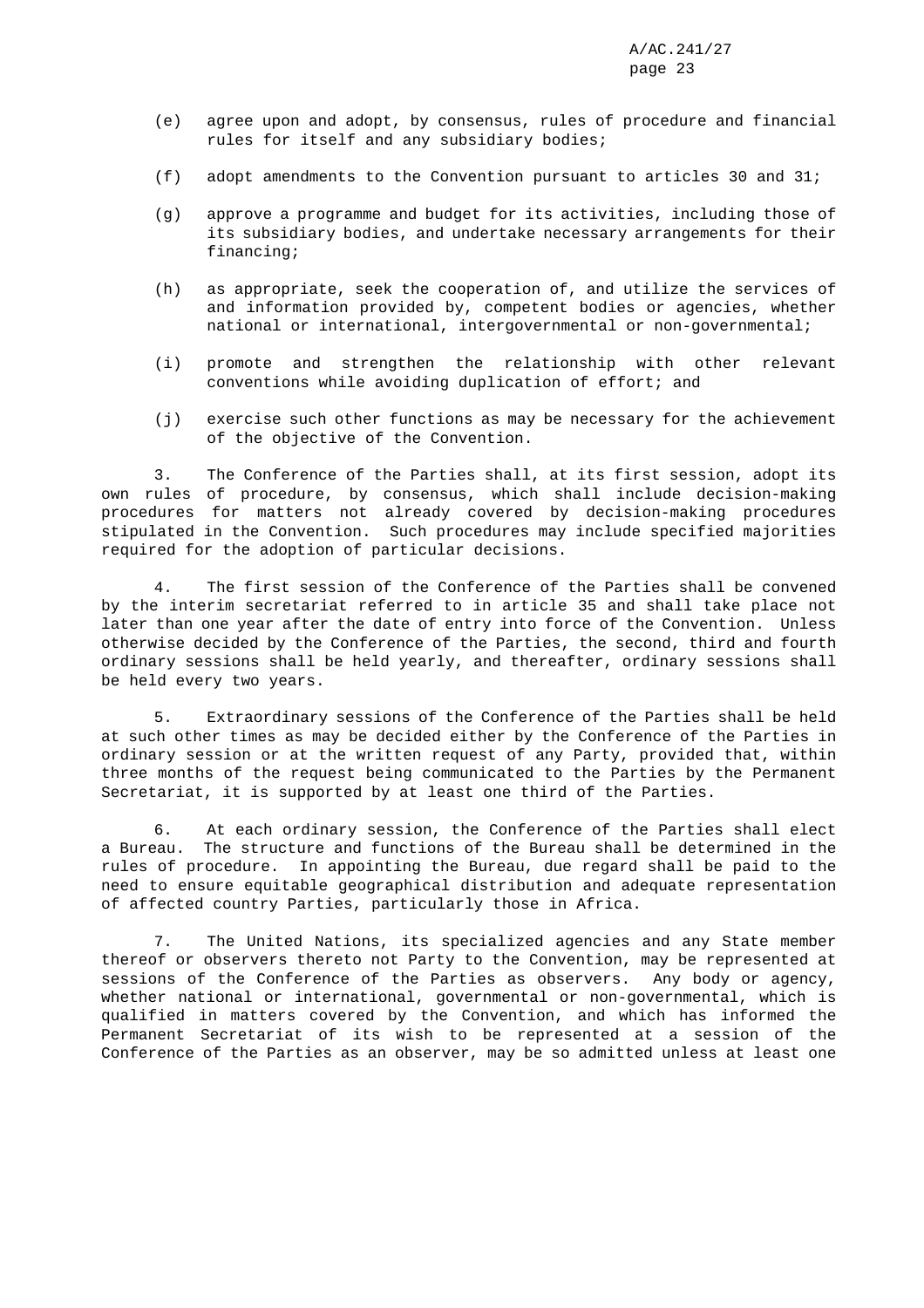third of the Parties present object. The admission and participation of observers shall be subject to the rules of procedure adopted by the Conference of the Parties.

8. The Conference of the Parties may request competent national and international organizations which have relevant expertise to provide it with information relevant to article 16, paragraph (g), article 17, paragraph 1 (c) and article 18, paragraph 2(b).

#### Article 23

#### Permanent Secretariat

- 1. A Permanent Secretariat is hereby established.
- 2. The functions of the Permanent Secretariat shall be:
- (a) to make arrangements for sessions of the Conference of the Parties and its subsidiary bodies established under the Convention and to provide them with services as required;
- (b) to compile and transmit reports submitted to it;
- (c) to facilitate assistance to affected developing country Parties, on request, particularly those in Africa, in the compilation and communication of information required under the Convention;
- (d) to coordinate its activities with the secretariats of other relevant international bodies and conventions;
- (e) to enter, under the guidance of the Conference of the Parties, into such administrative and contractual arrangements as may be required for the effective discharge of its functions;
- (f) to prepare reports on the execution of its functions under this Convention and present them to the Conference of the Parties; and
- (g) to perform such other secretariat functions as may be determined by the Conference of the Parties.

3. The Conference of the Parties, at its first session, shall designate a Permanent Secretariat and make arrangements for its functioning.

# Article 24

### Committee on Science and Technology

1. A Committee on Science and Technology is hereby established as a subsidiary body of the Conference of the Parties to provide it with information and advice on scientific and technological matters relating to combating desertification and mitigating the effects of drought. The Committee shall meet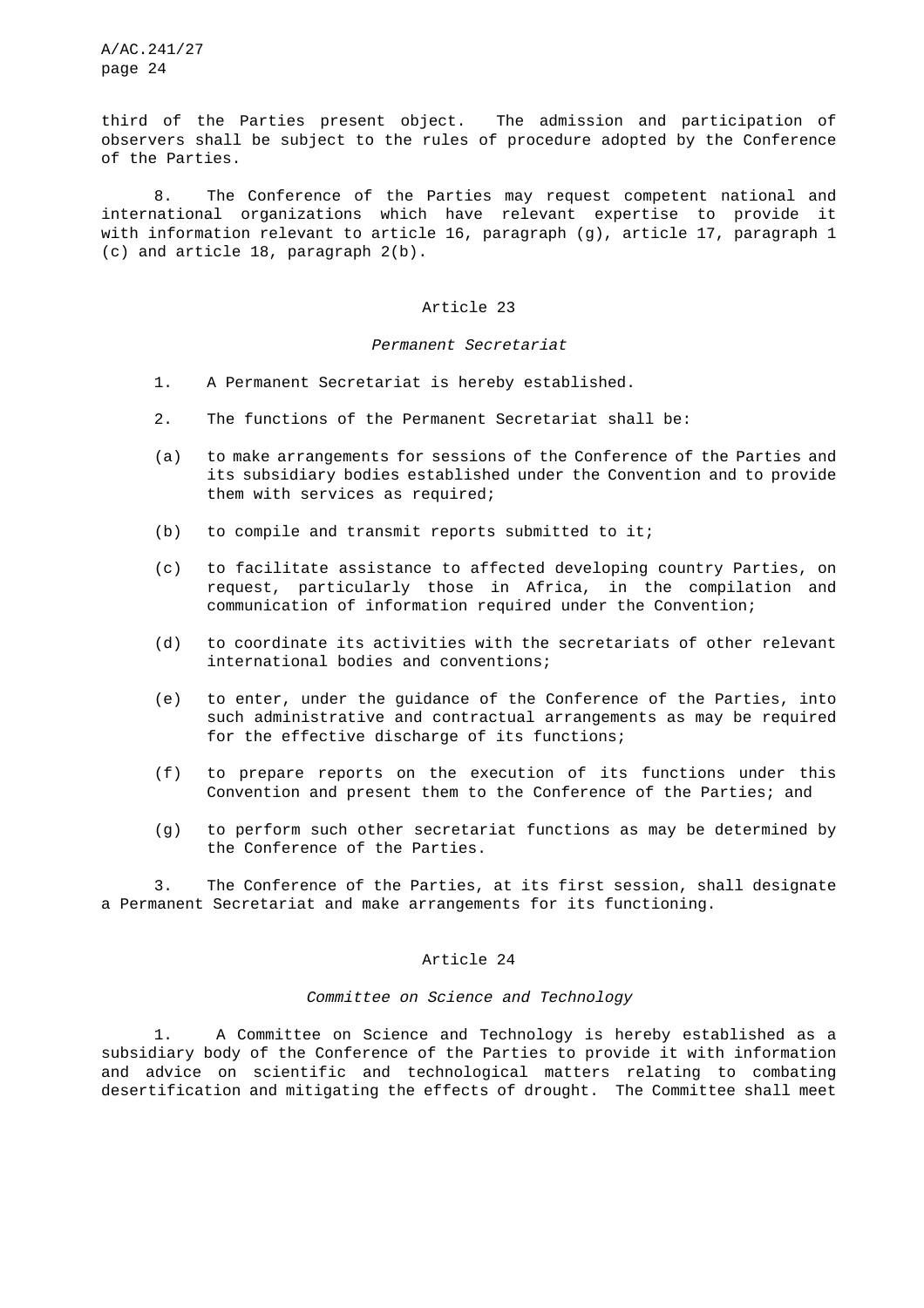in conjunction with the ordinary sessions of the Conference of the Parties and shall be multidisciplinary and open to the participation of all Parties. It shall be composed of government representatives competent in the relevant fields of expertise. The Conference of the Parties shall decide, at its first session, on the terms of reference of the Committee.

2. The Conference of the Parties shall establish and maintain a roster of independent experts with expertise and experience in the relevant fields. The roster shall be based on nominations received in writing from the Parties, taking into account the need for a multidisciplinary approach and broad geographical representation.

3. The Conference of the Parties may, as necessary, appoint ad hoc panels to provide it, through the Committee, with information and advice on specific issues regarding the state of the art in fields of science and technology relevant to combating desertification and mitigating the effects of drought. These panels shall be composed of experts whose names are taken from the roster, taking into account the need for a multidisciplinary approach and broad geographical representation. These experts shall have scientific backgrounds and field experience and shall be appointed by the Conference of the Parties on the recommendation of the Committee. The Conference of the Parties shall decide on the terms of reference and the modalities of work of these panels.

# Article 25

### Networking of institutions, agencies and bodies

1. The Committee on Science and Technology shall, under the supervision of the Conference of the Parties, make provision for the undertaking of a survey and evaluation of the relevant existing networks, institutions, agencies and bodies willing to become units of a network. Such a network shall support the implementation of the Convention.

2. On the basis of the results of the survey and evaluation referred to in paragraph 1, the Committee on Science and Technology shall make recommendations to the Conference of the Parties on ways and means to facilitate and strengthen networking of the units at the local, national and other levels, with a view to ensuring that the thematic needs set out in articles 16 to 19 are addressed.

3. Taking into account these recommendations, the Conference of the Parties shall:

- (a) identify those national, subregional, regional and international units that are most appropriate for networking, and recommend operational procedures, and a time frame, for them; and
- (b) identify the units best suited to facilitating and strengthening such networking at all levels.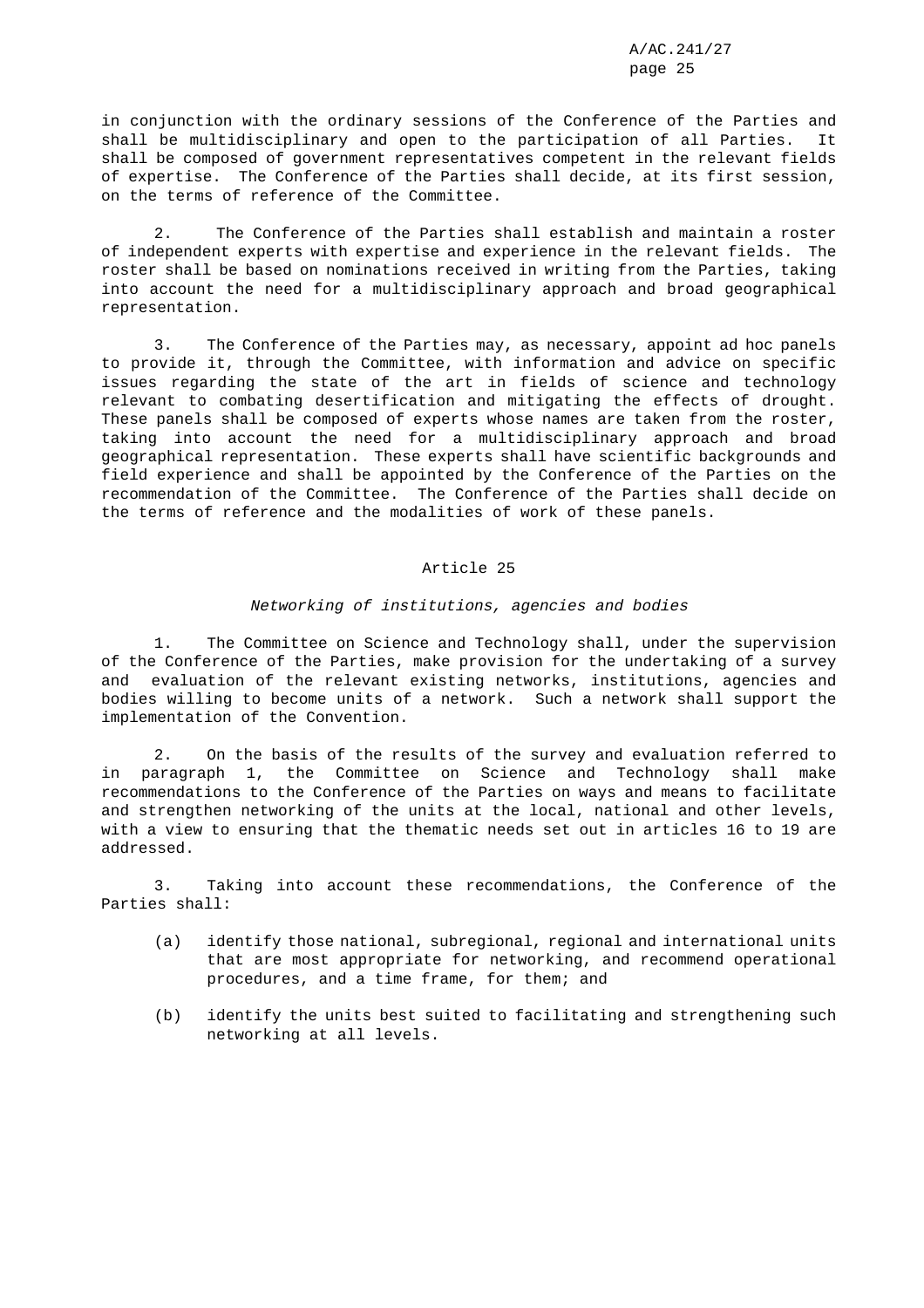#### PART V

#### **PROCEDURES**

### Article 26

# Communication of information

1. Each Party shall communicate to the Conference of the Parties for consideration at its ordinary sessions, through the Permanent Secretariat, reports on the measures which it has taken for the implementation of the Convention. The Conference of the Parties shall determine the timetable for submission and the format of such reports.

2. Affected country Parties shall provide a description of the strategies established pursuant to article 5 and of any relevant information on their implementation.

3. Affected country Parties which implement action programmes pursuant to articles 9 to 15 shall provide a detailed description of the programmes and of their implementation.

4. Any group of affected country Parties may make a joint communication on measures taken at the subregional and/or regional levels in the framework of action programmes.

5. Developed country Parties shall report on measures taken to assist in the preparation and implementation of action programmes, including information on the financial resources they have provided, or are providing, under the Convention.

6. Information communicated pursuant to paragraphs 1 to 4 shall be transmitted by the Permanent Secretariat as soon as possible to the Conference of the Parties and to any relevant subsidiary body.

7. The Conference of the Parties shall facilitate the provision to affected developing countries, particularly those in Africa, on request, of technical and financial support in compiling and communicating information in accordance with this article, as well as identifying the technical and financial needs associated with action programmes.

# Article 27

### Measures to resolve questions on implementation

The Conference of the Parties shall consider and adopt procedures and institutional mechanisms for the resolution of questions that may arise with regard to the implementation of the Convention.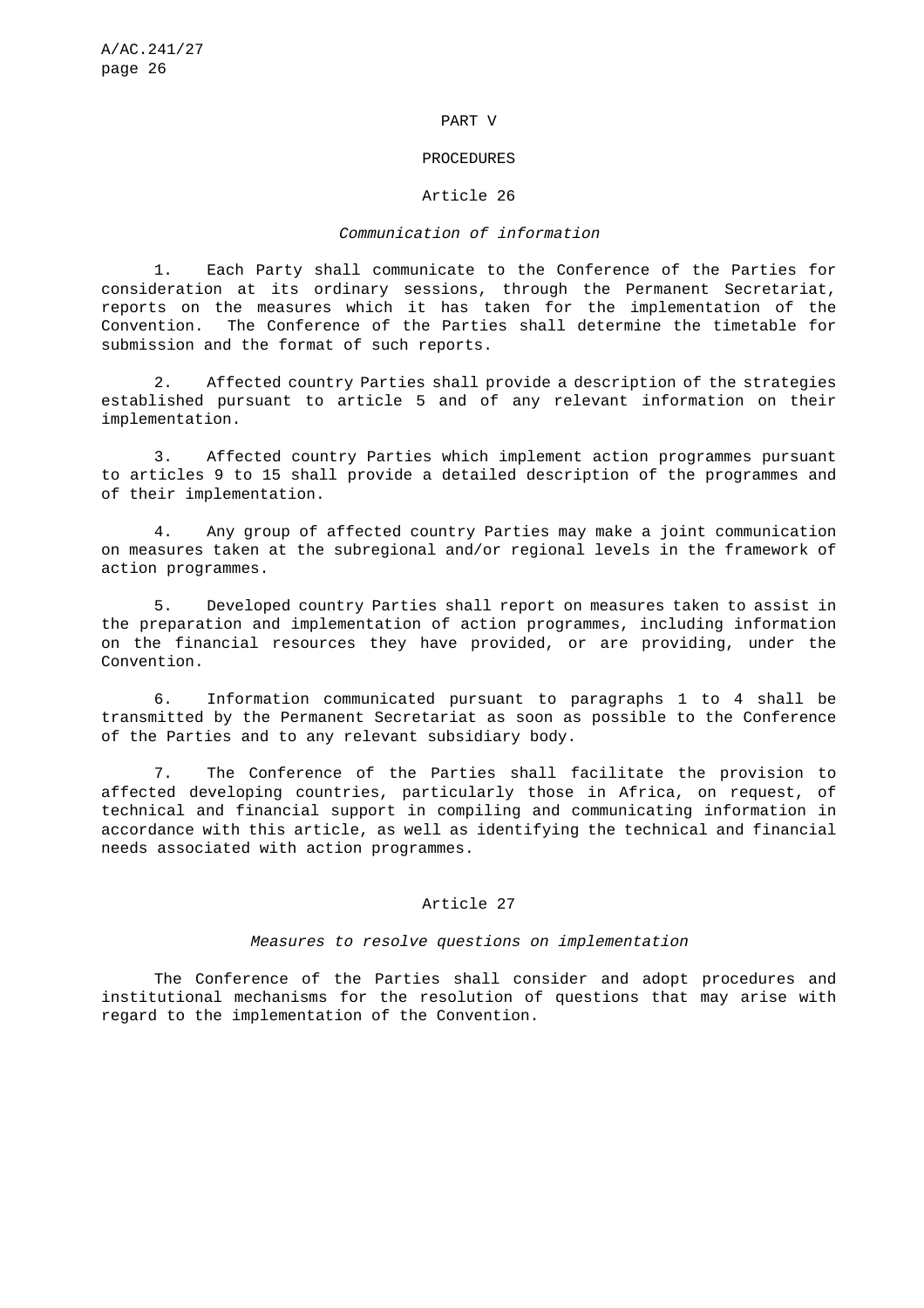### Settlement of disputes

1. Parties shall settle any dispute between them concerning the interpretation or application of the Convention through negotiation or other peaceful means of their own choice.

2. When ratifying, accepting, approving, or acceding to the Convention, or at any time thereafter, a Party which is not a regional economic integration organization may declare in a written instrument submitted to the Depositary that, in respect of any dispute concerning the interpretation or application of the Convention, it recognizes one or both of the following means of dispute settlement as compulsory in relation to any Party accepting the same obligation:

- (a) arbitration in accordance with procedures adopted by the Conference of the Parties in an annex as soon as practicable;
- (b) submission of the dispute to the International Court of Justice.

3. A Party which is a regional economic integration organization may make a declaration with like effect in relation to arbitration in accordance with the procedure referred to in paragraph 2 (a).

4. A declaration made pursuant to paragraph 2 shall remain in force until it expires in accordance with its terms or until three months after written notice of its revocation has been deposited with the Depositary.

5. The expiry of a declaration, a notice of revocation or a new declaration shall not in any way affect proceedings pending before an arbitral tribunal or the International Court of Justice unless the Parties to the dispute otherwise agree.

6. If the Parties to a dispute have not accepted the same or any procedure pursuant to paragraph 2 and if they have not been able to settle their dispute within twelve months following notification by one Party to another that a dispute exists between them, the dispute shall be submitted to conciliation at the request of any Party to the dispute, in accordance with procedures adopted by the Conference of the Parties in an annex as soon as practicable.

#### Article 29

### Status of annexes

1. Annexes form an integral part of the Convention and, unless expressly provided otherwise, a reference to the Convention also constitutes a reference to its annexes.

2. The Parties shall interpret the provisions of the annexes in a manner that is in conformity with their rights and obligations under the articles of this Convention.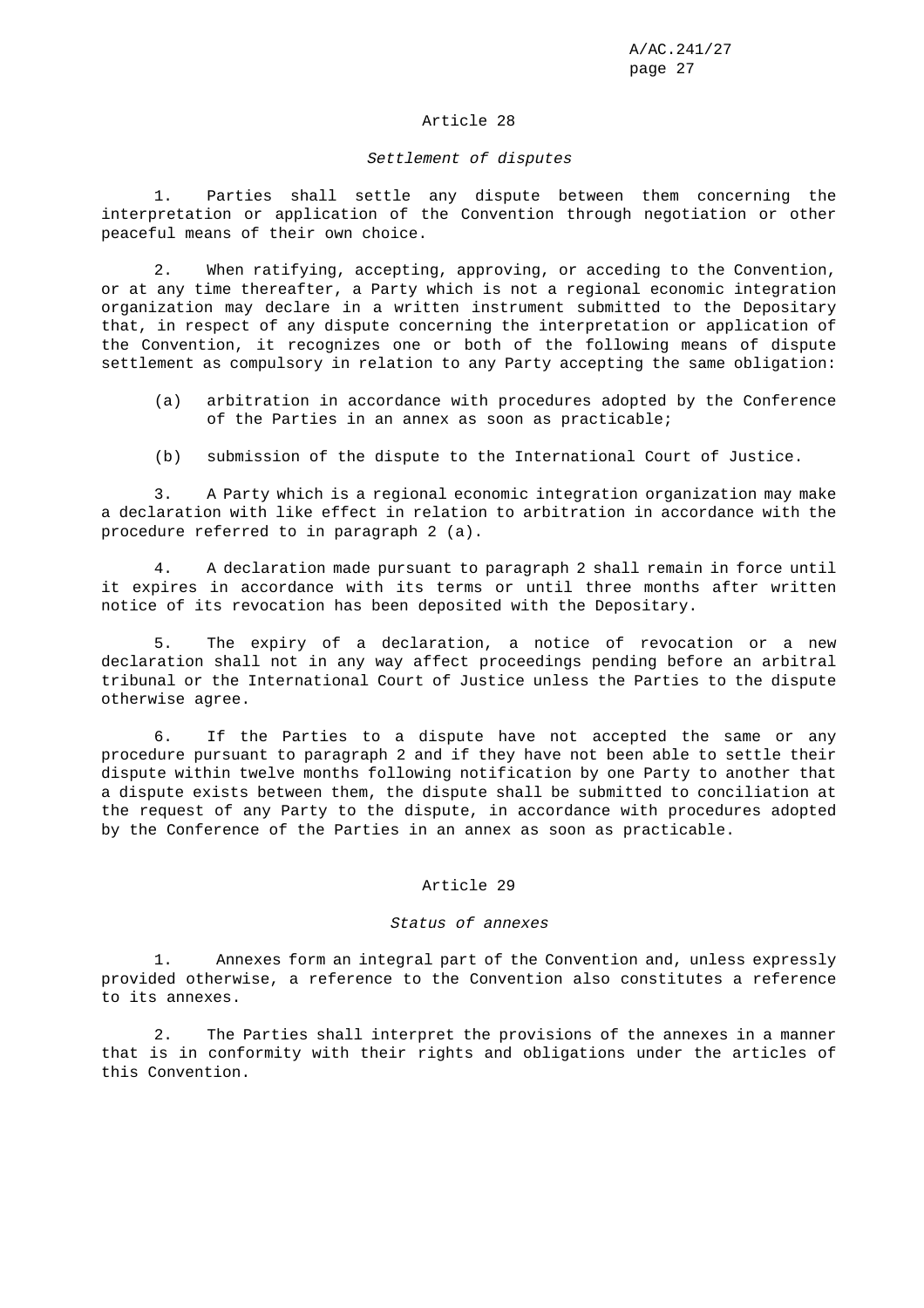# Amendments to the Convention

1. Any Party may propose amendments to the Convention.

2. Amendments to the Convention shall be adopted at an ordinary session of the Conference of the Parties. The text of any proposed amendment shall be communicated to the Parties by the Permanent Secretariat at least six months before the meeting at which it is proposed for adoption. The Permanent Secretariat shall also communicate proposed amendments to the signatories to the Convention.

3. The Parties shall make every effort to reach agreement on any proposed amendment to the Convention by consensus. If all efforts at consensus have been exhausted and no agreement reached, the amendment shall, as a last resort, be adopted by a two-thirds majority vote of the Parties present and voting at the meeting. The adopted amendment shall be communicated by the Permanent Secretariat to the Depositary, who shall circulate it to all Parties for their ratification, acceptance, approval or accession.

4. Instruments of ratification, acceptance, approval or accession in respect of an amendment shall be deposited with the Depositary. An amendment adopted pursuant to paragraph 3 shall enter into force for those Parties having accepted it on the ninetieth day after the date of receipt by the Depositary of an instrument of ratification, acceptance, approval or accession by at least two thirds of the Parties to the Convention which were Parties at the time of the adoption of the amendment.

5. The amendment shall enter into force for any other Party on the ninetieth day after the date on which that Party deposits with the Depositary its instrument of ratification, acceptance or approval of, or accession to the said amendment.

6. For the purposes of this article and article 31, "Parties present and voting" means Parties present and casting an affirmative or negative vote.

# Article 31

# Adoption and amendment of annexes

1. Any additional annex to the Convention and any amendment to an annex shall be proposed and adopted in accordance with the procedure for amendment of the Convention set forth in article 30, provided that, in adopting an additional regional implementation annex or amendment to any regional implementation annex, the majority provided for in that article shall include a two-thirds majority vote of the Parties of the region concerned present and voting. The adoption or amendment of an annex shall be communicated by the Depositary to all Parties.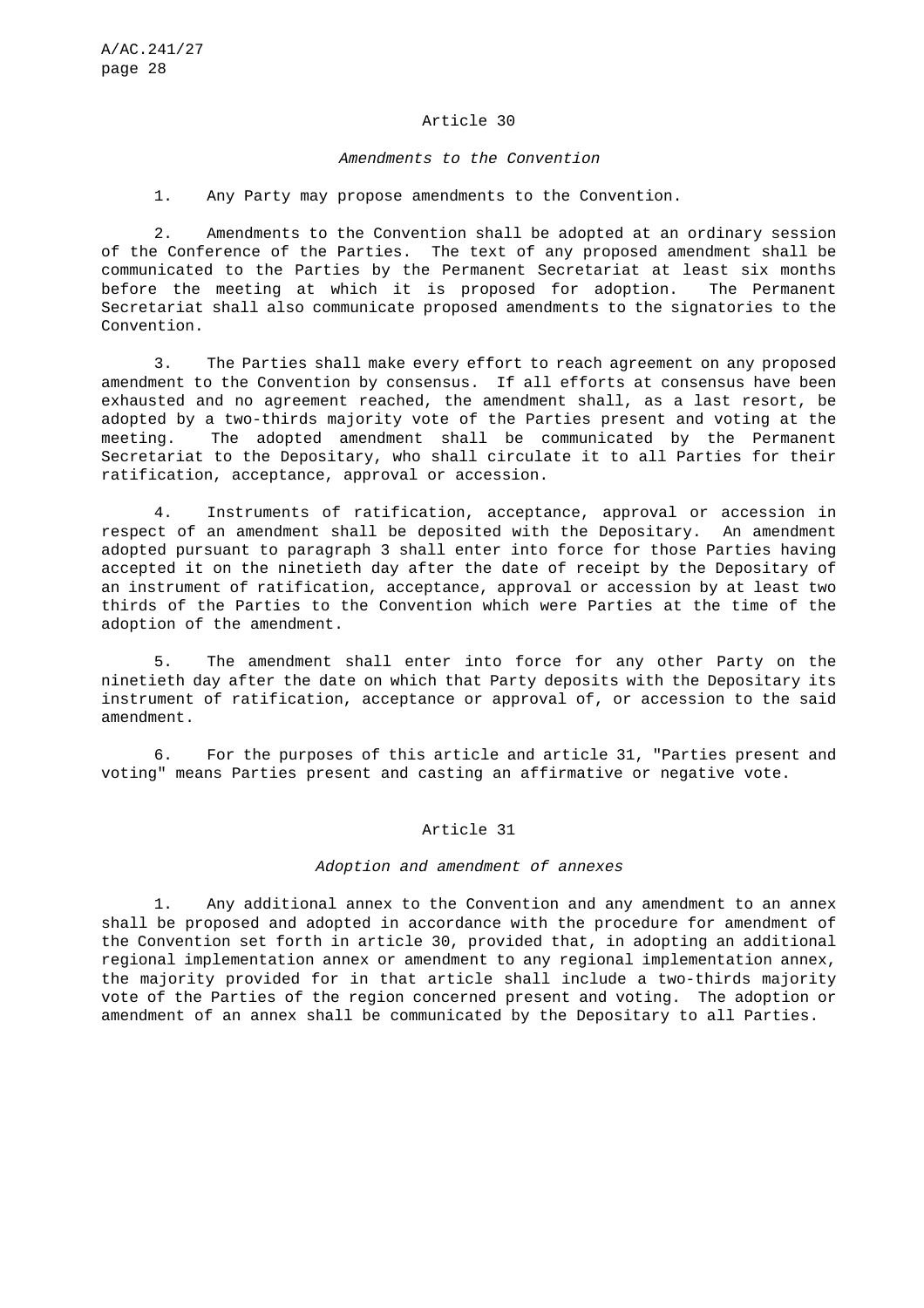2. An annex, other than an additional regional implementation annex, or an amendment to an annex, other than an amendment to any regional implementation annex, that has been adopted in accordance with paragraph 1, shall enter into force for all Parties to the Convention six months after the date of communication by the Depositary to such Parties of the adoption of such annex or amendment, except for those Parties that have notified the Depositary in writing within that period of their non-acceptance of such annex or amendment. Such annex or amendment shall enter into force for Parties which withdraw their notification of non-acceptance on the ninetieth day after the date on which withdrawal of such notification has been received by the Depositary.

3. An additional regional implementation annex or amendment to any regional implementation annex that has been adopted in accordance with paragraph 1, shall enter into force for all Parties to the Convention six months after the date of the communication by the Depositary to such Parties of the adoption of such annex or amendment, except with respect to:

- (a) any Party that has notified the Depositary in writing, within such six month period, of its non-acceptance of that additional regional implementation annex or of the amendment to the regional implementation annex, in which case such annex or amendment shall enter into force for Parties which withdraw their notification of nonacceptance on the ninetieth day after the date on which withdrawal of such notification has been received by the Depositary; and
- (b) any Party that has made a declaration with respect to additional regional implementation annexes or amendments to regional implementation annexes in accordance with article 34, paragraph 4, in which case any such annex or amendment shall enter into force for such a Party on the ninetieth day after the date of deposit with the Depositary of its instrument of ratification, acceptance, approval or accession with respect to such annex or amendment.

4. If the adoption of an annex or an amendment to an annex involves an amendment to the Convention, that annex or amendment to an annex shall not enter into force until such time as the amendment to the Convention enters into force.

# Article 32

### Right to vote

1. Except as provided for in paragraph 2, each Party to the Convention shall have one vote.

2. Regional economic integration organizations, in matters within their competence, shall exercise their right to vote with a number of votes equal to the number of their member States that are Parties to the Convention. Such an organization shall not exercise its right to vote if any of its member States exercises its right, and vice versa.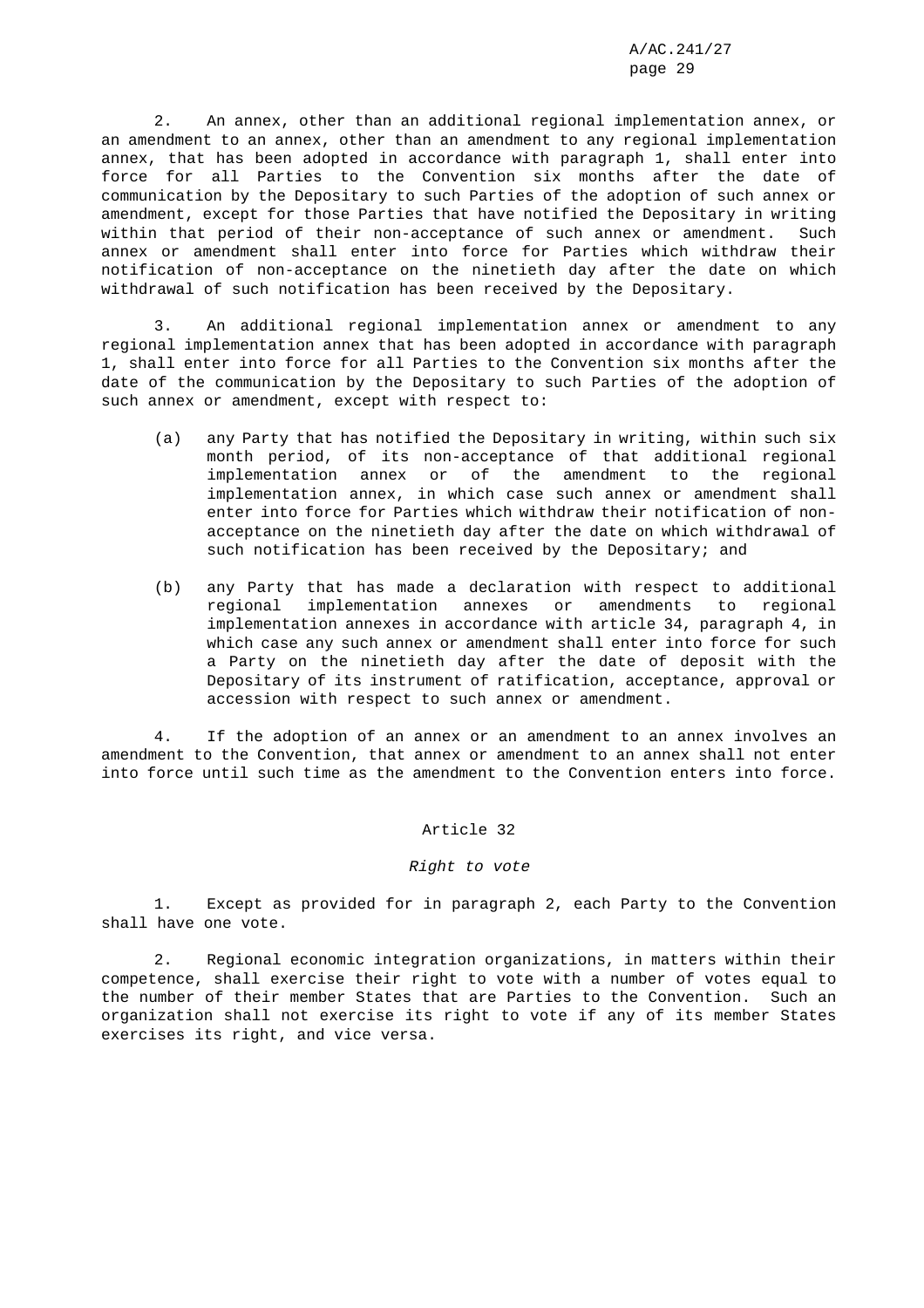### PART VI

# FINAL PROVISIONS

# Article 33

### Signature

This Convention shall be opened for signature at Paris, on 14-15 October 1994, by States Members of the United Nations or any of its specialized agencies or that are Parties to the Statute of the International Court of Justice and by regional economic integration organizations. It shall remain open for signature, thereafter, at the United Nations Headquarters in New York until 13 October 1995.

#### Article 34

### Ratification, acceptance, approval and accession

1. The Convention shall be subject to ratification, acceptance, approval or accession by States and by regional economic integration organizations. It shall be open for accession from the day after the date on which the Convention is closed for signature. Instruments of ratification, acceptance, approval or accession shall be deposited with the Depositary.

2. Any regional economic integration organization which becomes a Party to the Convention without any of its member States being a Party to the Convention shall be bound by all the obligations under the Convention. Where one or more member States of such an organization are also Party to the Convention, the organization and its member States shall decide on their respective responsibilities for the performance of their obligations under the Convention. In such cases, the organization and the member States shall not be entitled to exercise rights under the Convention concurrently.

3. In their instruments of ratification, acceptance, approval or accession, regional economic integration organizations shall declare the extent of their competence with respect to the matters governed by the Convention. They shall also promptly inform the Depositary, who shall in turn inform the Parties, of any substantial modification in the extent of their competence.

4. In its instrument of ratification, acceptance, approval or accession, any Party may declare that, with respect to it, any additional regional implementation annex or any amendment to any regional implementation annex shall enter into force only upon the deposit of its instrument of ratification, acceptance, approval or accession with respect thereto.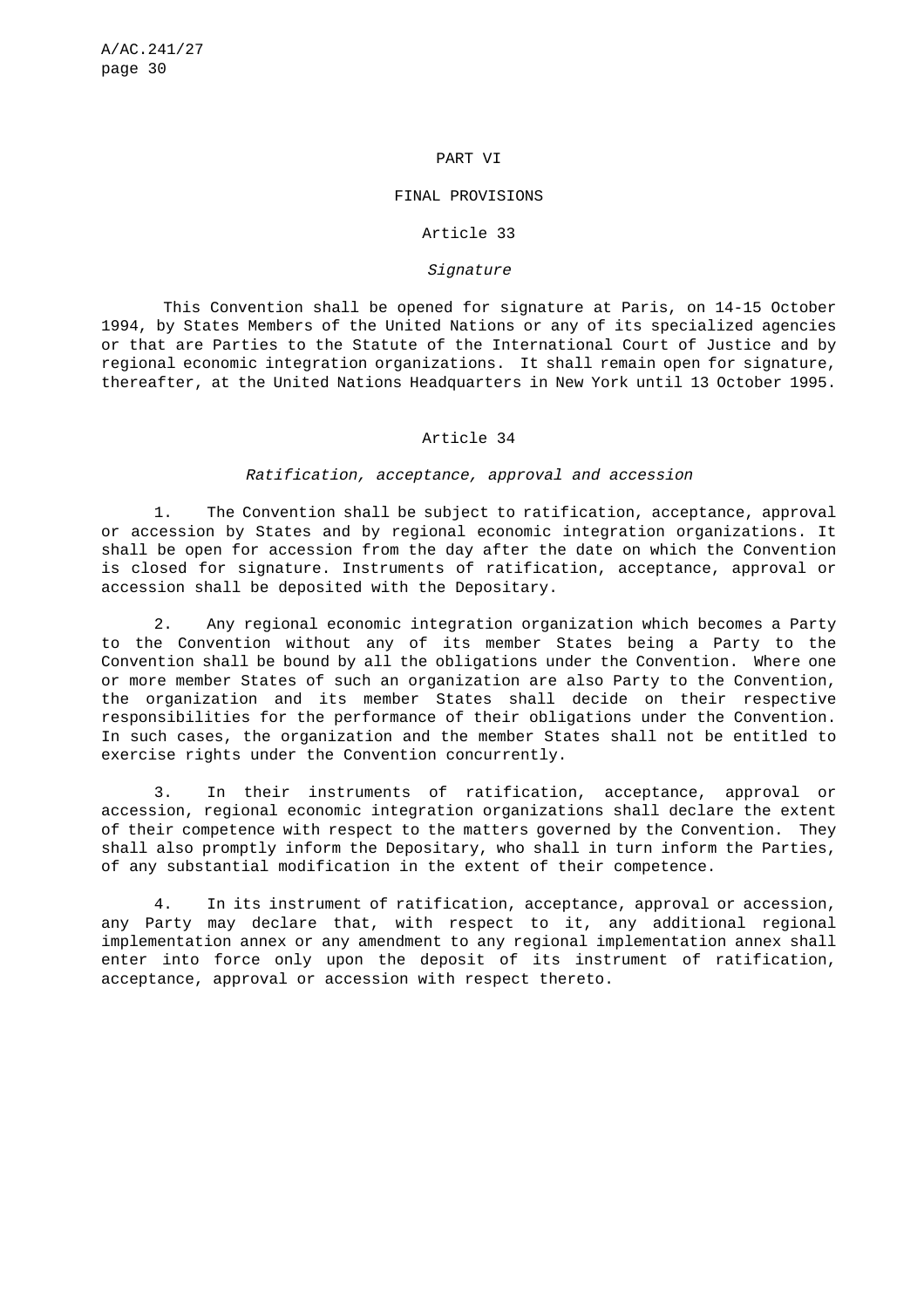#### Interim arrangements

The secretariat functions referred to in article 23 will be carried out on an interim basis by the secretariat established by the General Assembly of the United Nations in its resolution 47/188 of 22 December 1992, until the completion of the first session of the Conference of the Parties.

#### Article 36

#### Entry into force

1. The Convention shall enter into force on the ninetieth day after the date of deposit of the fiftieth instrument of ratification, acceptance, approval or accession.

2. For each State or regional economic integration organization ratifying, accepting, approving or acceding to the Convention after the deposit of the fiftieth instrument of ratification, acceptance, approval or accession, the Convention shall enter into force on the ninetieth day after the date of deposit by such State or regional economic integration organization of its instrument of ratification, acceptance, approval or accession.

3. For the purposes of paragraphs 1 and 2, any instrument deposited by a regional economic integration organization shall not be counted as additional to those deposited by States members of the organization.

### Article 37

#### Reservations

No reservations may be made to this Convention.

# Article 38

#### Withdrawal

1. At any time after three years from the date on which the Convention has entered into force for a Party, that Party may withdraw from the Convention by giving written notification to the Depositary.

2. Any such withdrawal shall take effect upon expiry of one year from the date of receipt by the Depositary of the notification of withdrawal, or on such later date as may be specified in the notification of withdrawal.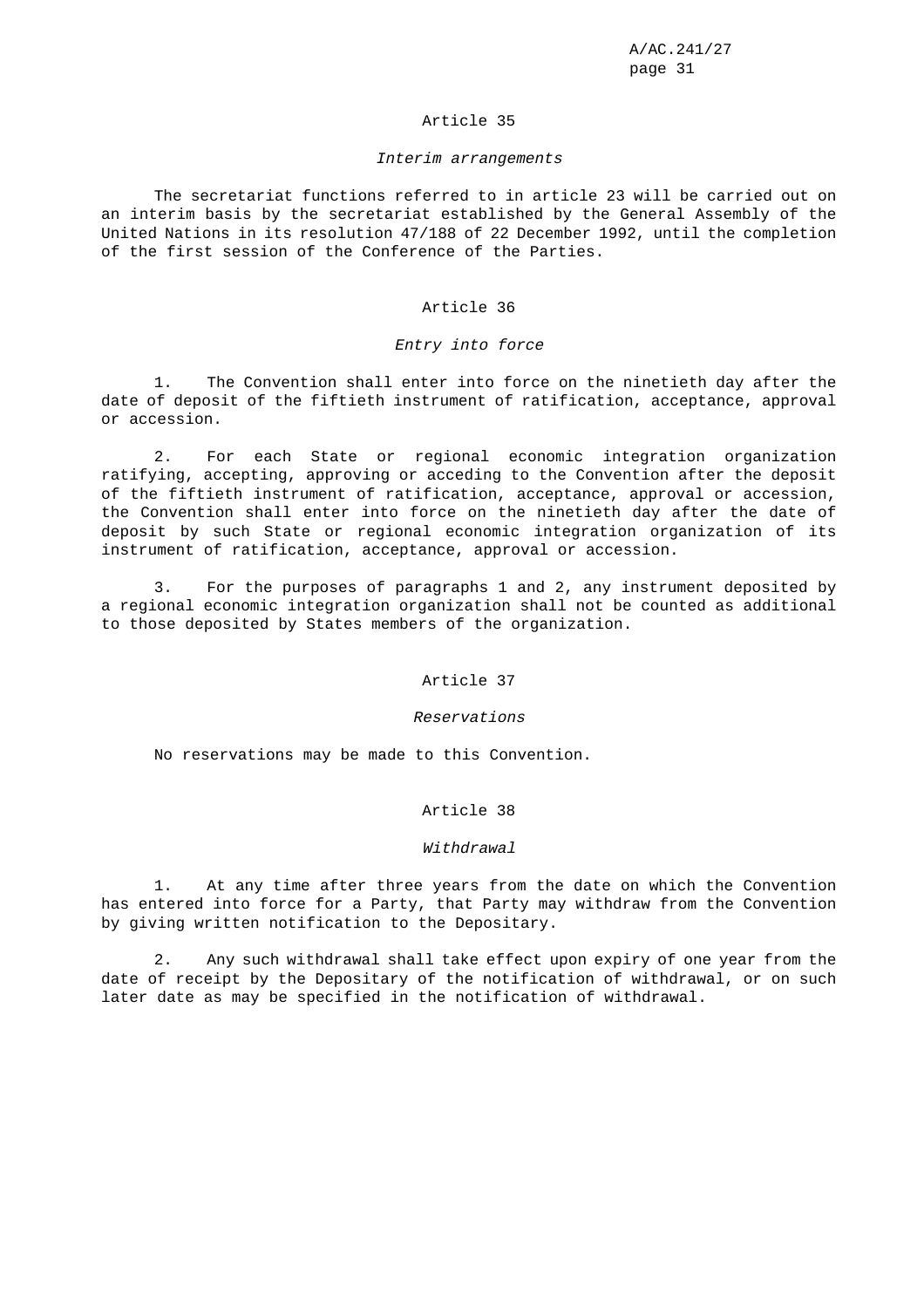# Article 39

# Depositary

The Secretary-General of the United Nations shall be the Depositary of the Convention.

# Article 40

### Authentic texts

The original of the present Convention, of which the Arabic, Chinese, English, French, Russian and Spanish texts are equally authentic, shall be deposited with the Secretary-General of the United Nations.

IN WITNESS WHEREOF the undersigned, being duly authorized to that effect, have signed the present Convention.

DONE AT Paris, this 17th day of June one thousand nine hundred and ninetyfour.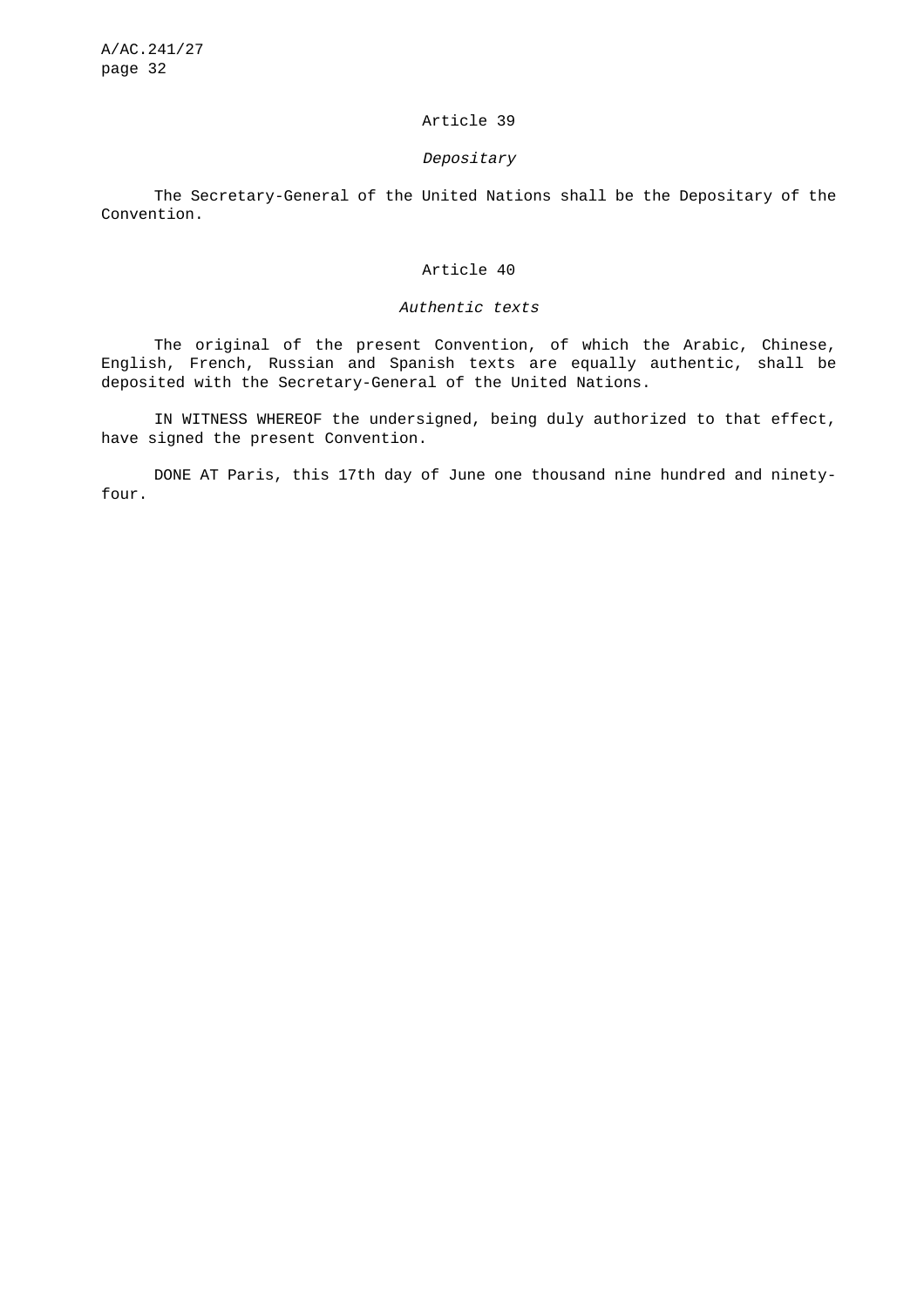### ANNEX I

# REGIONAL IMPLEMENTATION ANNEX FOR AFRICA

# Article 1

### Scope

This Annex applies to Africa, in relation to each Party and in conformity with the Convention, in particular its article 7, for the purpose of combating desertification and/or mitigating the effects of drought in its arid, semi-arid and dry sub-humid areas.

# Article 2

#### Purpose

The purpose of this Annex, at the national, subregional and regional levels in Africa and in the light of its particular conditions, is to:

- (a) identify measures and arrangements, including the nature and processes of assistance provided by developed country Parties, in accordance with the relevant provisions of the Convention;
- (b) provide for the efficient and practical implementation of the Convention to address conditions specific to Africa; and
- (c) promote processes and activities relating to combating desertification and/or mitigating the effects of drought within the arid, semi-arid and dry sub-humid areas of Africa.

# Article 3

### Particular conditions of the African region

In carrying out their obligations under the Convention, the Parties shall, in the implementation of this Annex, adopt a basic approach that takes into consideration the following particular conditions of Africa:

- (a) the high proportion of arid, semi-arid and dry sub-humid areas;
- (b) the substantial number of countries and populations adversely affected by desertification and by the frequent recurrence of severe drought;
- (c) the large number of affected countries that are landlocked;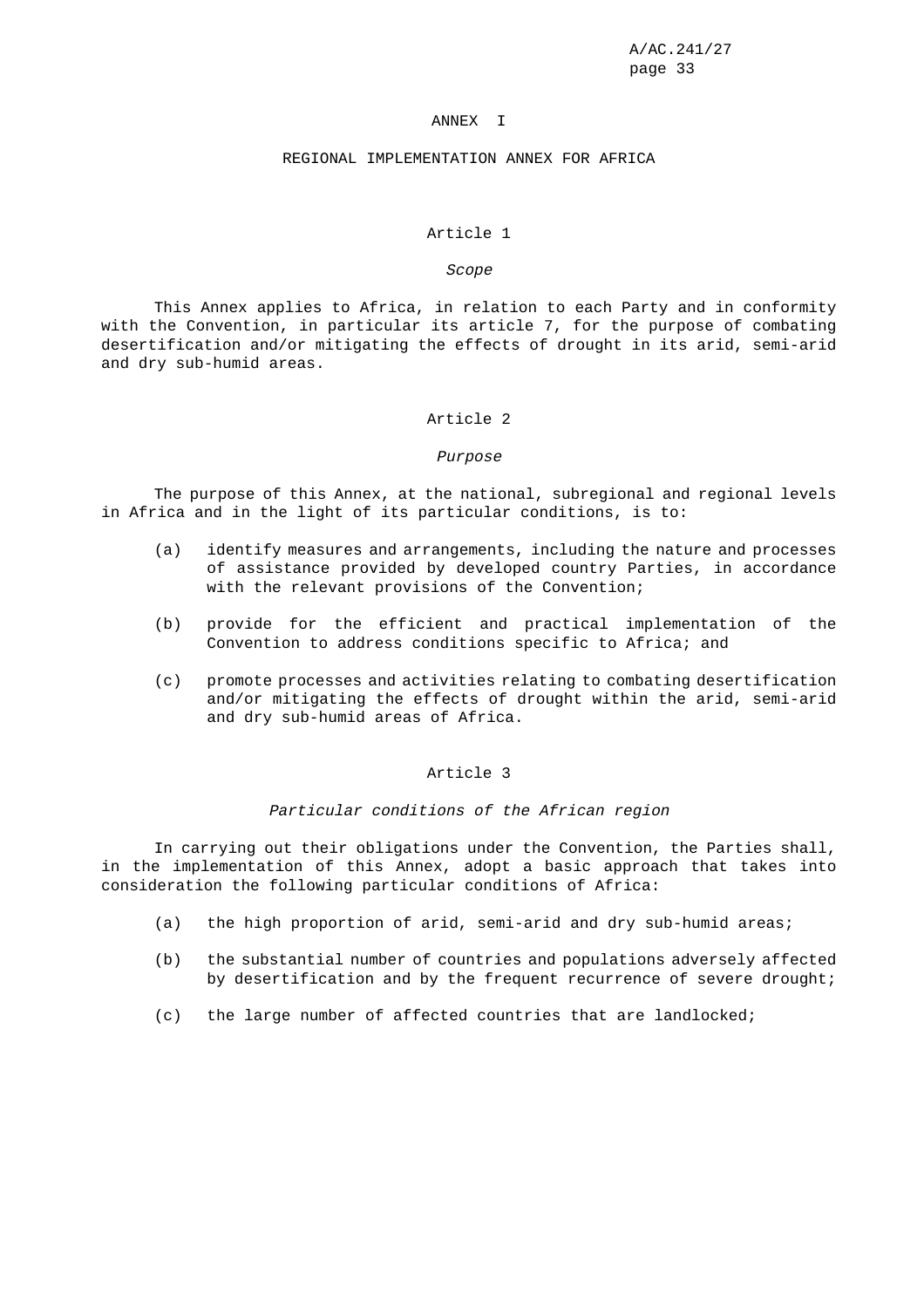- (d) the widespread poverty prevalent in most affected countries, the large number of least developed countries among them, and their need for significant amounts of external assistance, in the form of grants and loans on concessional terms, to pursue their development objectives;
- (e) the difficult socio-economic conditions, exacerbated by deteriorating and fluctuating terms of trade, external indebtedness and political instability, which induce internal, regional and international migrations;
- (f) the heavy reliance of populations on natural resources for subsistence which, compounded by the effects of demographic trends and factors, a weak technological base and unsustainable production practices, contributes to serious resource degradation;
- (g) the insufficient institutional and legal frameworks, the weak infrastructural base and the insufficient scientific, technical and educational capacity, leading to substantial capacity building requirements; and
- (h) the central role of actions to combat desertification and/or mitigate the effects of drought in the national development priorities of affected African countries.

Commitments and obligations of African country Parties

1. In accordance with their respective capabilities, African country Parties undertake to:

- (a) adopt the combating of desertification and/or the mitigation of the effects of drought as a central strategy in their efforts to eradicate poverty;
- (b) promote regional cooperation and integration, in a spirit of solidarity and partnership based on mutual interest, in programmes and activities to combat desertification and/or mitigate the effects of drought;
- (c) rationalize and strengthen existing institutions concerned with desertification and drought and involve other existing institutions, as appropriate, in order to make them more effective and to ensure more efficient use of resources;
- (d) promote the exchange of information on appropriate technology, knowledge, know-how and practices between and among them; and
- (e) develop contingency plans for mitigating the effects of drought in areas degraded by desertification and/or drought.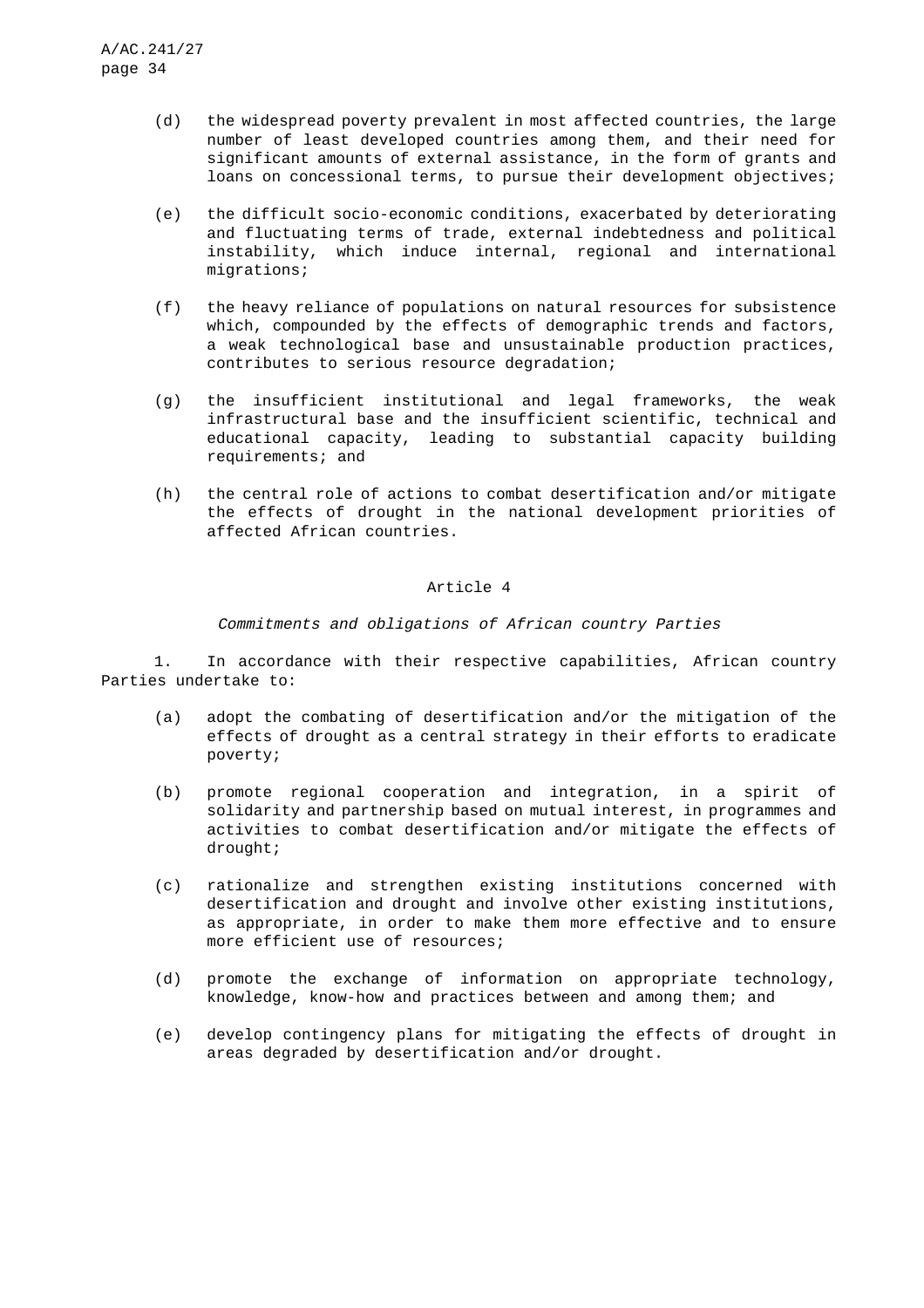2. Pursuant to the general and specific obligations set out in articles 4 and 5 of the Convention, affected African country Parties shall aim to:

- (a) make appropriate financial allocations from their national budgets consistent with national conditions and capabilities and reflecting the new priority Africa has accorded to the phenomenon of desertification and/or drought;
- (b) sustain and strengthen reforms currently in progress toward greater decentralization and resource tenure as well as reinforce participation of local populations and communities; and
- (c) identify and mobilize new and additional national financial resources, and expand, as a matter of priority, existing national capabilities and facilities to mobilize domestic financial resources.

# Article 5

# Commitments and obligations of developed country Parties

1. In fulfilling their obligations pursuant to articles 4, 6 and 7 of the Convention, developed country Parties shall give priority to affected African country Parties and, in this context, shall:

- (a) assist them to combat desertification and/or mitigate the effects of drought by, inter alia, providing and/or facilitating access to financial and/or other resources, and promoting, financing and/or facilitating the financing of the transfer, adaptation and access to appropriate environmental technologies and know-how, as mutually agreed and in accordance with national policies, taking into account their adoption of poverty eradication as a central strategy;
- (b) continue to allocate significant resources and/or increase resources to combat desertification and/or mitigate the effects of drought; and
- (c) assist them in strengthening capacities to enable them to improve their institutional frameworks, as well as their scientific and technical capabilities, information collection and analysis, and research and development for the purpose of combating desertification and/or mitigating the effects of drought.

2. Other country Parties may provide, on a voluntary basis, technology, knowledge and know-how relating to desertification and/or financial resources, to affected African country Parties. The transfer of such knowledge, know-how and techniques is facilitated by international cooperation.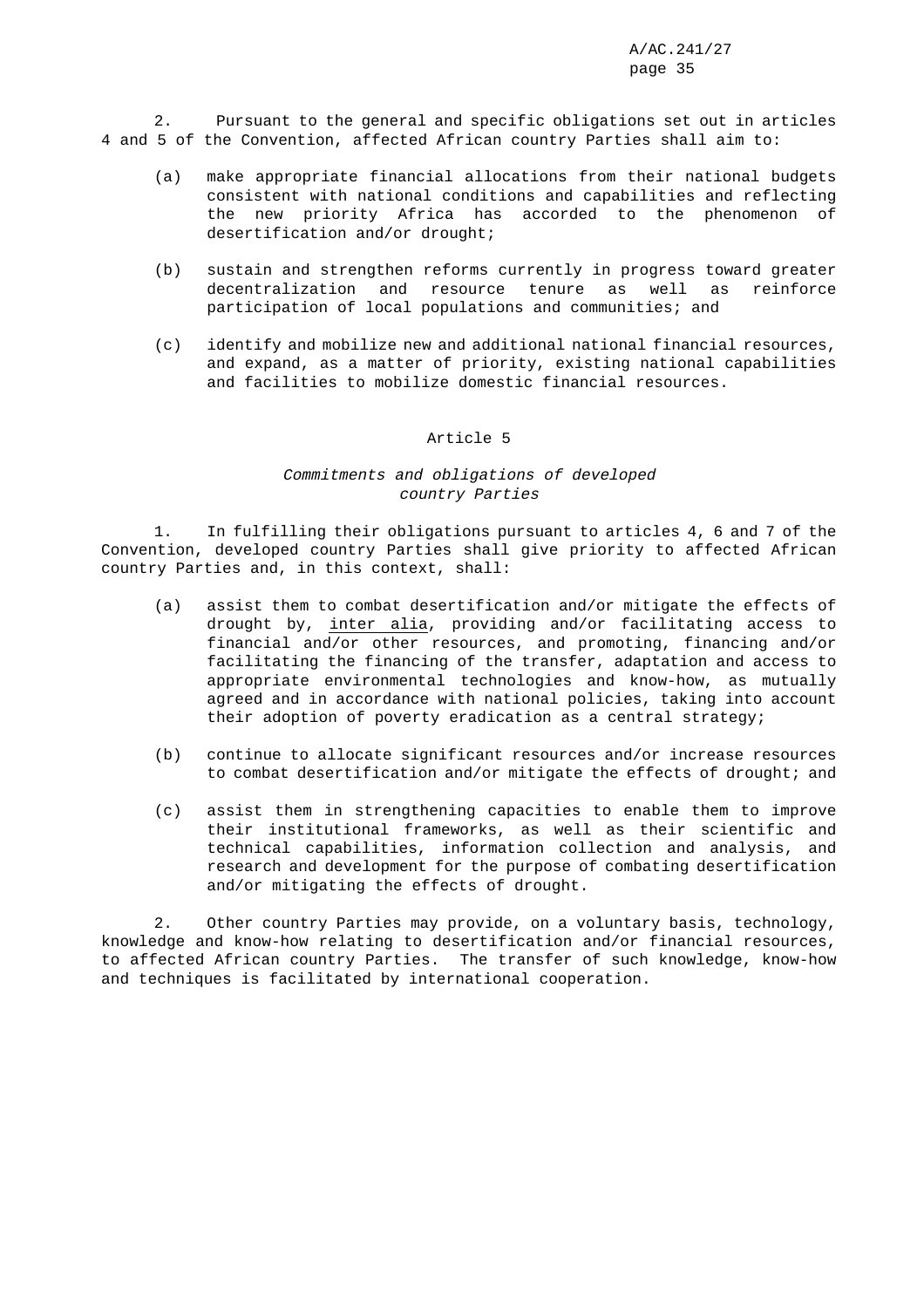### Strategic planning framework for sustainable development

1. National action programmes shall be a central and integral part of a broader process of formulating national policies for the sustainable development of affected African country Parties.

2. A consultative and participatory process involving appropriate levels of government, local populations, communities and non-governmental organizations shall be undertaken to provide guidance on a strategy with flexible planning to allow maximum participation from local populations and communities. As appropriate, bilateral and multilateral assistance agencies may be involved in this process at the request of an affected African country Party.

# Article 7

#### Timetable for preparation of action programmes

Pending entry into force of this Convention, the African country Parties, in cooperation with other members of the international community, as appropriate, shall, to the extent possible, provisionally apply those provisions of the Convention relating to the preparation of national, subregional and regional action programmes.

### Article 8

### Content of national action programmes

1. Consistent with article 10 of the Convention, the overall strategy of national action programmes shall emphasize integrated local development programmes for affected areas, based on participatory mechanisms and on integration of strategies for poverty eradication into efforts to combat desertification and mitigate the effects of drought. The programmes shall aim at strengthening the capacity of local authorities and ensuring the active involvement of local populations, communities and groups, with emphasis on education and training, mobilization of non-governmental organizations with proven expertise and strengthening of decentralized governmental structures.

2. National action programmes shall, as appropriate, include the following general features:

(a) the use, in developing and implementing national action programmes, of past experiences in combating desertification and/or mitigating the effects of drought, taking into account social, economic and ecological conditions;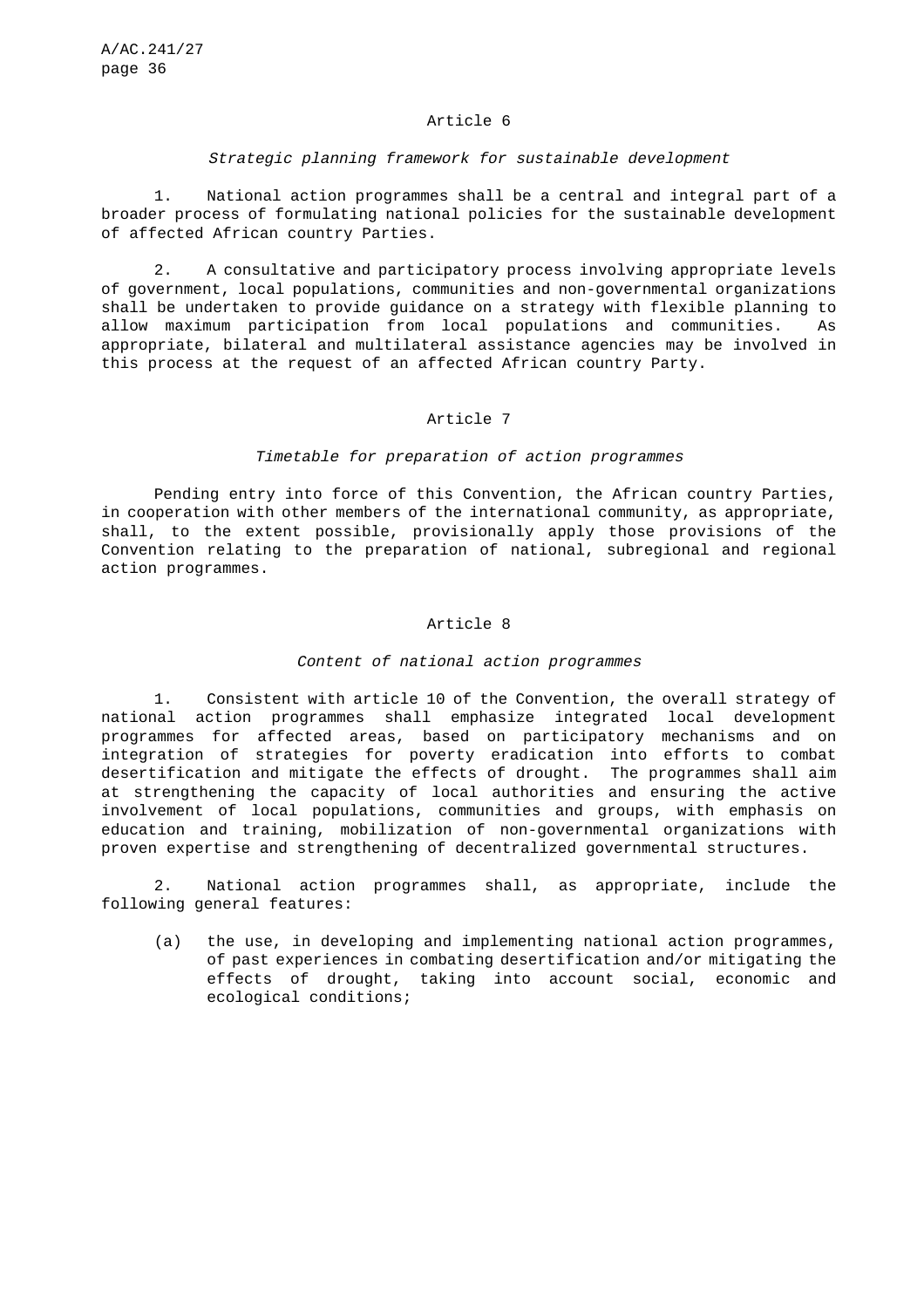- (b) the identification of factors contributing to desertification and/or drought and the resources and capacities available and required, and the setting up of appropriate policies and institutional and other responses and measures necessary to combat those phenomena and/or mitigate their effects; and
- (c) the increase in participation of local populations and communities, including women, farmers and pastoralists, and delegation to them of more responsibility for management.

3. National action programmes shall also, as appropriate, include the following:

- (a) measures to improve the economic environment with a view to eradicating poverty:
	- (i) increasing incomes and employment opportunities, especially for the poorest members of the community, by:
		- developing markets for farm and livestock products;
		- creating financial instruments suited to local needs;
		- encouraging diversification in agriculture and the setting-up of agricultural enterprises; and
		- developing economic activities of a paraagricultural or non-agricultural type;
	- (ii) improving the long-term prospects of rural economies by the creation of:
		- incentives for productive investment and access to the means of production; and
		- price and tax policies and commercial practices that promote growth;
	- (iii) defining and applying population and migration policies to reduce population pressure on land; and
	- (iv) promoting the use of drought resistant crops and the application of integrated dry-land farming systems for food security purposes;
- (b) measures to conserve natural resources:
	- (i) ensuring integrated and sustainable management of natural resources, including:
		- agricultural land and pastoral land;
		- vegetation cover and wildlife;
		- forests;
		- water resources; and
		- biological diversity;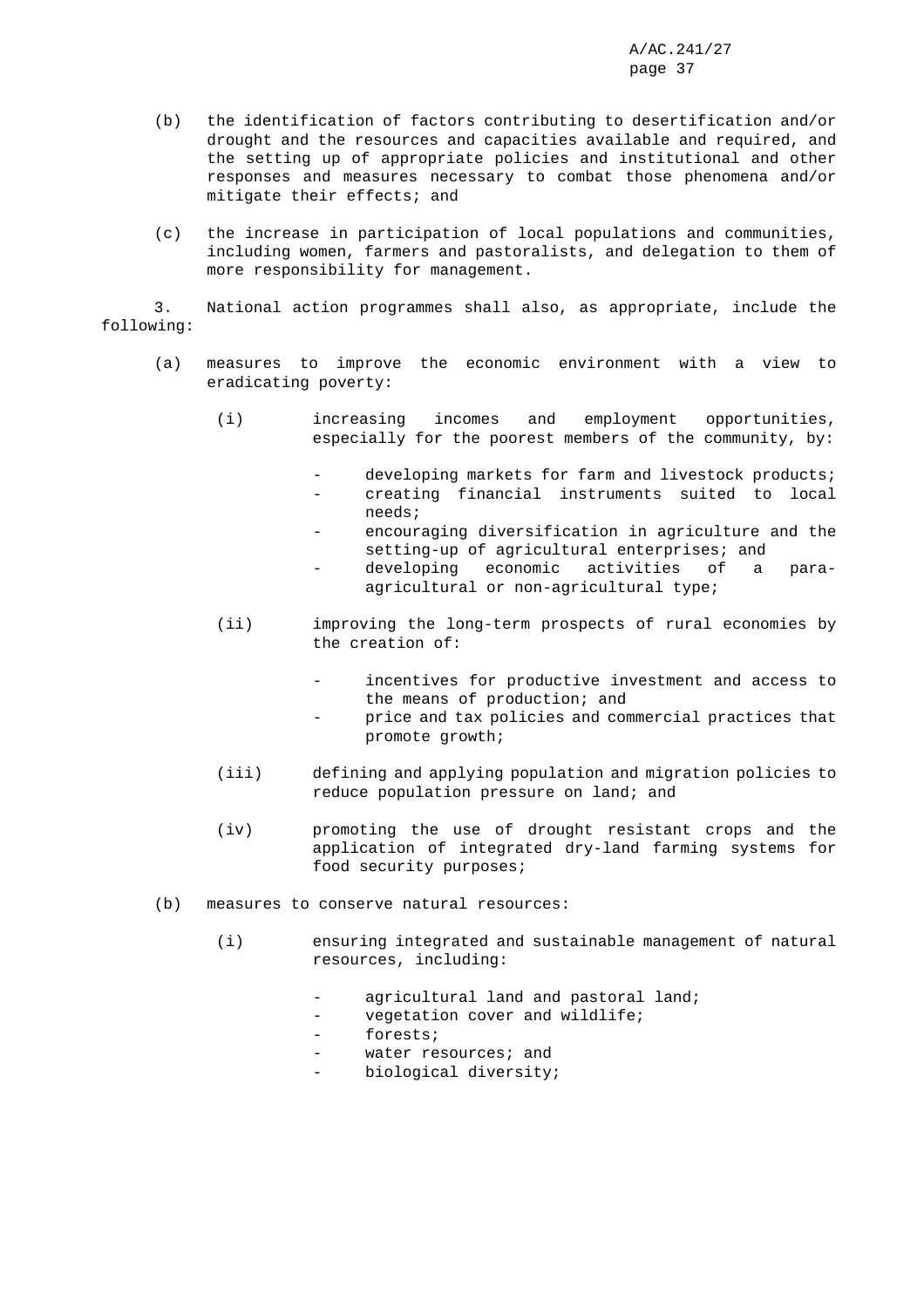- (ii) training with regard to, and strengthening, public awareness and environmental education campaigns and disseminating knowledge of techniques relating to the sustainable management of natural resources; and
- (iii) ensuring the development and efficient use of diverse energy sources, the promotion of alternative sources of energy, particularly solar energy, wind energy and biogas, and specific arrangements for the transfer, acquisition and adaptation of relevant technology to alleviate the pressure on fragile natural resources;
- (c) measures to improve institutional organization:
	- (i) defining the roles and responsibilities of central government and local authorities within the framework of a land use planning policy;
	- (ii) encouraging a policy of active decentralization, devolving responsibility for management and decision-making to local authorities, and encouraging initiatives and the assumption of responsibility by local communities and the establishment of local structures; and
	- (iii) adjusting, as appropriate, the institutional and regulatory framework of natural resource management to provide security of land tenure for local populations;
- (d) measures to improve knowledge of desertification:
	- (i) promoting research and the collection, processing and exchange of information on the scientific, technical and socio-economic aspects of desertification;
	- (ii) improving national capabilities in research and in the collection, processing, exchange and analysis of information so as to increase understanding and to translate the results of the analysis into operational terms; and
	- (iii) encouraging the medium and long term study of:
		- socio-economic and cultural trends in affected areas;
		- qualitative and quantitative trends in natural resources; and
		- the interaction between climate and desertification; and
- (e) measures to monitor and assess the effects of drought:
	- (i) developing strategies to evaluate the impacts of natural climate variability on regional drought and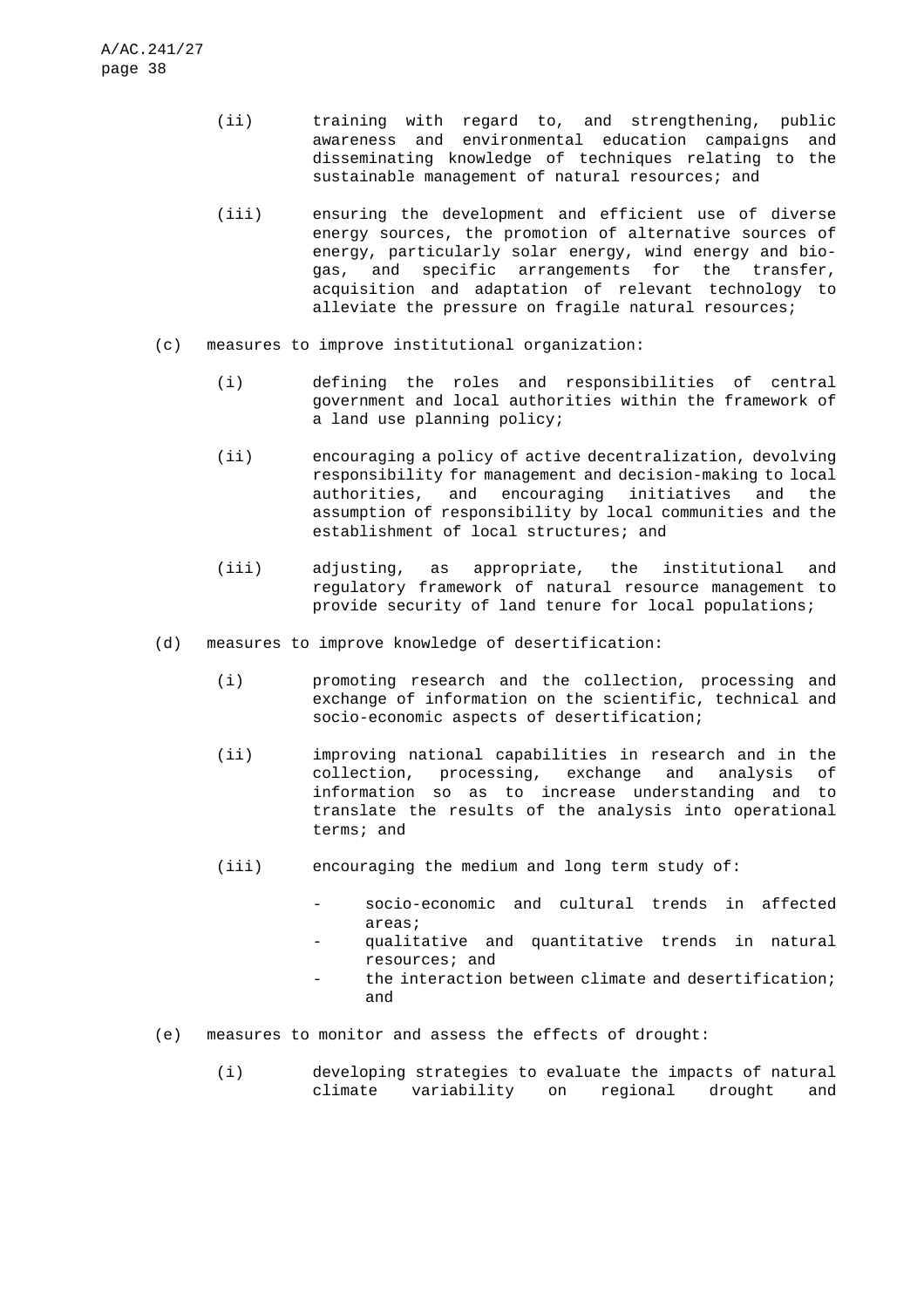desertification and/or to utilize predictions of climate variability on seasonal to interannual time scales in efforts to mitigate the effects of drought;

- (ii) improving early warning and response capacity, efficiently managing emergency relief and food aid, and improving food stocking and distribution systems, cattle protection schemes and public works and alternative livelihoods for drought prone areas; and
- (iii) monitoring and assessing ecological degradation to provide reliable and timely information on the process and dynamics of resource degradation in order to facilitate better policy formulations and responses.

# Article 9

# Preparation of national action programmes and implementation and evaluation indicators

Each affected African country Party shall designate an appropriate national coordinating body to function as a catalyst in the preparation, implementation and evaluation of its national action programme. This coordinating body shall, in the light of article 3 and as appropriate:

- (a) undertake an identification and review of actions, beginning with a locally driven consultation process, involving local populations and communities and with the cooperation of local administrative authorities, developed country Parties and intergovernmental and nongovernmental organizations, on the basis of initial consultations of those concerned at the national level;
- (b) identify and analyze the constraints, needs and gaps affecting development and sustainable land use and recommend practical measures to avoid duplication by making full use of relevant ongoing efforts and promote implementation of results;
- (c) facilitate, design and formulate project activities based on interactive, flexible approaches in order to ensure active participation of the population in affected areas, to minimize the negative impact of such activities, and to identify and prioritize requirements for financial assistance and technical cooperation;
- (d) establish pertinent, quantifiable and readily verifiable indicators to ensure the assessment and evaluation of national action programmes, which encompass actions in the short, medium and long terms, and of the implementation of such programmes; and
- (e) prepare progress reports on the implementation of the national action programmes.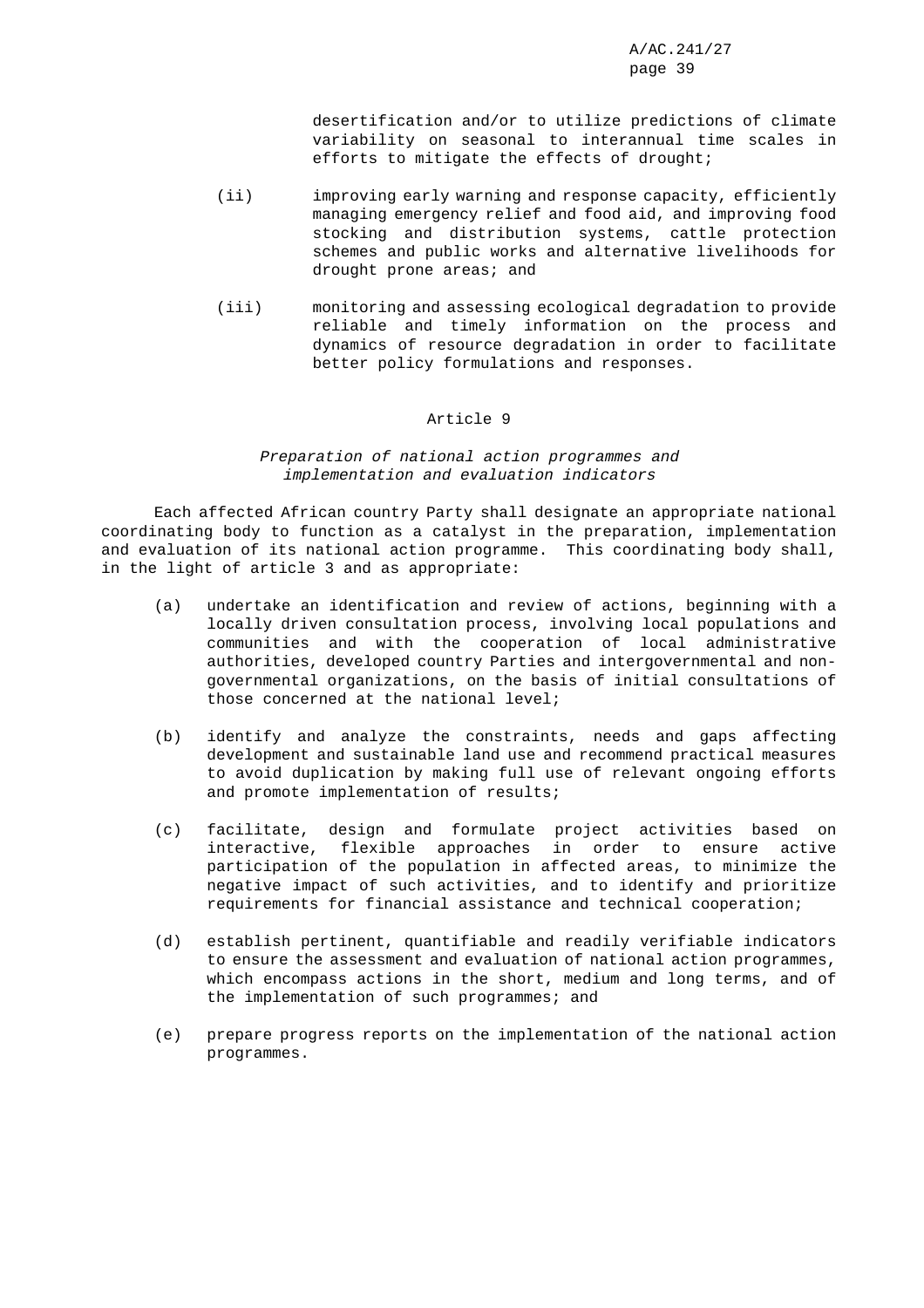### Organizational framework of subregional action programmes

1. Pursuant to article 4 of the Convention, African country Parties shall cooperate in the preparation and implementation of subregional action programmes for central, eastern, northern, southern and western Africa and, in that regard, may delegate the following responsibilities to relevant subregional intergovernmental organizations:

- (a) acting as focal points for preparatory activities and coordinating the implementation of the subregional action programmes;
- (b) assisting in the preparation and implementation of national action programmes;
- (c) facilitating the exchange of information, experience and know-how as well as providing advice on the review of national legislation; and
- (d) any other responsibilities relating to the implementation of subregional action programmes.

2. Specialized subregional institutions may provide support, upon request, and/or be entrusted with the responsibility to coordinate activities in their respective fields of competence.

### Article 11

# Content and preparation of subregional action programmes

Subregional action programmes shall focus on issues that are better addressed at the subregional level. They shall establish, where necessary, mechanisms for the management of shared natural resources. Such mechanisms shall effectively handle transboundary problems associated with desertification and/or drought and shall provide support for the harmonious implementation of national action programmes. Priority areas for subregional action programmes shall, as appropriate, focus on:

- (a) joint programmes for the sustainable management of transboundary natural resources through bilateral and multilateral mechanisms, as appropriate;
- (b) coordination of programmes to develop alternative energy sources;
- (c) cooperation in the management and control of pests as well as of plant and animal diseases;
- (d) capacity building, education and public awareness activities that are better carried out or supported at the subregional level;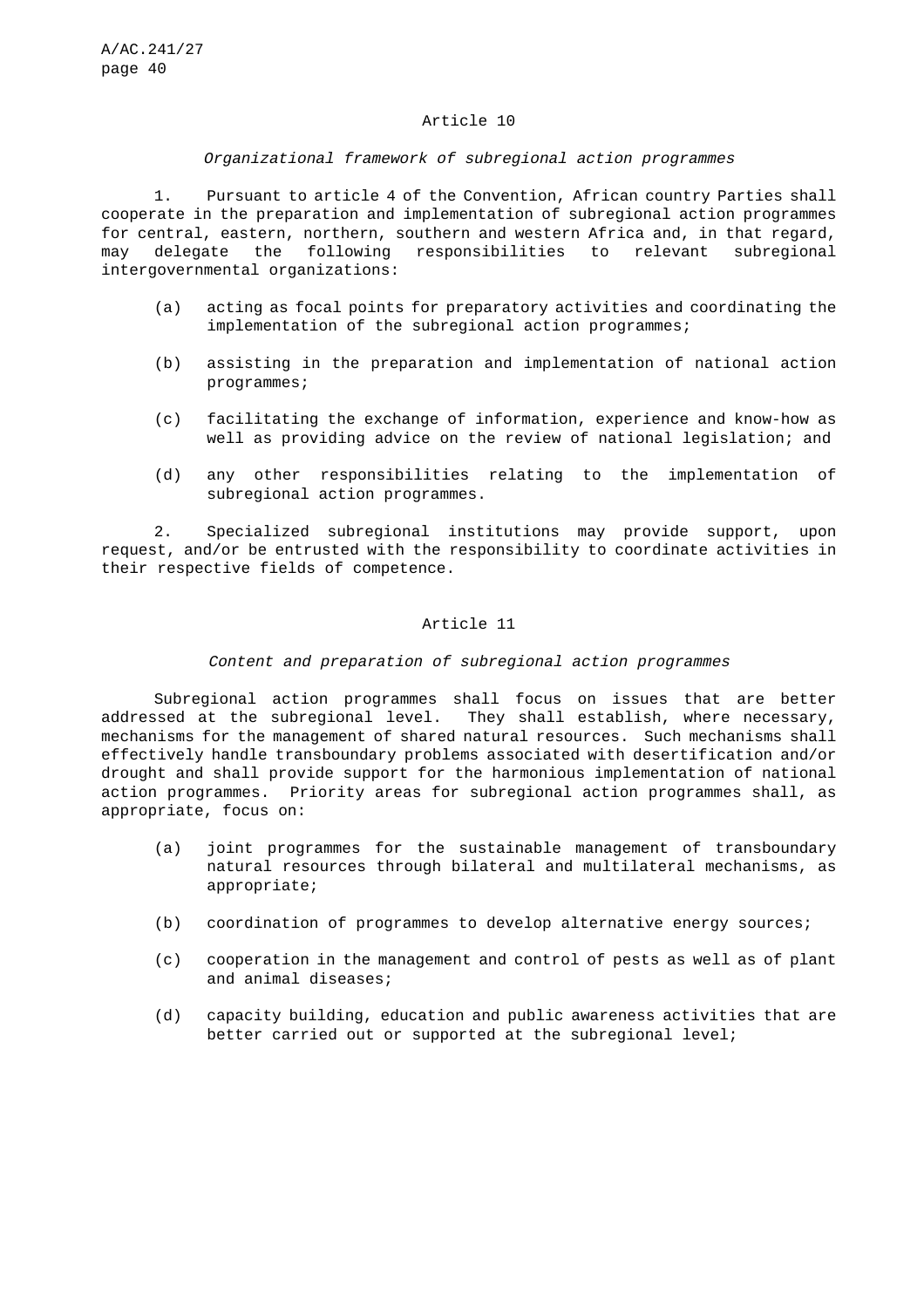- (e) scientific and technical cooperation, particularly in the climatological, meteorological and hydrological fields, including networking for data collection and assessment, information sharing and project monitoring, and coordination and prioritization of research and development activities;
- (f) early warning systems and joint planning for mitigating the effects of drought, including measures to address the problems resulting from environmentally induced migrations;
- (g) exploration of ways of sharing experiences, particularly regarding participation of local populations and communities, and creation of an enabling environment for improved land use management and for use of appropriate technologies;
- (h) strengthening of the capacity of subregional organizations to coordinate and provide technical services, as well as establishment, reorientation and strengthening of subregional centres and institutions; and
- (i) development of policies in fields, such as trade, which have impact upon affected areas and populations, including policies for the coordination of regional marketing regimes and for common infrastructure.

# Organizational framework of the regional action programme

1. Pursuant to article 11 of the Convention, African country Parties shall jointly determine the procedures for preparing and implementing the regional action programme.

2. The Parties may provide appropriate support to relevant African regional institutions and organizations to enable them to assist African country Parties to fulfil their responsibilities under the Convention.

# Article 13

# Content of the regional action programme

The regional action programme includes measures relating to combating desertification and/or mitigating the effects of drought in the following priority areas, as appropriate:

- (a) development of regional cooperation and coordination of sub-regional action programmes for building regional consensus on key policy areas, including through regular consultations of sub-regional organizations;
- (b) promotion of capacity building in activities which are better implemented at the regional level;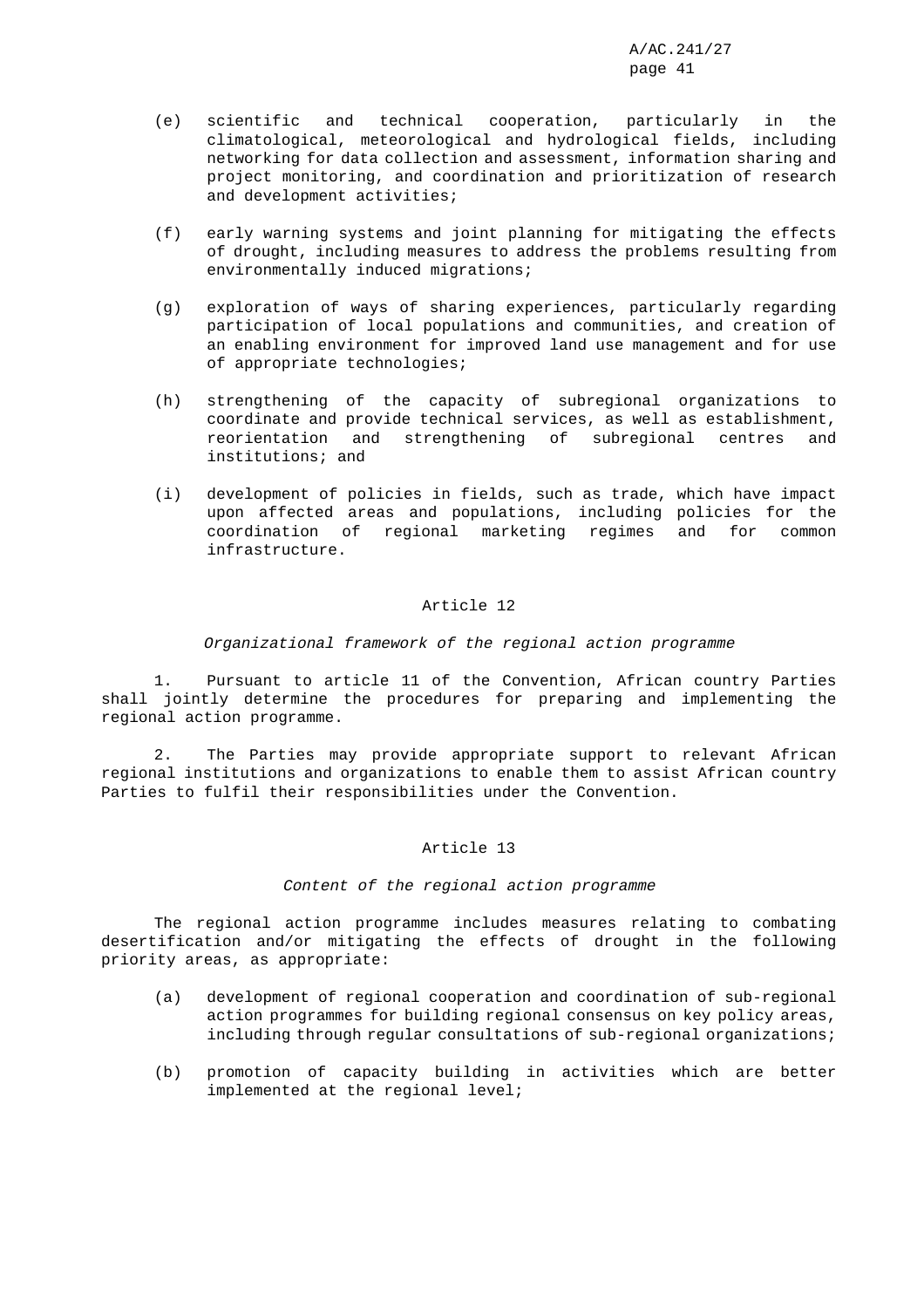- (c) the seeking of solutions with the international community to global economic and social issues that have an impact on affected areas taking into account article 4, paragraph 2 (b) of the Convention;
- (d) promotion among the affected country Parties of Africa and its subregions, as well as with other affected regions, of exchange of information and appropriate techniques, technical know-how and relevant experience; promotion of scientific and technological cooperation particularly in the fields of climatology, meteorology, hydrology, water resource development and alternative energy sources; coordination of sub-regional and regional research activities; and identification of regional priorities for research and development;
- (e) coordination of networks for systematic observation and assessment and information exchange, as well as their integration into world wide networks; and
- (f) coordination of and reinforcement of sub-regional and regional early warning systems and drought contingency plans.

# Financial resources

1. Pursuant to article 20 of the Convention and article 4, paragraph 2, affected African country Parties shall endeavour to provide a macroeconomic framework conducive to the mobilization of financial resources and shall develop policies and establish procedures to channel resources more effectively to local development programmes, including through non-governmental organizations, as appropriate.

2. Pursuant to article 21, paragraphs 4 and 5 of the Convention, the Parties agree to establish an inventory of sources of funding at the national, subregional, regional and international levels to ensure the rational use of existing resources and to identify gaps in resource allocation, to facilitate implementation of the action programmes. The inventory shall be regularly reviewed and updated.

3. Consistent with article 7 of the Convention, the developed country Parties shall continue to allocate significant resources and/or increased resources as well as other forms of assistance to affected African country Parties on the basis of partnership agreements and arrangements referred to in article 18, giving, inter alia, due attention to matters related to debt, international trade and marketing arrangements in accordance with article 4, paragraph 2 (b) of the Convention.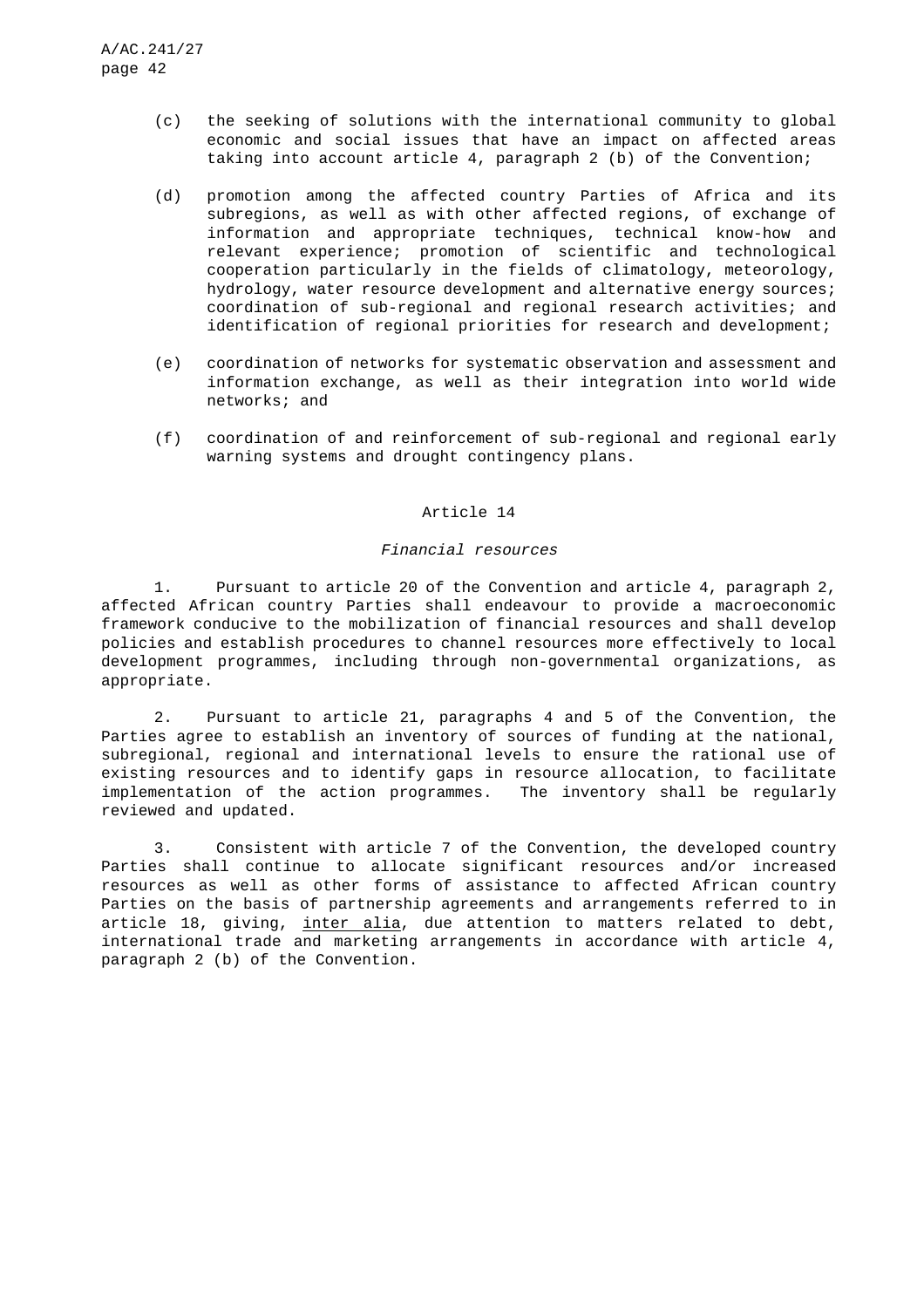### Financial Mechanisms

1. Consistent with article 7 of the Convention underscoring the priority to affected African country Parties and considering the particular situation prevailing in this region, the Parties shall pay special attention to the implementation in Africa of the provisions of article 21, paragraph 1 (d) and (e) of the Convention, notably by:

- (a) facilitating the establishment of mechanisms, such as national desertification funds, to channel financial resources to the local level; and
- (b) strengthening existing funds and financial mechanisms at the subregional and regional levels.

2. Consistent with articles 20 and 21 of the Convention, the Parties which are also members of the governing bodies of relevant regional and subregional financial institutions, including the African Development Bank and the African Development Fund, shall promote efforts to give due priority and attention to the activities of those institutions that advance the implementation of this Annex.

3. The Parties shall streamline, to the extent possible, procedures for channelling funds to affected African country Parties.

### Article 16

# Technical assistance and cooperation

The Parties undertake, in accordance with their respective capabilities, to rationalize technical assistance to, and cooperation with, African country Parties with a view to increasing project and programme effectiveness by, inter alia:

- (a) limiting the costs of support measures and backstopping, especially overhead costs; in any case, such costs shall only represent an appropriately low percentage of the total cost of the project so as to maximize project efficiency;
- (b) giving preference to the utilization of competent national experts or, where necessary, competent experts from within the subregion and/or region, in project design, preparation and implementation, and to the building of local expertise where it does not exist; and
- (c) effectively managing and coordinating, as well as efficiently utilizing, technical assistance to be provided.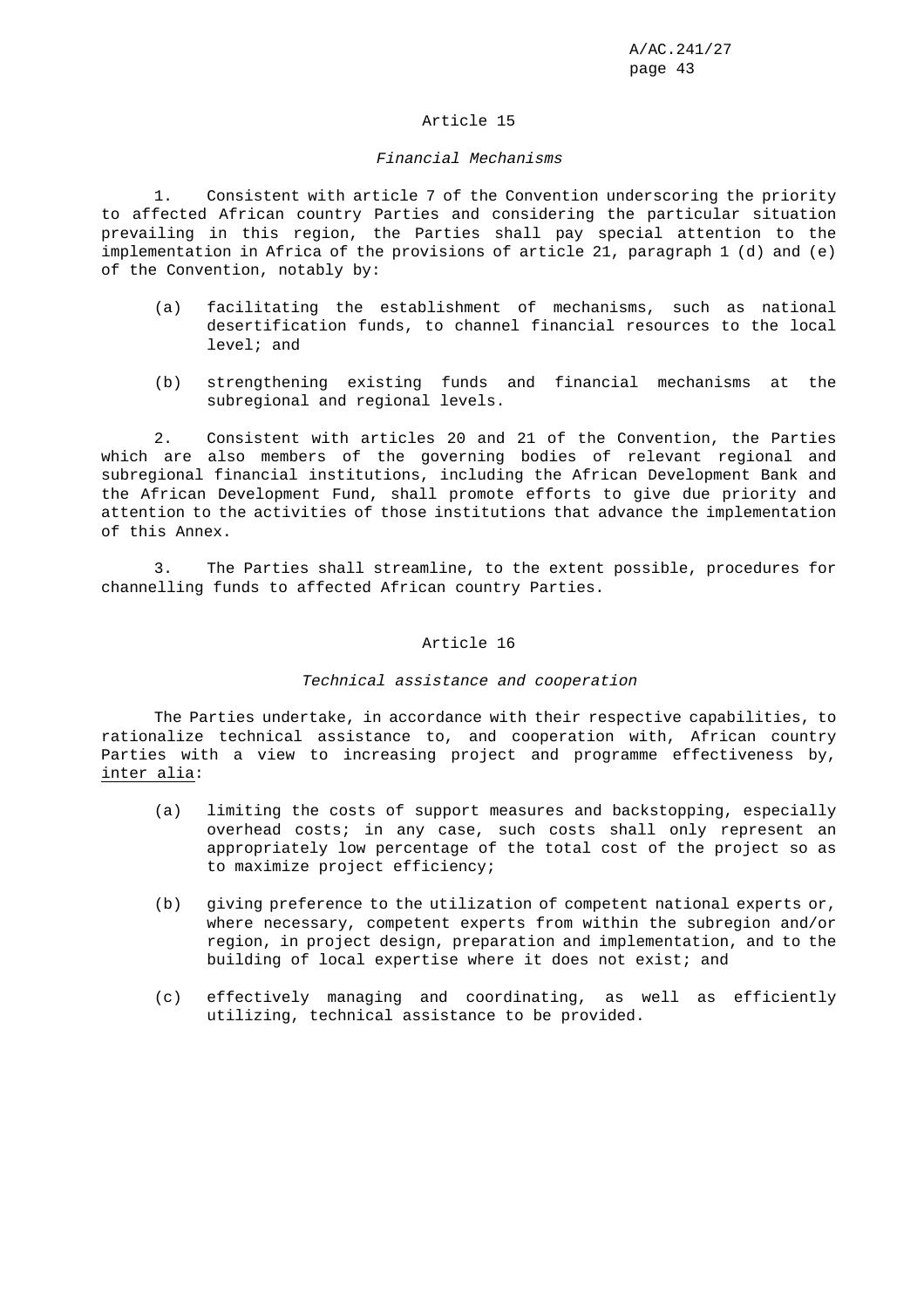# Transfer, acquisition, adaptation and access to environmentally sound technology

In implementing article 18 of the Convention relating to transfer, acquisition, adaptation and development of technology, the Parties undertake to give priority to African country Parties and, as necessary, to develop with them new models of partnership and cooperation with a view to strengthening capacity building in the fields of scientific research and development and information collection and dissemination to enable them to implement their strategies to combat desertification and mitigate the effects of drought.

# Article 18

# Coordination and partnership agreements

1. African country Parties shall coordinate the preparation, negotiation and implementation of national, subregional and regional action programmes. They may involve, as appropriate, other Parties and relevant intergovernmental and non-governmental organizations in this process.

2. The objectives of such coordination shall be to ensure that financial and technical cooperation is consistent with the Convention and to provide the necessary continuity in the use and administration of resources.

3. African country Parties shall organize consultative processes at the national, subregional and regional levels. These consultative processes may:

- (a) serve as a forum to negotiate and conclude partnership agreements based on national, subregional and regional action programmes; and
- (b) specify the contribution of African country Parties and other members of the consultative groups to the programmes and identify priorities and agreements on implementation and evaluation indicators, as well as funding arrangements for implementation.

4. The Permanent Secretariat may, at the request of African country Parties, pursuant to article 23 of the Convention, facilitate the convocation of such consultative processes by:

- (a) providing advice on the organization of effective consultative arrangements, drawing on experiences from other such arrangements;
- (b) providing information to relevant bilateral and multilateral agencies concerning consultative meetings or processes, and encouraging their active involvement; and
- (c) providing other information that may be relevant in establishing or improving consultative arrangements.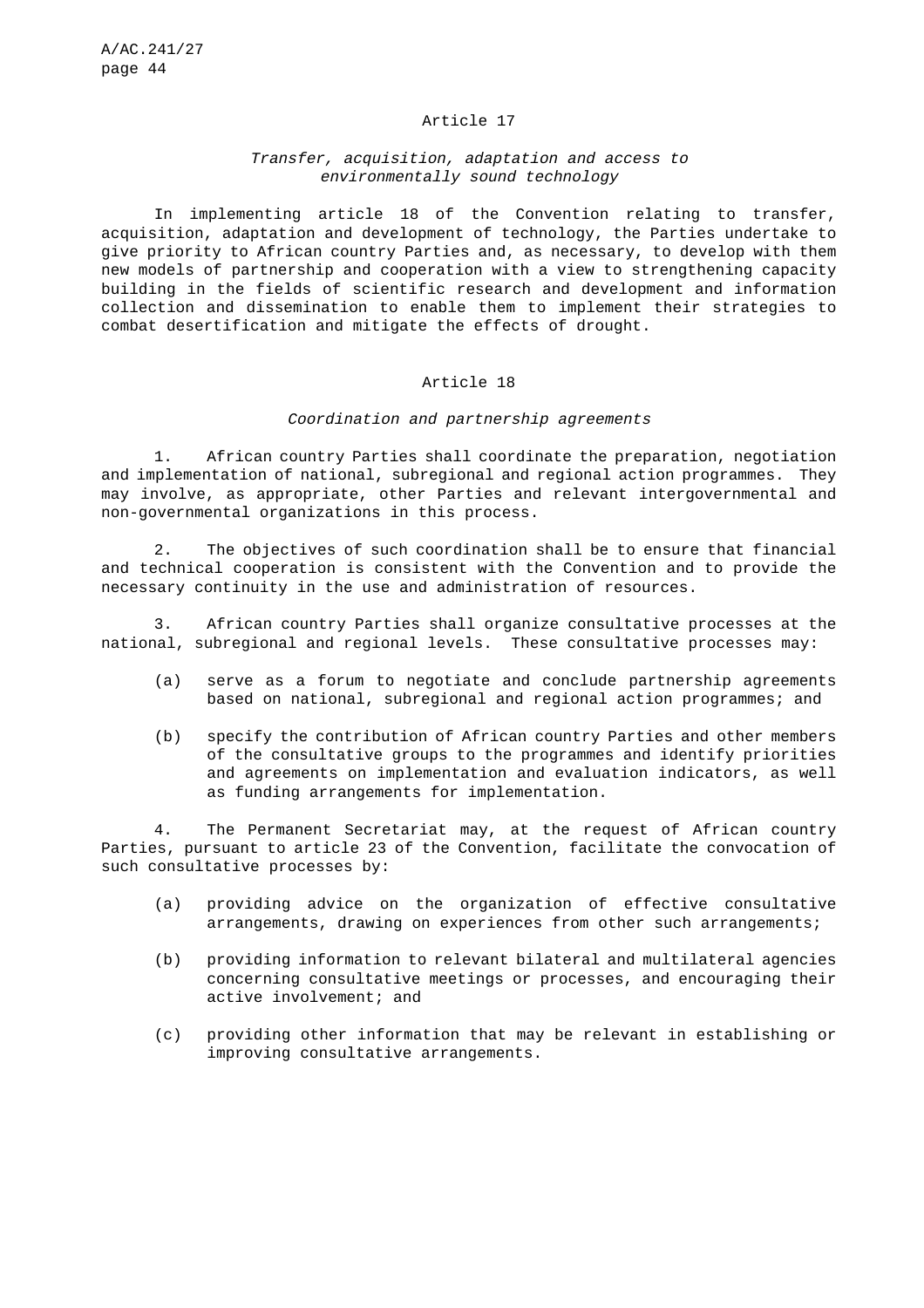- 5. The subregional and regional coordinating bodies shall, inter alia:
- (a) recommend appropriate adjustments to partnership agreements;
- (b) monitor, assess and report on the implementation of the agreed subregional and regional programmes; and
- (c) aim to ensure efficient communication and cooperation among African country Parties.

6. Participation in the consultative groups shall, as appropriate, be open to Governments, interested groups and donors, relevant organs, funds and programmes of the United Nations system, relevant subregional and regional organizations, and representatives of relevant non-governmental organizations. Participants of each consultative group shall determine the modalities of its management and operation.

7. Pursuant to article 14 of the Convention, developed country Parties are encouraged to develop, on their own initiative, an informal process of consultation and coordination among themselves, at the national, subregional and regional levels, and, at the request of an affected African country Party or of an appropriate subregional or regional organization, to participate in a national, subregional or regional consultative process that would evaluate and respond to assistance needs in order to facilitate implementation.

# Article 19

#### Follow-up arrangements

Follow-up of this Annex shall be carried out by African country Parties in accordance with the Convention as follows:

- (a) at the national level, by a mechanism the composition of which should be determined by each affected African country Party and which shall include representatives of local communities and shall function under the supervision of the national coordinating body referred to in article 9;
- (b) at the subregional level, by a multidisciplinary scientific and technical consultative committee, the composition and modalities of operation of which shall be determined by the African country Parties of the subregion concerned; and
- (c) at the regional level, by mechanisms defined in accordance with the relevant provisions of the Treaty establishing the African Economic Community, and by an African Scientific and Technical Advisory Committee.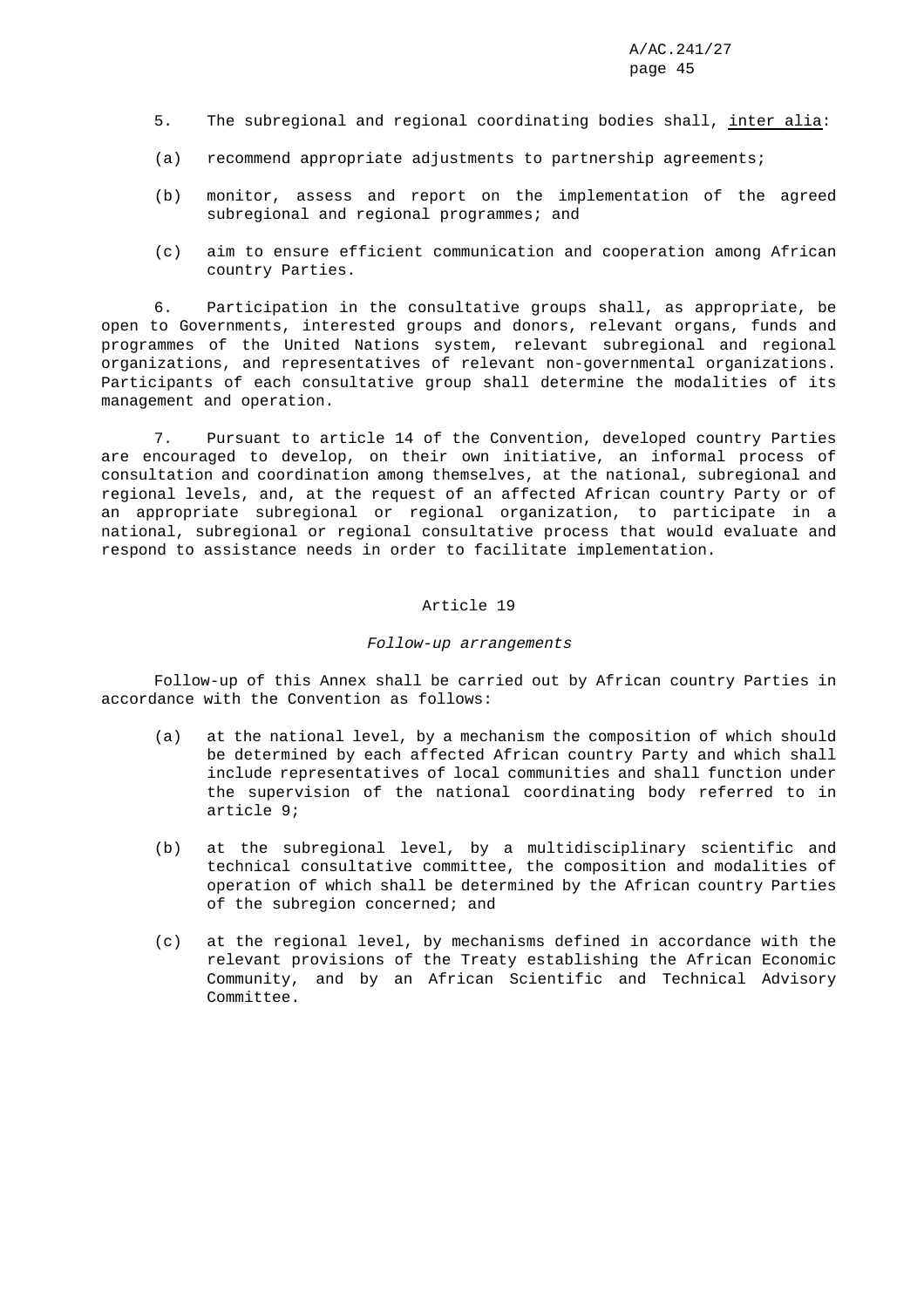### ANNEX II

#### REGIONAL IMPLEMENTATION ANNEX FOR ASIA

# Article 1

### Purpose

The purpose of this Annex is to provide guidelines and arrangements for the effective implementation of the Convention in the affected country Parties of the Asian region in the light of its particular conditions.

### Article 2

### Particular conditions of the Asian region

In carrying out their obligations under the Convention, the Parties shall, as appropriate, take into consideration the following particular conditions which apply in varying degrees to the affected country Parties of the region:

- (a) the high proportion of areas in their territories affected by, or vulnerable to, desertification and drought and the broad diversity of these areas with regard to climate, topography, land use and socioeconomic systems;
- (b) the heavy pressure on natural resources for livelihoods;
- (c) the existence of production systems, directly related to widespread poverty, leading to land degradation and to pressure on scarce water resources;
- (d) the significant impact of conditions in the world economy and social problems such as poverty, poor health and nutrition, lack of food security, migration, displaced persons and demographic dynamics;
- (e) their expanding, but still insufficient, capacity and institutional frameworks to deal with national desertification and drought problems; and
- (f) their need for international cooperation to pursue sustainable development objectives relating to combating desertification and mitigating the effects of drought.

# Article 3

# Framework for national action programmes

National action programmes shall be an integral part of broader national policies for sustainable development of the affected country Parties of the region.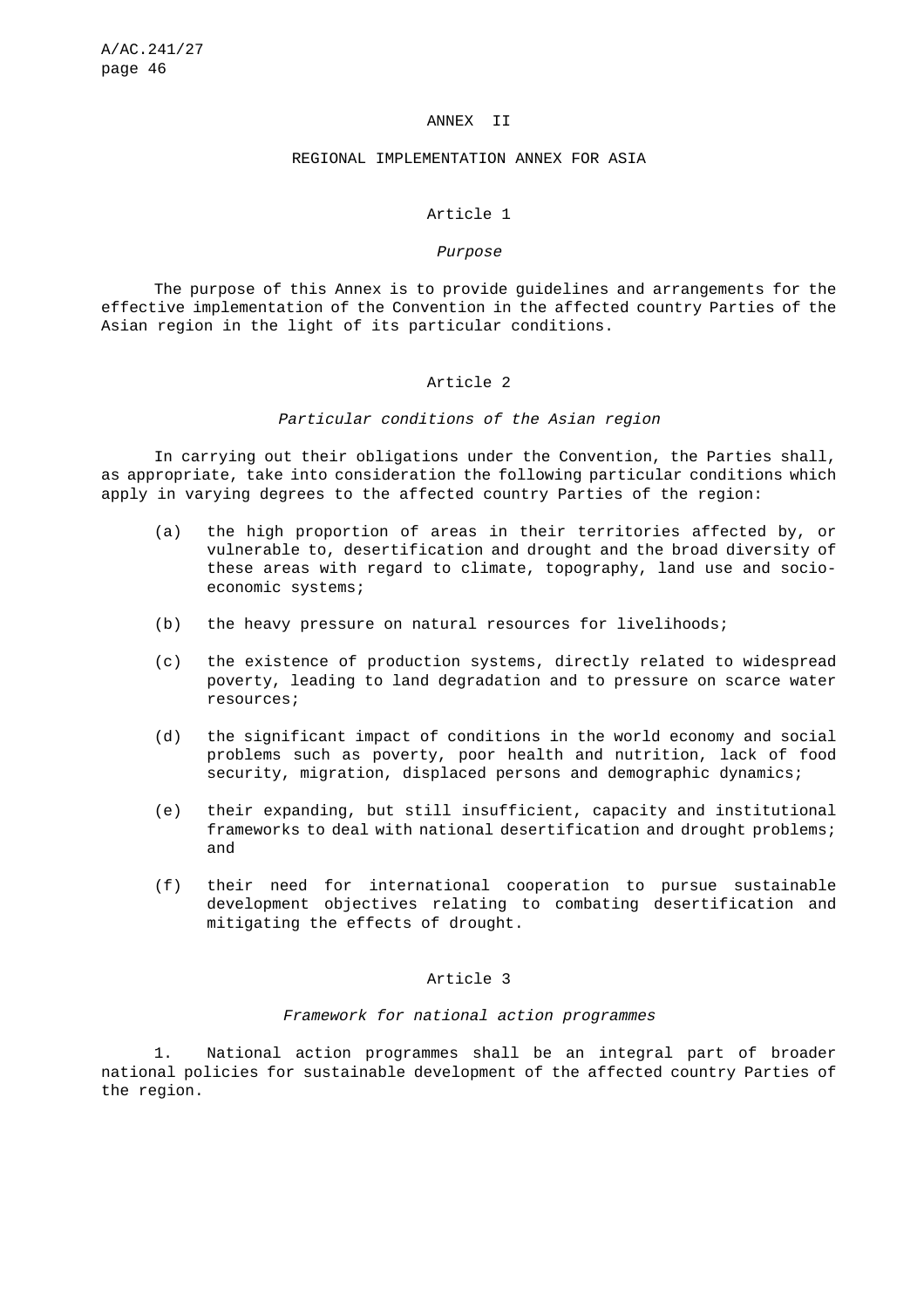2. The affected country Parties shall, as appropriate, develop national action programmes pursuant to articles 9 to 11 of the Convention, paying special attention to article 10, paragraph 2 (f). As appropriate, bilateral and multilateral cooperation agencies may be involved in this process at the request of the affected country Party concerned.

# Article 4

# National action programmes

1. In preparing and implementing national action programmes, the affected country Parties of the region, consistent with their respective circumstances and policies, may, inter alia, as appropriate:

- (a) designate appropriate bodies responsible for the preparation, coordination and implementation of their action programmes;
- (b) involve affected populations, including local communities, in the elaboration, coordination and implementation of their action programmes through a locally driven consultative process, with the cooperation of local authorities and relevant national and nongovernmental organizations;
- (c) survey the state of the environment in affected areas to assess the causes and consequences of desertification and to determine priority areas for action;
- (d) evaluate, with the participation of affected populations, past and current programmes for combating desertification and mitigating the effects of drought, in order to design a strategy and elaborate activities in their action programmes;
- (e) prepare technical and financial programmes based on the information derived from the activities in subparagraphs (a) to (d);
- (f) develop and utilize procedures and benchmarks for evaluating implementation of their action programmes;
- (g) promote the integrated management of drainage basins, the conservation of soil resources, and the enhancement and efficient use of water resources;
- (h) strengthen and/or establish information, evaluation and follow up and early warning systems in regions prone to desertification and drought, taking account of climatological, meteorological, hydrological, biological and other relevant factors; and
- (i) formulate in a spirit of partnership, where international cooperation, including financial and technical resources, is involved, appropriate arrangements supporting their action programmes.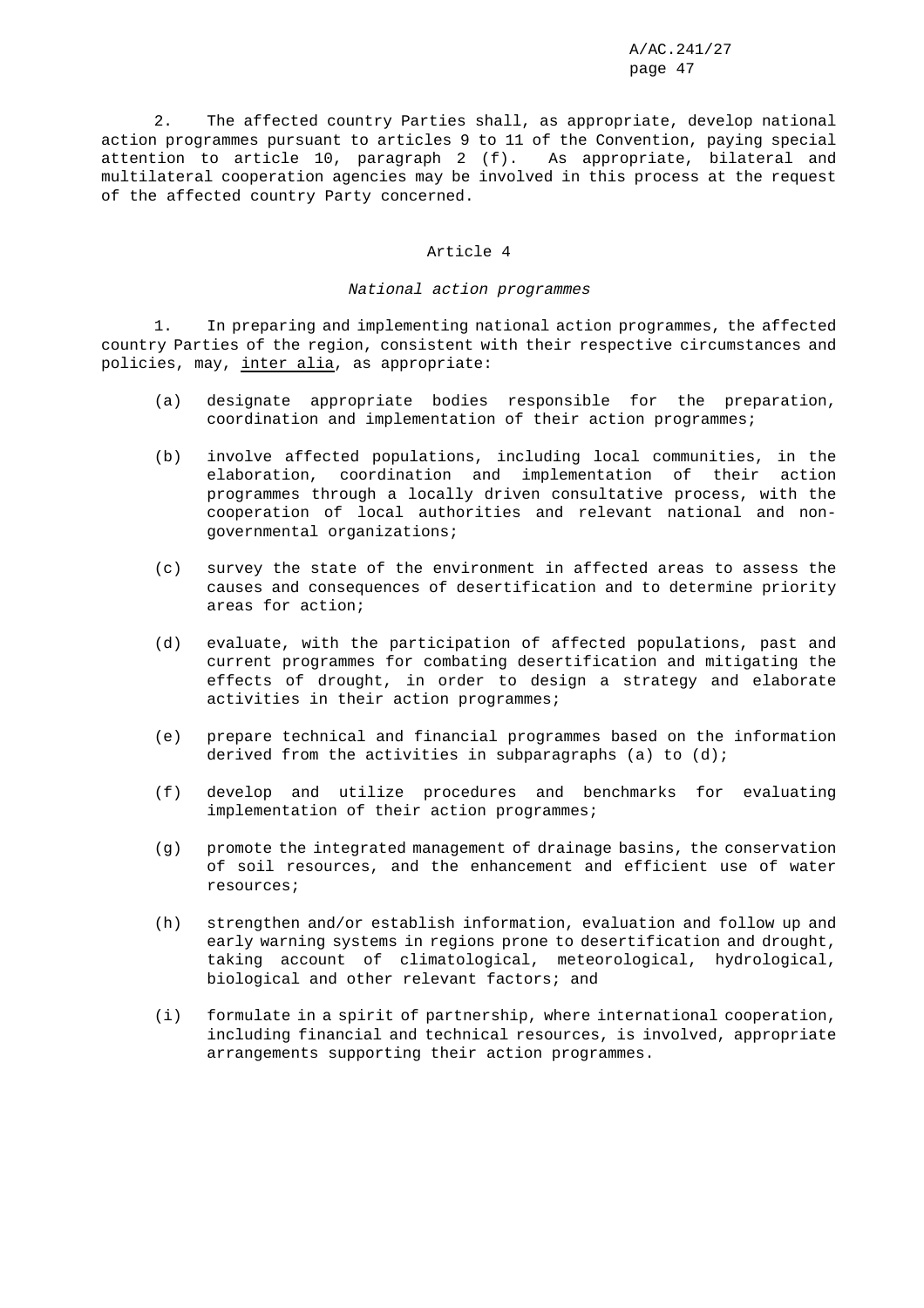2. Consistent with article 10 of the Convention, the overall strategy of national action programmes shall emphasize integrated local development programmes for affected areas, based on participatory mechanisms and on the integration of strategies for poverty eradication into efforts to combat desertification and mitigate the effects of drought. Sectoral measures in the action programmes shall be grouped in priority fields which take account of the broad diversity of affected areas in the region referred to in article 2 (a).

### Article 5

### Subregional and joint action programmes

1. Pursuant to article 11 of the Convention, affected country Parties in Asia may mutually agree to consult and cooperate with other Parties, as appropriate, to prepare and implement subregional or joint action programmes, as appropriate, in order to complement, and increase effectiveness in the implementation of, national action programmes. In either case, the relevant Parties may jointly agree to entrust subregional, including bilateral or national organizations, or specialized institutions, with responsibilities relating to the preparation, coordination and implementation of programmes. Such organizations or institutions may also act as focal points for the promotion and coordination of actions pursuant to articles 16 to 18 of the Convention.

2. In preparing and implementing subregional or joint action programmes, the affected country Parties of the region shall, inter alia, as appropriate:

- (a) identify, in cooperation with national institutions, priorities relating to combating desertification and mitigating the effects of drought which can better be met by such programmes, as well as relevant activities which could be effectively carried out through them;
- (b) evaluate the operational capacities and activities of relevant regional, subregional and national institutions;
- (c) assess existing programmes relating to desertification and drought among all or some parties of the region or subregion and their relationship with national action programmes; and
- (d) formulate in a spirit of partnership, where international cooperation, including financial and technical resources, is involved, appropriate bilateral and/or multilateral arrangements supporting the programmes.

3. Subregional or joint action programmes may include agreed joint programmes for the sustainable management of transboundary natural resources relating to desertification, priorities for coordination and other activities in the fields of capacity building, scientific and technical cooperation, particularly drought early warning systems and information sharing, and means of strengthening the relevant subregional and other organizations or institutions.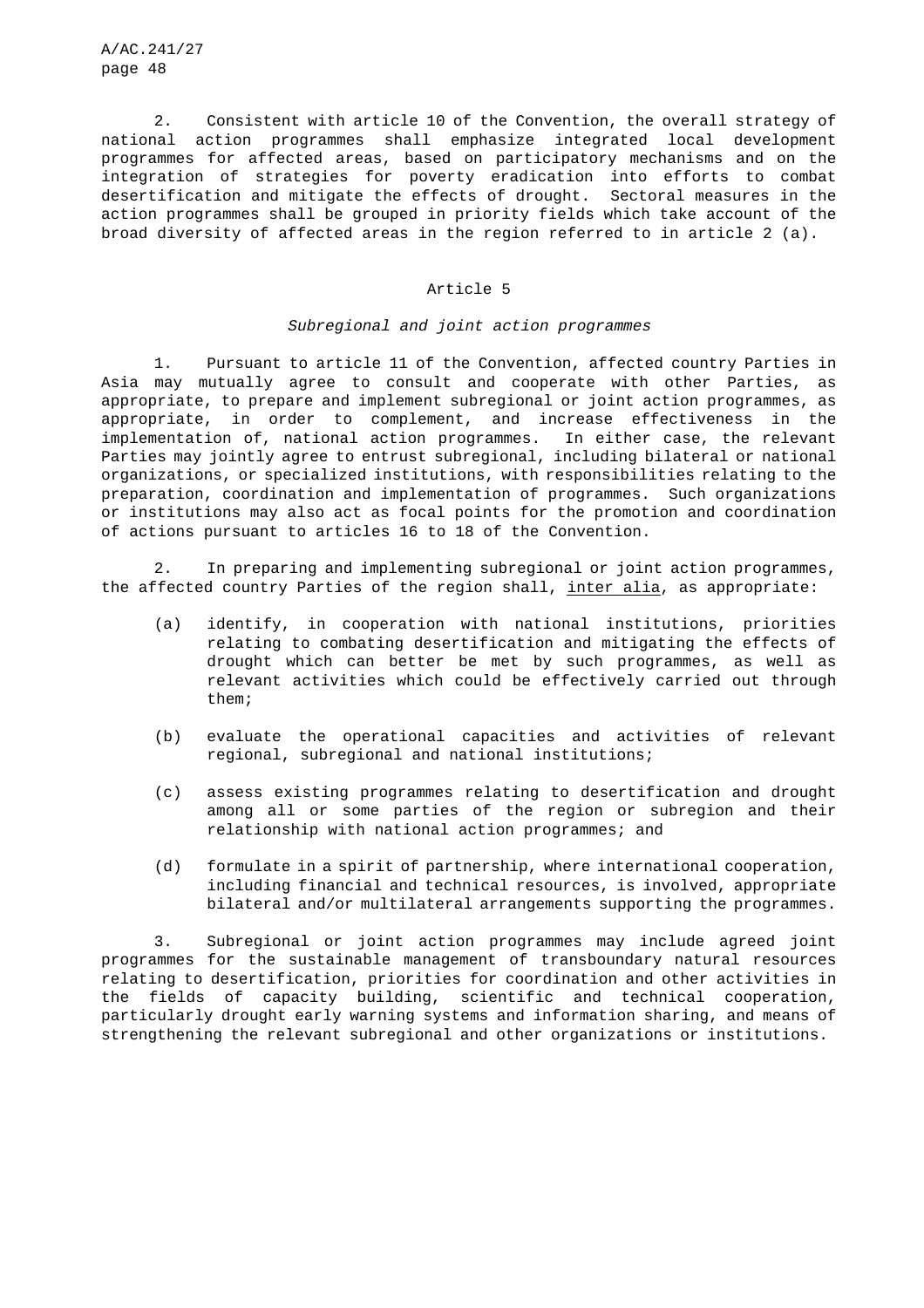### Regional activities

Regional activities for the enhancement of subregional or joint action programmes may include, inter alia, measures to strengthen institutions and mechanisms for coordination and cooperation at the national, subregional and regional levels, and to promote the implementation of articles 16 to 19 of the Convention. These activities may also include:

- (a) promoting and strengthening technical cooperation networks;
- (b) preparing inventories of technologies, knowledge, know-how and practices, as well as traditional and local technologies and know-how, and promoting their dissemination and use;
- (c) evaluating the requirements for technology transfer and promoting the adaptation and use of such technologies; and
- (d) encouraging public awareness programmes and promoting capacity building at all levels, strengthening training, research and development and building systems for human resource development.

# Article 7

### Financial resources and mechanisms

1. The Parties shall, in view of the importance of combating desertification and mitigating the effects of drought in the Asian region, promote the mobilization of substantial financial resources and the availability of financial mechanisms, pursuant to articles 20 and 21 of the Convention.

2. In conformity with the Convention and on the basis of the coordinating mechanism provided for in article 8 and in accordance with their national development policies, affected country Parties of the region shall, individually or jointly:

- (a) adopt measures to rationalize and strengthen mechanisms to supply funds through public and private investment with a view to achieving specific results in action to combat desertification and mitigate the effects of drought;
- (b) identify international cooperation requirements in support of national efforts, particularly financial, technical and technological; and
- (c) promote the participation of bilateral and/or multilateral financial cooperation institutions with a view to ensuring implementation of the Convention.

3. The Parties shall streamline, to the extent possible, procedures for channelling funds to affected country Parties in the region.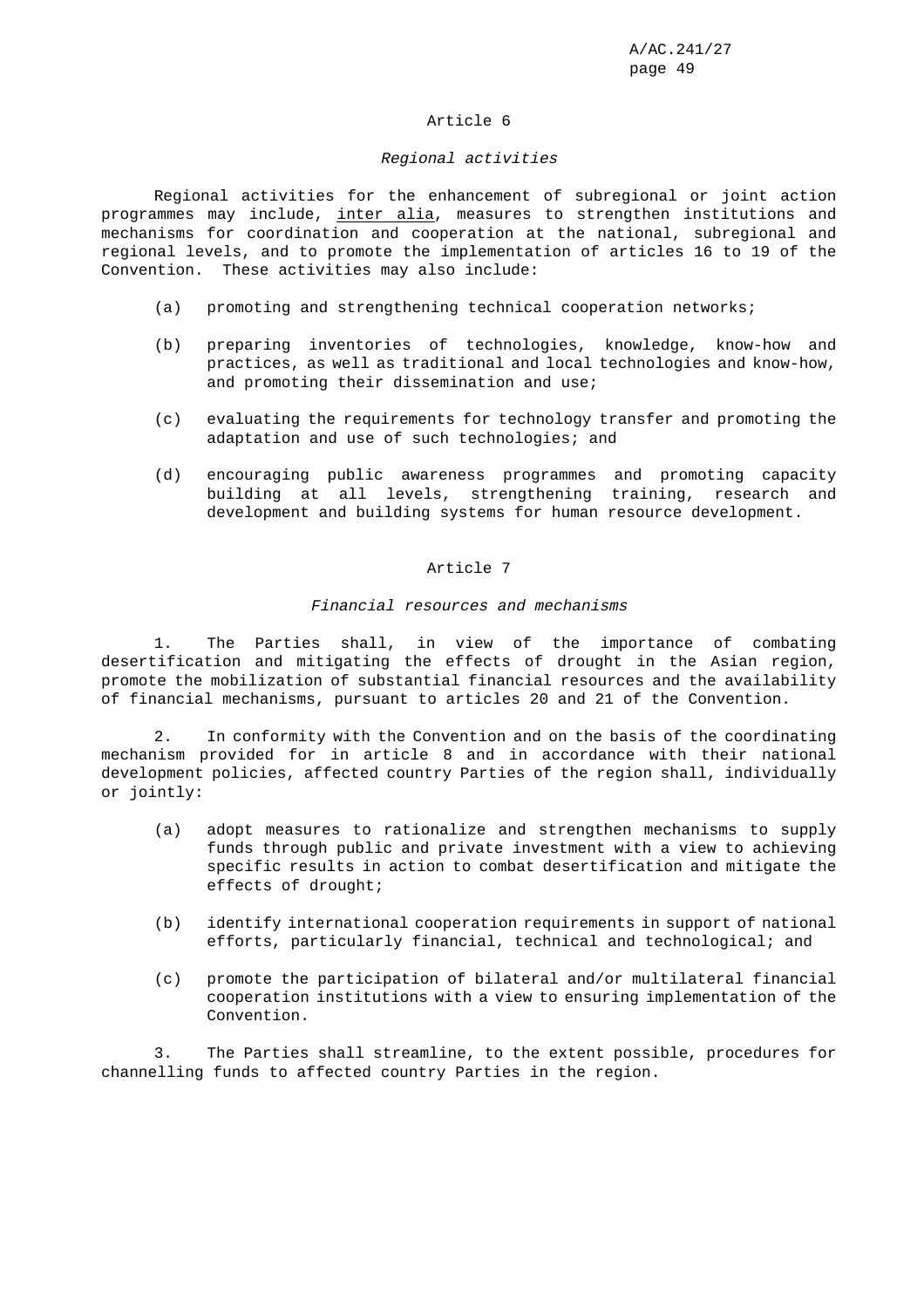### Cooperation and coordination mechanisms

1. Affected country Parties, through the appropriate bodies designated pursuant to article 4, paragraph 1 (a), and other Parties in the region, may, as appropriate, set up a mechanism for, inter alia, the following purposes:

- (a) exchange of information, experience, knowledge and know-how;
- (b) cooperation and coordination of actions, including bilateral and multilateral arrangements, at the subregional and regional levels;
- (c) promotion of scientific, technical, technological and financial cooperation pursuant to articles 5 to 7;
- (d) identification of external cooperation requirements; and
- (e) follow-up and evaluation of the implementation of action programmes.

2. Affected country Parties, through the appropriate bodies designated pursuant to article 4, paragraph 1 (a), and other Parties in the region, may also, as appropriate, consult and coordinate as regards the national, subregional and joint action programmes. They may involve, as appropriate, other Parties and relevant intergovernmental and non-governmental organizations in this process. Such coordination shall, inter alia, seek to secure agreement on opportunities for international cooperation in accordance with articles 20 and 21 of the Convention, enhance technical cooperation and channel resources so that they are used effectively.

3. Affected country Parties of the region shall hold periodic coordination meetings, and the Permanent Secretariat may, at their request, pursuant to article 23 of the Convention, facilitate the convocation of such coordination meetings by:

- (a) providing advice on the organization of effective coordination arrangements, drawing on experience from other such arrangements;
- (b) providing information to relevant bilateral and multilateral agencies concerning coordination meetings, and encouraging their active involvement; and
- (c) providing other information that may be relevant in establishing or improving coordination processes.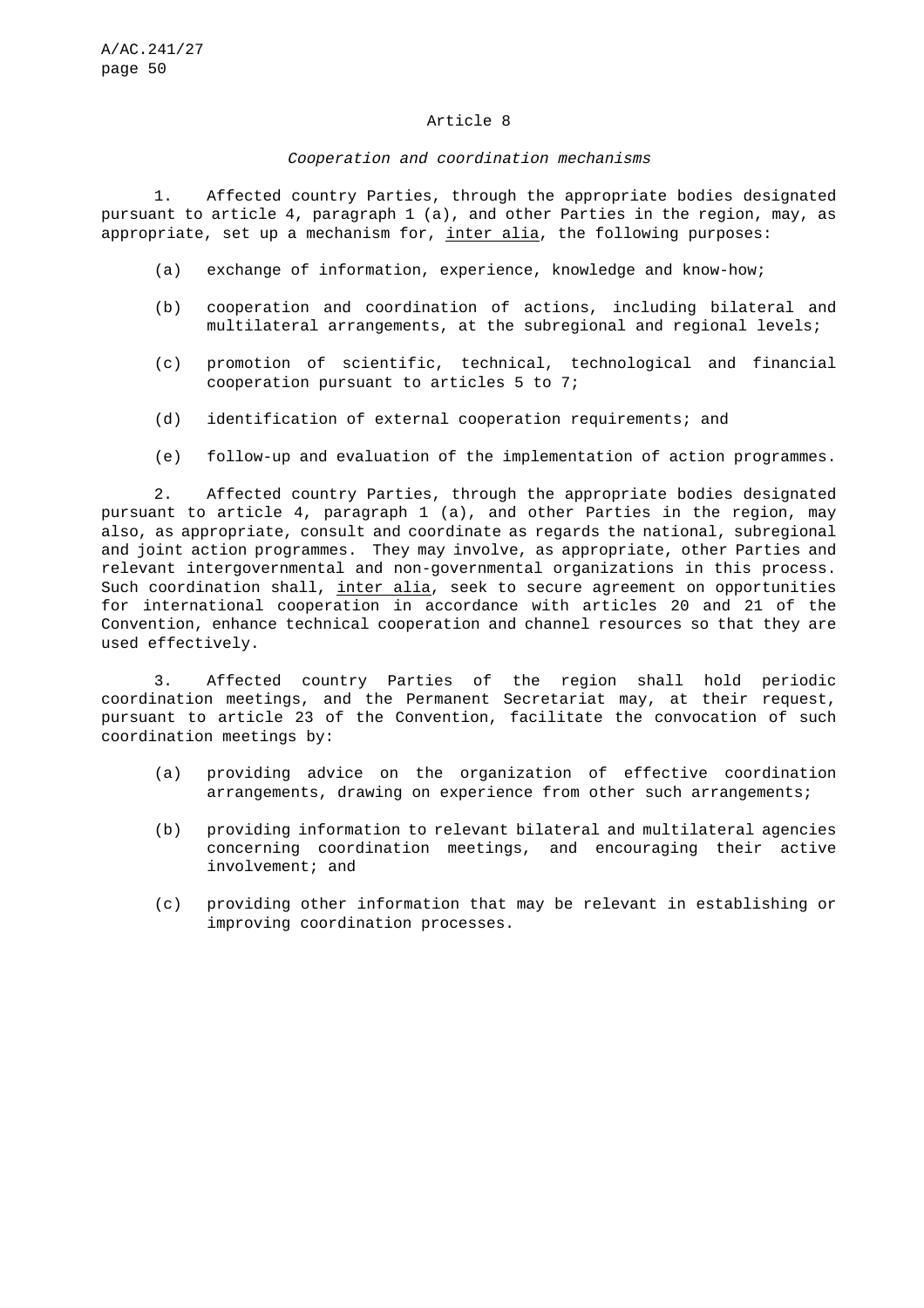# ANNEX III

# REGIONAL IMPLEMENTATION ANNEX FOR LATIN AMERICA AND THE CARIBBEAN

### Article 1

# Purpose

The purpose of this Annex is to provide general guidelines for the implementation of the Convention in the Latin American and Caribbean region, in light of its particular conditions.

# Article 2

Particular conditions of the Latin American and Caribbean region

The Parties shall, in accordance with the provisions of the Convention, take into consideration the following particular conditions of the region:

- (a) the existence of broad expanses which are vulnerable and have been severely affected by desertification and/or drought and in which diverse characteristics may be observed, depending on the area in which they occur; this cumulative and intensifying process has negative social, cultural, economic and environmental effects which are all the more serious in that the region contains one of the largest resources of biological diversity in the world;
- (b) the frequent use of unsustainable development practices in affected areas as a result of complex interactions among physical, biological, political, social, cultural and economic factors, including international economic factors such as external indebtedness, deteriorating terms of trade and trade practices which affect markets for agricultural, fishery and forestry products; and
- (c) a sharp drop in the productivity of ecosystems being the main consequence of desertification and drought, taking the form of a decline in agricultural, livestock and forestry yields and a loss of biological diversity; from the social point of view, the results are impoverishment, migration, internal population movements, and the deterioration of the quality of life; the region will therefore have to adopt an integrated approach to problems of desertification and drought by promoting sustainable development models that are in keeping with the environmental, economic and social situation in each country.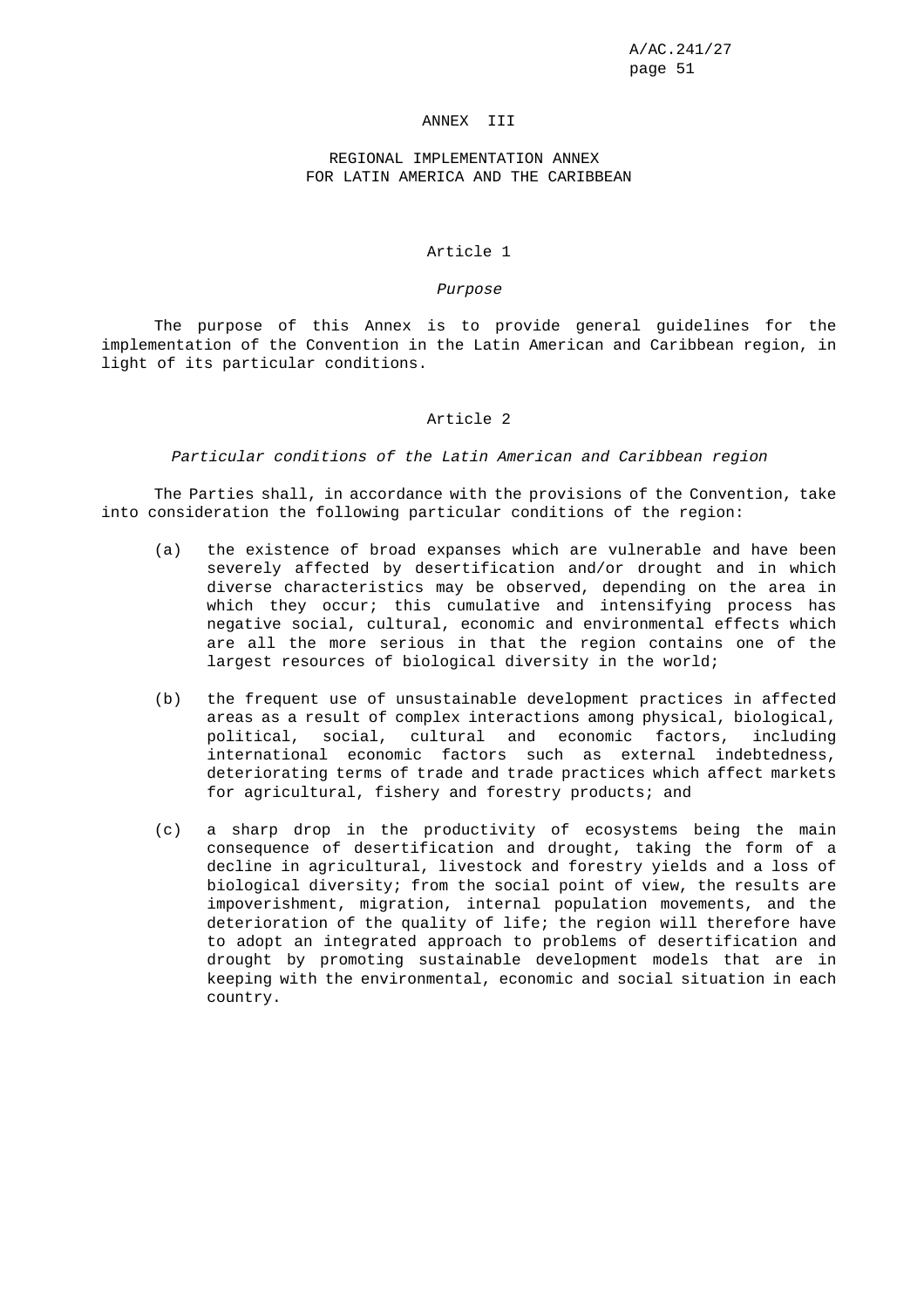#### Action programmes

1. In conformity with the Convention, in particular its articles 9 to 11, and in accordance with their national development policies, affected country Parties of the region shall, as appropriate, prepare and implement national action programmes to combat desertification and mitigate the effects of drought as an integral part of their national policies for sustainable development. Subregional and regional programmes may be prepared and implemented in accordance with the requirements of the region.

2. In the preparation of their national action programmes, affected country Parties of the region shall pay particular attention to article 10, paragraph 2 (f) of the Convention.

# Article 4

### Content of national action programmes

In the light of their respective situations, the affected country Parties of the region may take account, inter alia, of the following thematic issues in developing their national strategies for action to combat desertification and/or mitigate the effects of drought, pursuant to article 5 of the Convention:

- (a) increasing capacities, education and public awareness, technical, scientific and technological cooperation and financial resources and mechanisms;
- (b) eradicating poverty and improving the quality of human life;
- (c) achieving food security and sustainable development and management of agricultural, livestock-rearing, forestry and multipurpose activities;
- (d) sustainable management of natural resources, especially the rational management of drainage basins;
- (e) sustainable management of natural resources in high-altitude areas;
- (f) rational management and conservation of soil resources and exploitation and efficient use of water resources;
- (g) formulation and application of emergency plans to mitigate the effects of drought;
- (h) strengthening and/or establishing information, evaluation and follow-up and early warning systems in areas prone to desertification and drought, taking account of climatological, meteorological, hydrological, biological, soil, economic and social factors;
- (i) developing, managing and efficiently using diverse sources of energy, including the promotion of alternative sources;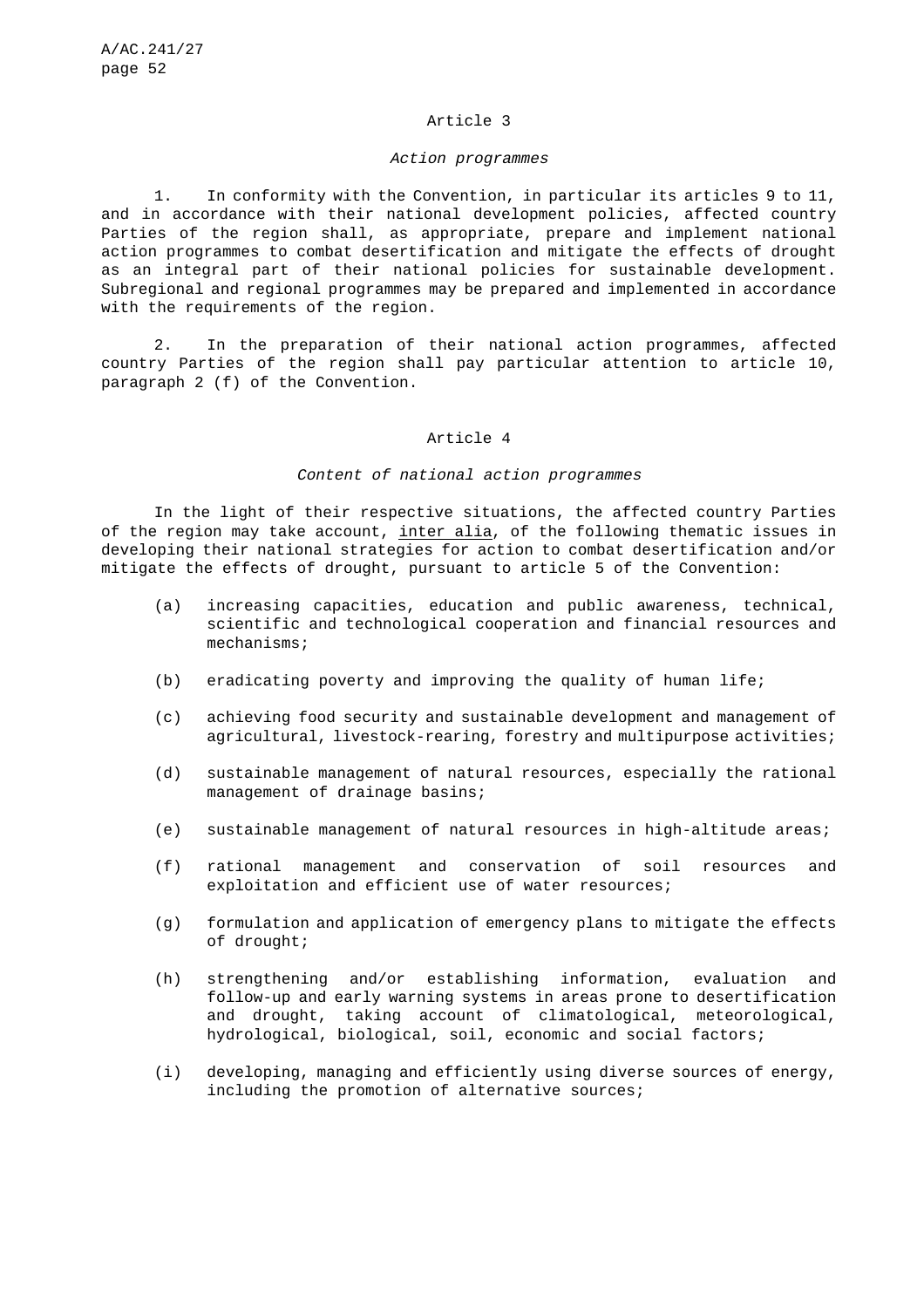- (j) conservation and sustainable use of biodiversity in accordance with the provisions of the Convention on Biological Diversity;
- (k) consideration of demographic aspects related to desertification and drought; and
- (l) establishing or strengthening institutional and legal frameworks permitting application of the Convention and aimed, inter alia, at decentralizing administrative structures and functions relating to desertification and drought, with the participation of affected communities and society in general.

# Technical, scientific and technological cooperation

In conformity with the Convention, in particular its articles 16 to 18, and on the basis of the coordinating mechanism provided for in article 7, affected country Parties of the region shall, individually or jointly:

- (a) promote the strengthening of technical cooperation networks and national, subregional and regional information systems, as well as their integration, as appropriate, in worldwide sources of information;
- (b) prepare an inventory of available technologies and know-how and promote their dissemination and use;
- (c) promote the use of traditional technology, knowledge, know-how and practices pursuant to article 18, paragraph 2 (b), of the Convention;
- (d) identify transfer of technology requirements; and
- (e) promote the development, adaptation, adoption and transfer of relevant existing and new environmentally sound technologies.

### Article 6

### Financial resources and mechanisms

In conformity with the Convention, in particular its articles 20 and 21, on the basis of the coordinating mechanism provided for in article 7 and in accordance with their national development policies, affected country Parties of the region shall, individually or jointly:

(a) adopt measures to rationalize and strengthen mechanisms to supply funds through public and private investment with a view to achieving specific results in action to combat desertification and mitigate the effects of drought;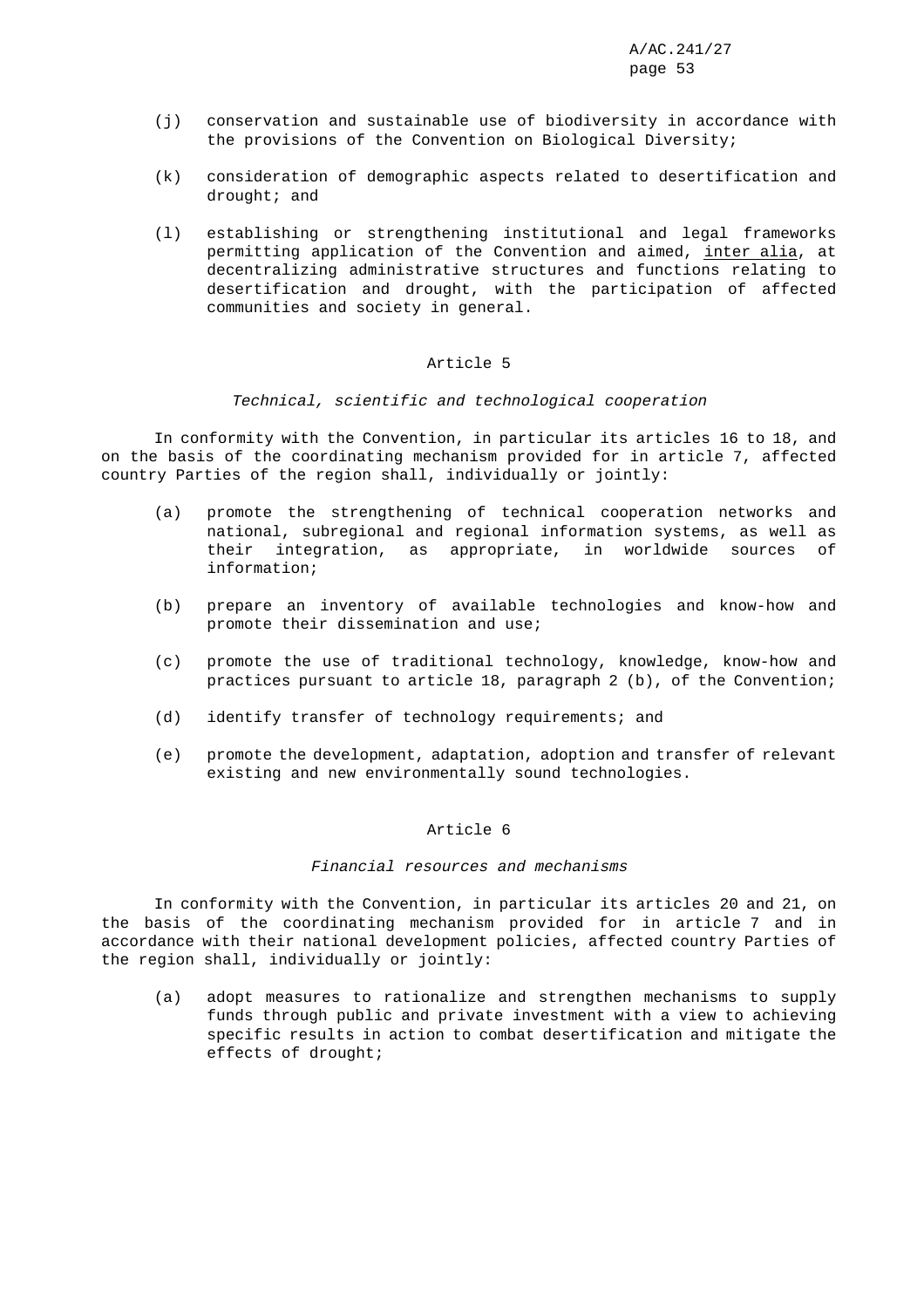- (b) identify international cooperation requirements in support of national efforts; and
- (c) promote the participation of bilateral and/or multilateral financial cooperation institutions with a view to ensuring implementation of the Convention.

### Institutional framework

1. In order to give effect to this Annex, affected country Parties of the region shall:

- (a) establish and/or strengthen national focal points to coordinate action to combat desertification and/or mitigate the effects of drought; and
- (b) set up a mechanism to coordinate the national focal points for the following purposes:
	- (i) exchanges of information and experience;
	- (ii) coordination of activities at the subregional and regional levels;
	- (iii) promotion of technical, scientific, technological and financial cooperation;
	- (iv) identification of external cooperation requirements; and
	- (v) follow-up and evaluation of the implementation of action programmes.

2. Affected country Parties of the region shall hold periodic coordination meetings and the Permanent Secretariat may, at their request, pursuant to article 23 of the Convention, facilitate the convocation of such coordination meetings, by:

- (a) providing advice on the organization of effective coordination arrangements, drawing on experience from other such arrangements;
- (b) providing information to relevant bilateral and multilateral agencies concerning coordination meetings, and encouraging their active involvement; and
- (c) providing other information that may be relevant in establishing or improving coordination processes.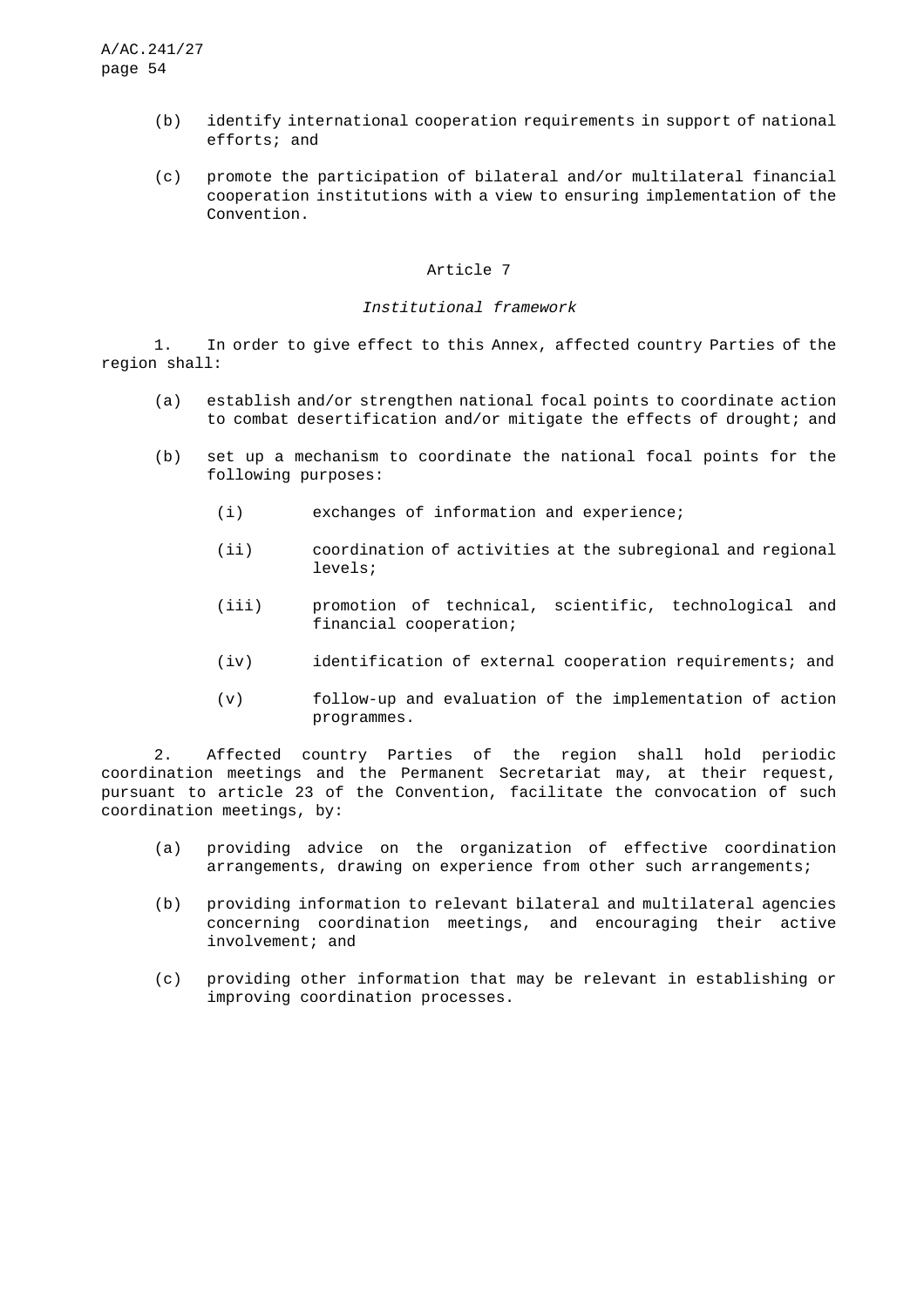# ANNEX IV

# REGIONAL IMPLEMENTATION ANNEX FOR THE NORTHERN MEDITERRANEAN

# Article 1

### Purpose

The purpose of this Annex is to provide guidelines and arrangements necessary for the effective implementation of the Convention in affected country Parties of the northern Mediterranean region in the light of its particular conditions.

# Article 2

Particular conditions of the northern Mediterranean region

The particular conditions of the northern Mediterranean region referred to in article 1 include:

- (a) semi-arid climatic conditions affecting large areas, seasonal droughts, very high rainfall variability and sudden and high-intensity rainfall;
- (b) poor and highly erodible soils, prone to develop surface crusts;
- (c) uneven relief with steep slopes and very diversified landscapes;
- (d) extensive forest coverage losses due to frequent wildfires;
- (e) crisis conditions in traditional agriculture with associated land abandonment and deterioration of soil and water conservation structures;
- (f) unsustainable exploitation of water resources leading to serious environmental damage, including chemical pollution, salinization and exhaustion of aquifers; and
- (g) concentration of economic activity in coastal areas as a result of urban growth, industrial activities, tourism and irrigated agriculture.

# Article 3

#### Strategic planning framework for sustainable development

1. National action programmes shall be a central and integral part of the strategic planning framework for sustainable development of the affected country Parties of the northern Mediterranean.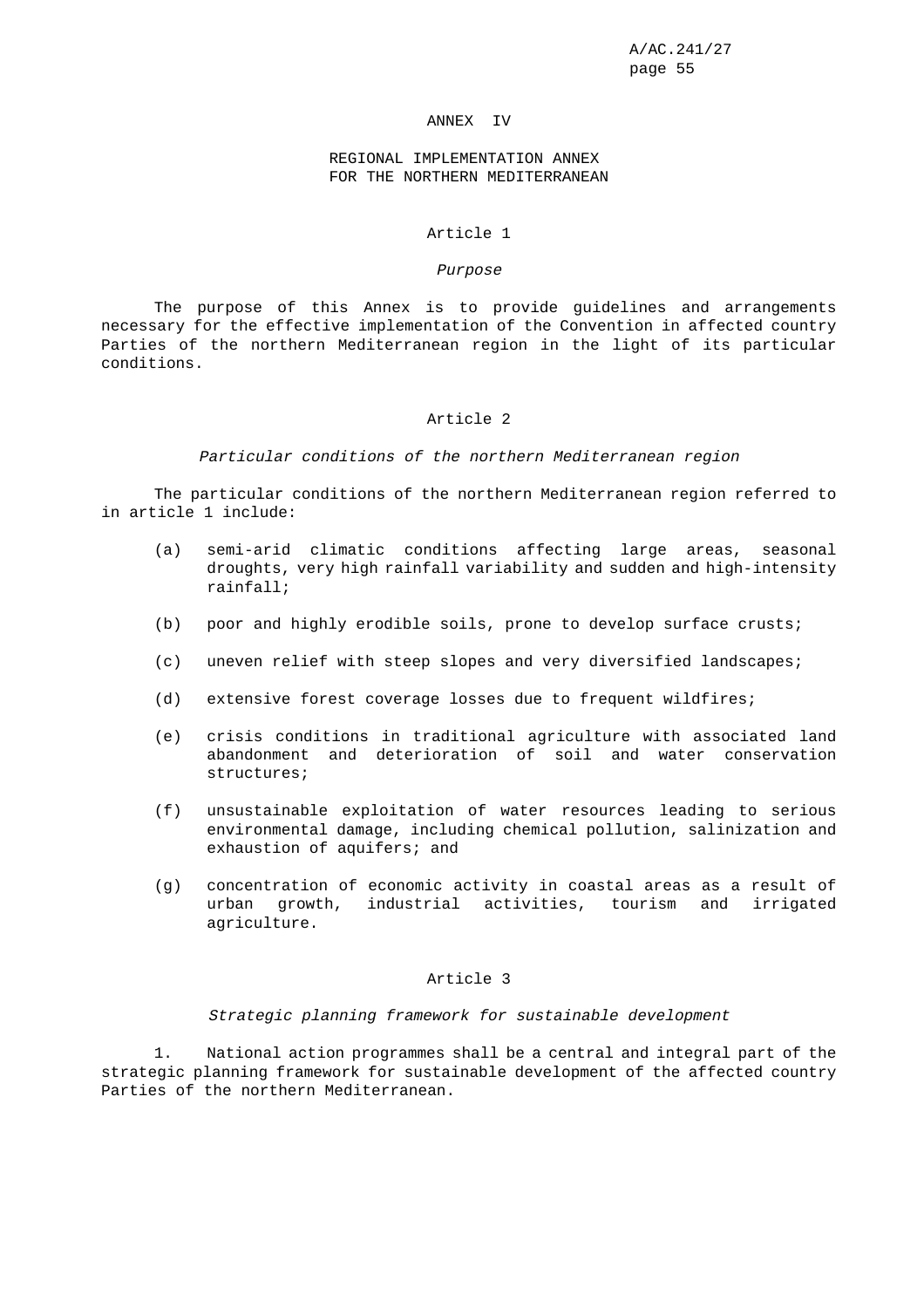2. A consultative and participatory process, involving appropriate levels of government, local communities and non-governmental organizations, shall be undertaken to provide guidance on a strategy with flexible planning to allow maximum local participation, pursuant to article 10, paragraph 2 (f) of the Convention.

### Article 4

### Obligation to prepare national action programmes and timetable

Affected country Parties of the northern Mediterranean region shall prepare national action programmes and, as appropriate, subregional, regional or joint action programmes. The preparation of such programmes shall be finalized as soon as practicable.

# Article 5

Preparation and implementation of national action programmes

In preparing and implementing national action programmes pursuant to articles 9 and 10 of the Convention, each affected country Party of the region shall, as appropriate:

- (a) designate appropriate bodies responsible for the preparation, coordination and implementation of its programme;
- (b) involve affected populations, including local communities, in the elaboration, coordination and implementation of the programme through a locally driven consultative process, with the cooperation of local authorities and relevant non-governmental organizations;
- (c) survey the state of the environment in affected areas to assess the causes and consequences of desertification and to determine priority areas for action;
- (d) evaluate, with the participation of affected populations, past and current programmes in order to design a strategy and elaborate activities in the action programme;
- (e) prepare technical and financial programmes based on the information gained through the activities in subparagraphs (a) to  $(d)$ ; and
- (f) develop and utilize procedures and benchmarks for monitoring and evaluating the implementation of the programme.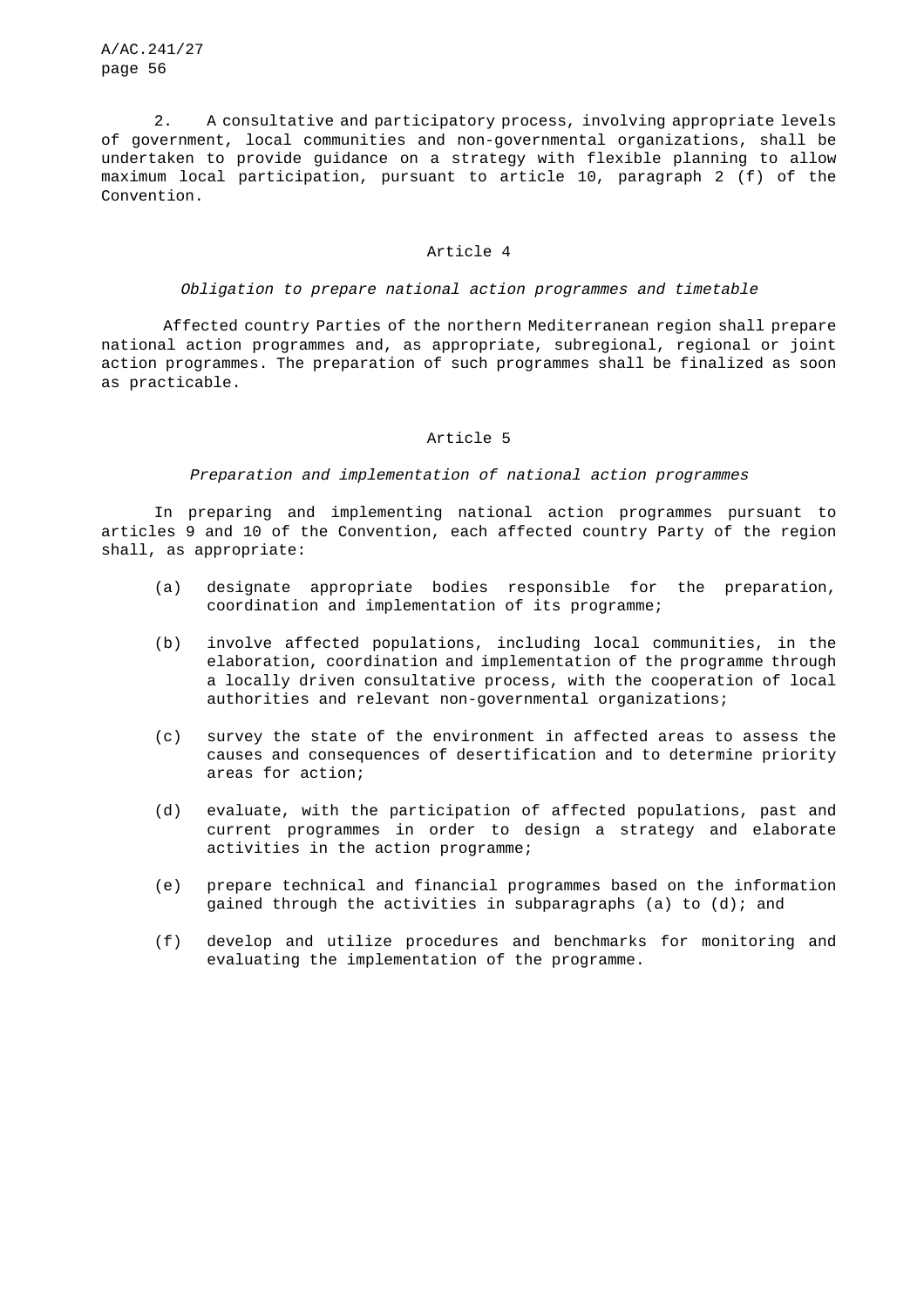### Content of national action programmes

Affected country Parties of the region may include, in their national action programmes, measures relating to:

- (a) legislative, institutional and administrative areas;
- (b) land use patterns, management of water resources, soil conservation, forestry, agricultural activities and pasture and range management;
- (c) management and conservation of wildlife and other forms of biological diversity;
- (d) protection against forest fires;
- (e) promotion of alternative livelihoods; and
- (f) research, training and public awareness.

# Article 7

# Subregional, regional and joint action programmes

1. Affected country Parties of the region may, in accordance with article 11 of the Convention, prepare and implement subregional and/or regional action programmes in order to complement and increase the efficiency of national action programmes. Two or more affected country Parties of the region, may similarly agree to prepare a joint action programme between or among them.

2. The provisions of articles 5 and 6 shall apply mutatis mutandis to the preparation and implementation of subregional, regional and joint action programmes. In addition, such programmes may include the conduct of research and development activities concerning selected ecosystems in affected areas.

3. In preparing and implementing subregional, regional or joint action programmes, affected country Parties of the region shall, as appropriate:

- (a) identify, in cooperation with national institutions, national objectives relating to desertification which can better be met by such programmes and relevant activities which could be effectively carried out through them;
- (b) evaluate the operational capacities and activities of relevant regional, subregional and national institutions; and
- (c) assess existing programmes relating to desertification among Parties of the region and their relationship with national action programmes.